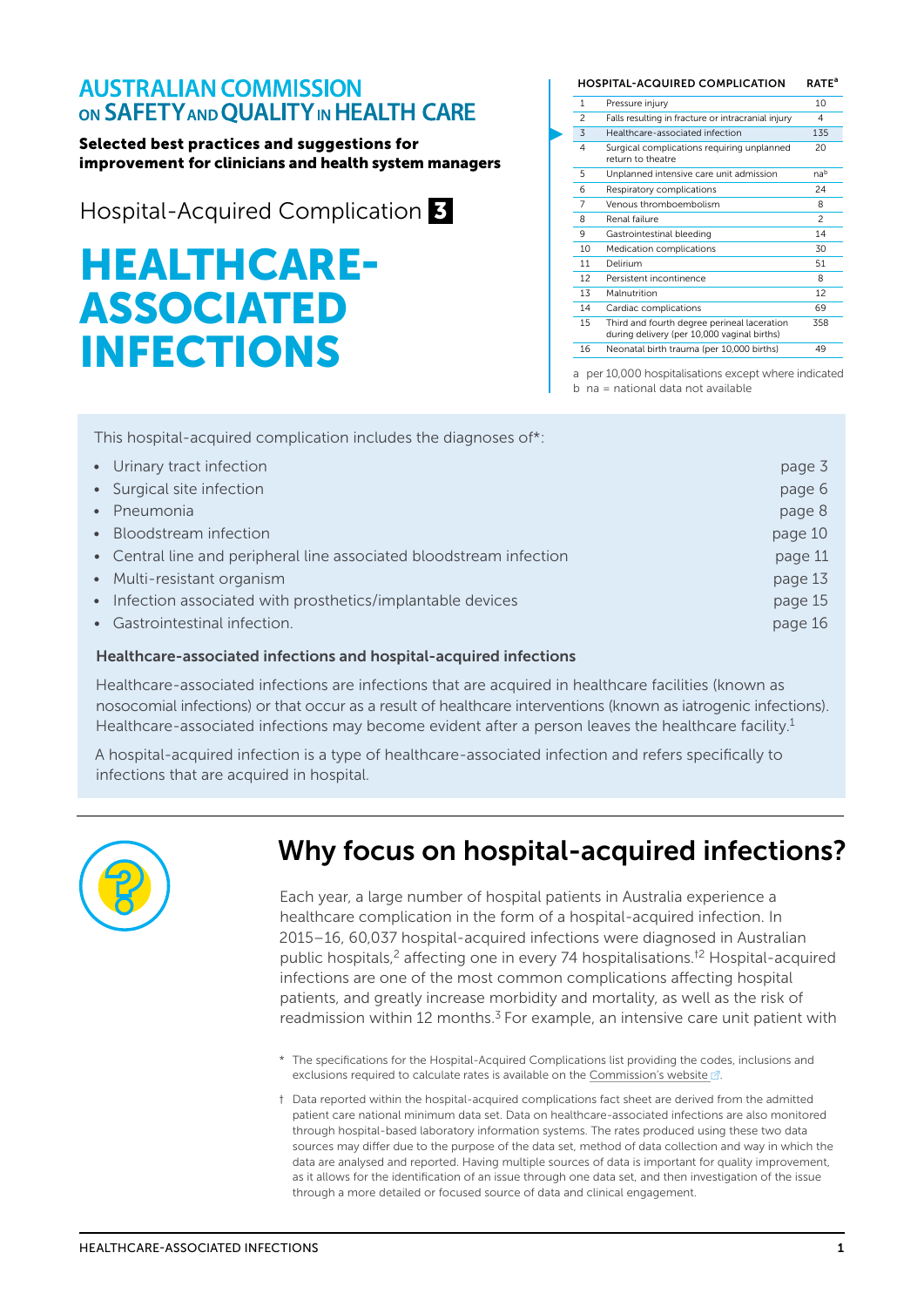a bloodstream infection is two to three times more likely to die than those without such an infection<sup>[3](#page-33-2)</sup>, and a patient's risk of mortality is at least three times greater if they acquire an infection in hospital.[4](#page-33-3)

A hospital-acquired infection may occur in the presence or absence of an invasive procedure or device. Depending on the site of infection, patients with this complication may experience a range of distressing symptoms including fevers, chills, pain, hypotension and dizziness, tachycardia, collapse, delirium, cough, shortness of breath, urinary frequency, diarrhoea, purulent discharges, wound breakdown, and even death.

A hospital-acquired infection often also results in a prolonged hospital stay that is 18.1 days longer on average than patients without this hospital-acquired complication.[2](#page-33-1) As the national average cost per admitted acute overnight stay is \$2,074 each the result of this longer hospital stay involving a hospital-acquired infection may therefore be associated with \$37,[5](#page-33-4)39 in extra costs.<sup>5</sup>

Preventing hospital-acquired infections therefore presents an important challenge to clinicians and health service managers. Significant reductions in hospital-acquired infection rates are already being achieved in some hospitals through preventative initiatives. The rate for hospital-acquired infections at Principal Referral Hospitals<sup>\*</sup> was 148 per 10,000 hospitalisations in 2015–16.<sup>2</sup> If all Principal Referral Hospitals above this rate reduced their rate to 148 per 10,000 hospitalisations, then 7,165 hospital-acquired infections would be prevented, and more when other types of facilities are considered.

\* Hospitals were classified in the Principal Referral Hospitals peer group for these purposes according to the Australian Institute of Health and Welfare's (AIHW)'s) former definition of major city hospitals with more than 20,000 acute weighted separations and regional hospitals with more than 16,000 acute weighted separations.



### What is considered best practice for preventing hospital-acquired infections?

All hospital-acquired complications can be reduced (but not necessarily eliminated) by the provision of patient care that mitigates avoidable risks to patients.



The **health service organisation** providing services to patients at risk of hospital-acquired infections:

- Has safety and quality systems in place for the prevention, surveillance, management and control of hospital-acquired infections
- Has processes in place to apply standard and transmission-based precautions that are consistent with national best-practice quidelines<sup>6,[7](#page-33-6)</sup>
- Ensures clinicians have access to relevant national best-practice guidelines
- Supports the workforce to undertake ongoing training relevant to the prevention and control of hospital-acquired infections
- Ensures that:
	- suitable equipment, devices and products are available to minimise and effectively manage hospital-acquired infections
	- reusable equipment, instruments and devices are reprocessed in a manner consistent with relevant national and international standards and in conjunction with manufacturer's guidelines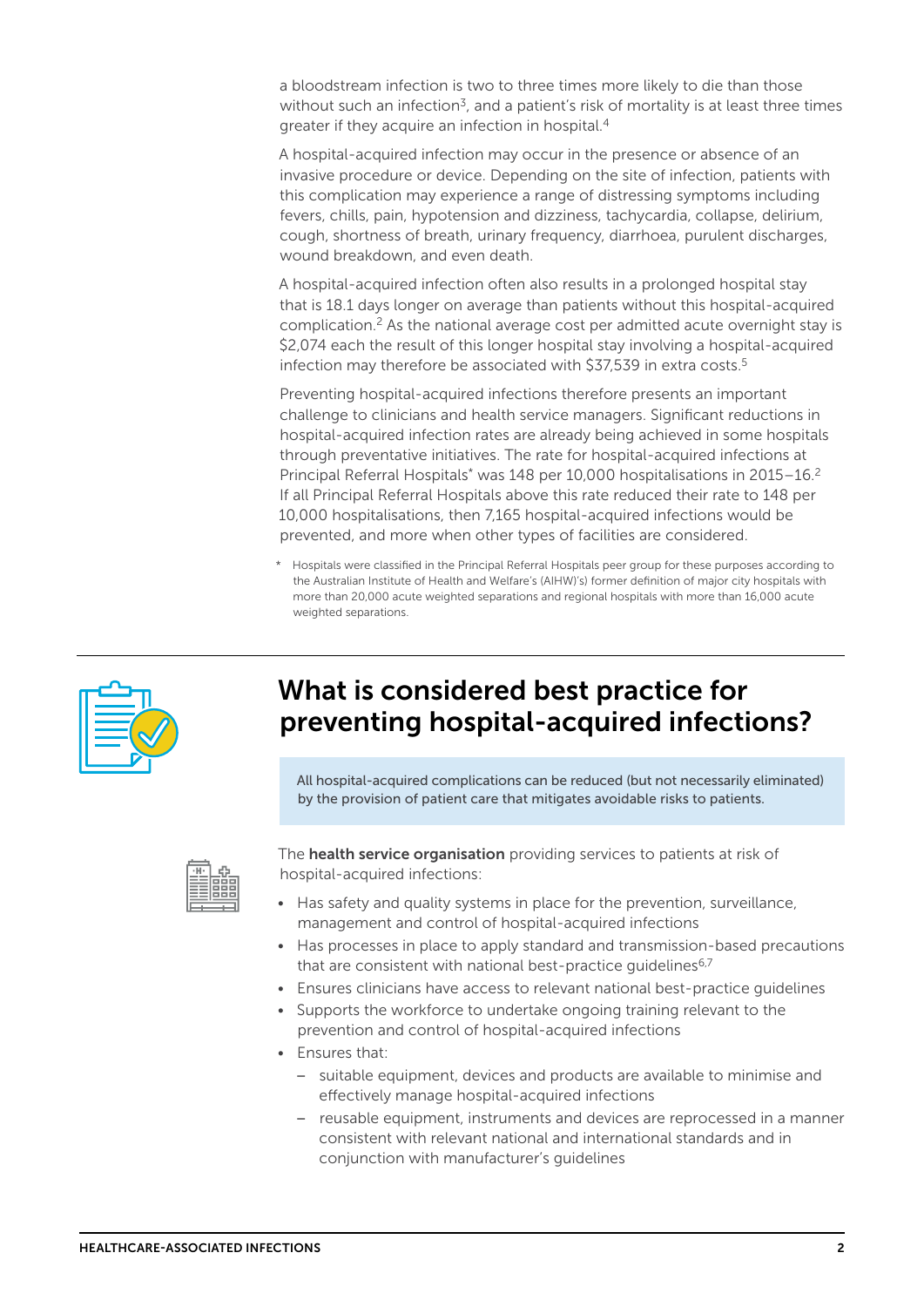- Ensures a clean and hygienic environment
- Has systems for the safe and appropriate prescribing and use of antimicrobials as part of an antimicrobial stewardship program.

Clinicians caring for patients at risk of hospital-acquired infections:



- Conduct comprehensive clinical assessments in accordance with bestpractice time frames and frequency
- Practice standard precautions when caring for all patients in accordance with best-practice guidelines. This includes:
	- perform hand hygiene before and after every patient contact
	- use personal protective equipment when there is a risk of blood or body fluid exposure
	- use and dispose of sharps safely
	- perform routine environmental cleaning
	- clean and reprocess shared patient equipment
	- follow respiratory hygiene and cough etiquette
	- use of aseptic technique
	- handle and dispose of waste and linen safely
- Assess infection risks and employ transmission-based precautions, based on the risk of transmission of infectious agents, in accordance with bestpractice guidelines
- Prescribe antimicrobials safely and appropriately
- Partner with patients to involve them in their own care.

### <span id="page-2-0"></span>URINARY TRACT INFECTION

Urinary tract infection (UTI) refers to an infection affecting the bladder, urethra, ureters or kidneys.

Symptoms of a urinary tract infection may include localised symptoms, such as dysuria, frequency, suprapubic pain, gross haematuria, costovertebral angle tenderness or new or worsening urgency or urinary incontinence, or systemic symptoms such as fever, rigors or delirium.<sup>8</sup>

Hospital-acquired UTIs are one of the most common hospital-acquired complications that occurs in Australian hospitals and a longer length of stay increases the likelihood of developing a UTI.

In 2015–16, hospital-acquired UTIs accounted for 26.6% of all hospital-acquired infections.[2](#page-33-1) On average, a patient with a hospital-acquired UTI will remain in hospital for 20.6 days longer than a patient without this complication<sup>2</sup> and a hospitalisation involving a hospital-acquired UTI may therefore be associated with \$42,724 in extra costs, with the national average cost per admitted acute overnight stay being \$2,074[.5](#page-33-4)

The rate for hospital-acquired UTIs at Principal Referral Hospitals\* was 47.1 per 10,000 hospitalisations in 2015–16.[2](#page-33-1) If all Principal Referral Hospitals above this rate reduced their rate to 47.1 per 10,000 hospitalisations, then 2,757 hospital-

<sup>\*</sup> Hospitals were classified in the Principal Referral Hospitals peer group for these purposes according to the AIHW's former definition of major city hospitals with more than 20,000 acute weighted separations and regional hospitals with more than 16,000 acute weighted separations.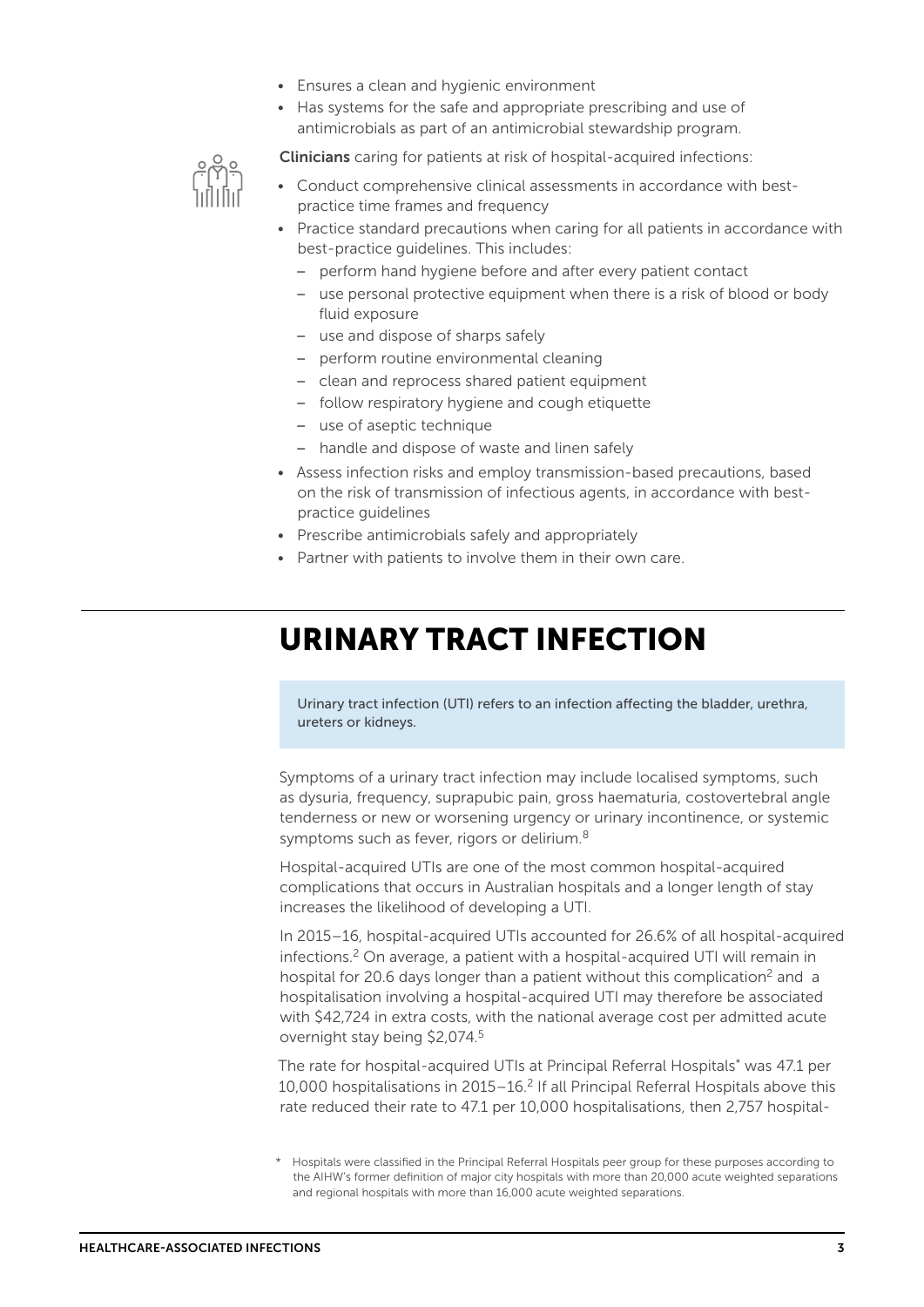acquired UTIs in these hospitals would have been prevented, and more when other types of facilities are considered.

Catheter-associated UTIs (CAUTI) are the most prevalent of all hospitalacquired UTIs in Australia, accounting for 80% hospital-acquired UTIs.<sup>9</sup> The main risk factor for a CAUTI is unnecessary catheterisation.<sup>10</sup> However CAUTIs are the most preventable types of UTIs. The duration of catheterisation and the place where catheter was inserted in the hospital, as well as gender (female) and other comorbidities (diabetes), also may increase a patient's risk of acquiring a CAUTI during their hospital stay.<sup>[11](#page-33-10)</sup> For a CAUTI to occur, microorganisms need to enter the catheter system either extraluminally (contamination of the catheter at the time of insertion by microflora and other organisms from perineal region) or intraluminally (contamination caused by the manipulation of the catheter or drainage system post insertion).

Key strategies to prevent CAUTIs include<sup>[12](#page-33-11)</sup>:

- Insert catheters only for clinically appropriate indications
- Select most appropriate catheter for the patient in terms of size, length, material and drainage system
- Ensure that catheter insertion is done only by clinicians who have demonstrated competence in aseptic technique and catheter insertion
- Insert catheters using aseptic technique
- Clearly document the indication for the catheter insertion, review or removal time, and details of the insertion, that is person inserting the catheter, date, time and gauge of catheter
- Following catheter insertion:
	- ensure the catheter is secured to the patient
	- maintain a closed drainage system and unobstructed urine flow (that is, no kinking, no backflow, drainage bag should not more than 3/4 full at any time)
	- catheters and the drainage system should only be handled using aseptic technique and sampling port should be used to collect urine samples if needed
	- ensure that the insertion site and peri-urethral care is washed and checked daily
- Leave the catheters in place only for as long as needed and regularly review the need for catheterisation at least daily.

Consider adopting quality-improvement initiatives to enhance appropriate use of indwelling catheters and reduce the risk of CAUTI, such as<sup>[13,](#page-33-12)14</sup>:

- Use of portable ultrasound devices to assess urine volumes
- Pre-insertion decision support tool and catheter restriction protocols
- Checklists for urinary catheter insertion and maintenance urine specimen collection decision support tool
- Alerts or reminders
- Stop orders
- Protocols for nurse-directed removal of unnecessary catheters
- CAUTI surveillance with feedback to clinical services.

Practices that are not recommended:

- Changing urethral catheters at routine, fixed intervals (clinical indications include infection, obstruction, or compromise of closed system)
- Routine antimicrobial prophylaxis for catheter insertion
- Bladder irrigation with antimicrobials
- Routine screening for asymptomatic bacteriuria.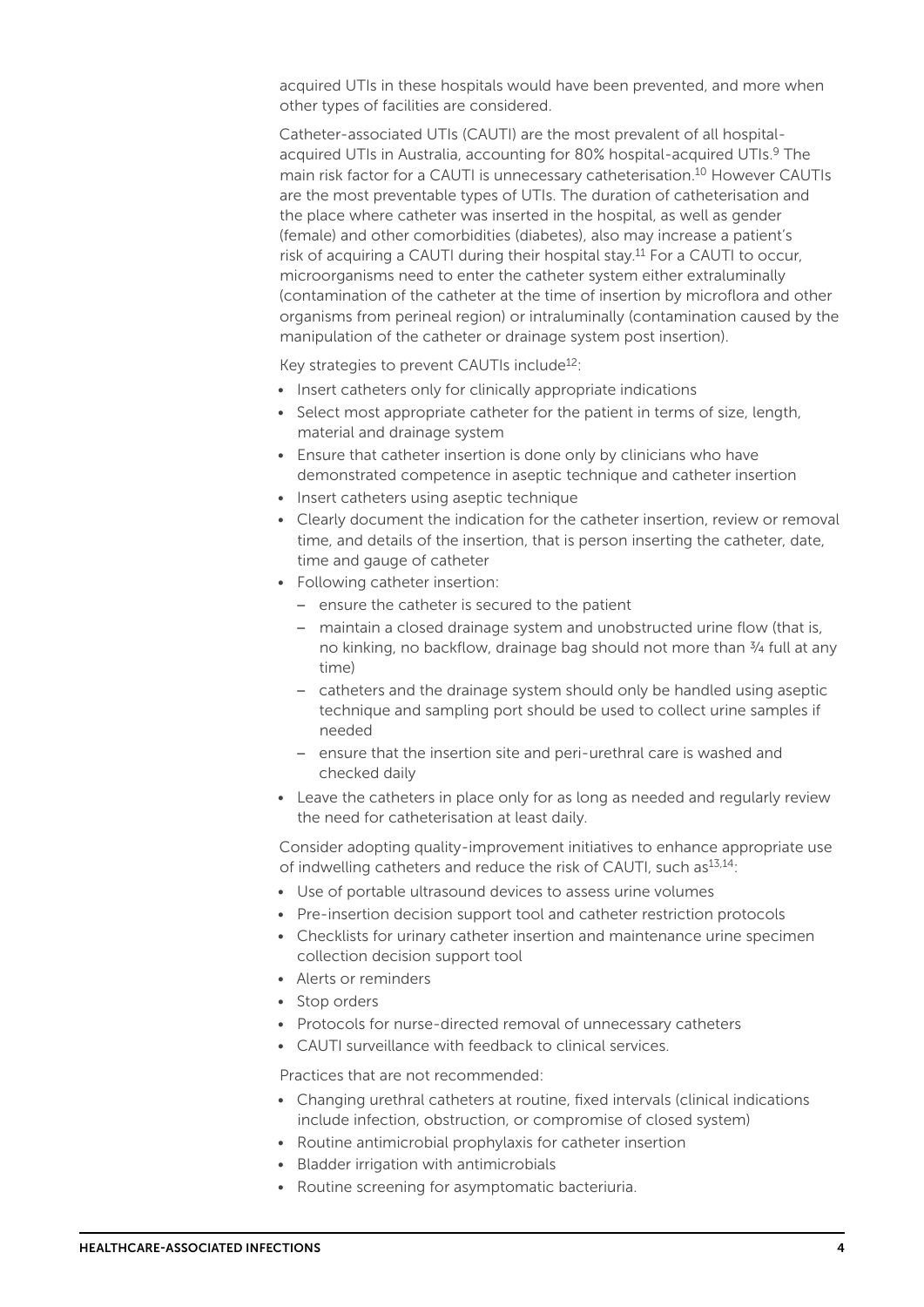| <b>Risk factors for</b><br>CAUTI <sup>15,16</sup>     | <b>Host factors</b><br>• Female<br>Increasing age<br>٠<br>Impaired immunity<br>Diabetes mellitus.                                                                                                                                             |
|-------------------------------------------------------|-----------------------------------------------------------------------------------------------------------------------------------------------------------------------------------------------------------------------------------------------|
|                                                       | <b>Modifiable factors</b><br>Prolonged catheterisation<br>$\bullet$<br>Disconnection of drainage system<br>$\bullet$<br>Lower professional training of inserter<br>$\bullet$<br>Placement of catheter outside operating theatre.<br>$\bullet$ |
| Issues to monitor<br>for prevention and<br>management | Document clinical need for catheterisation<br>Ensure insertion site and peri-urethral care is cleaned as part of daily hygiene<br>$\bullet$<br>Ensure there are no kinks or blockages in the catheter.<br>$\bullet$                           |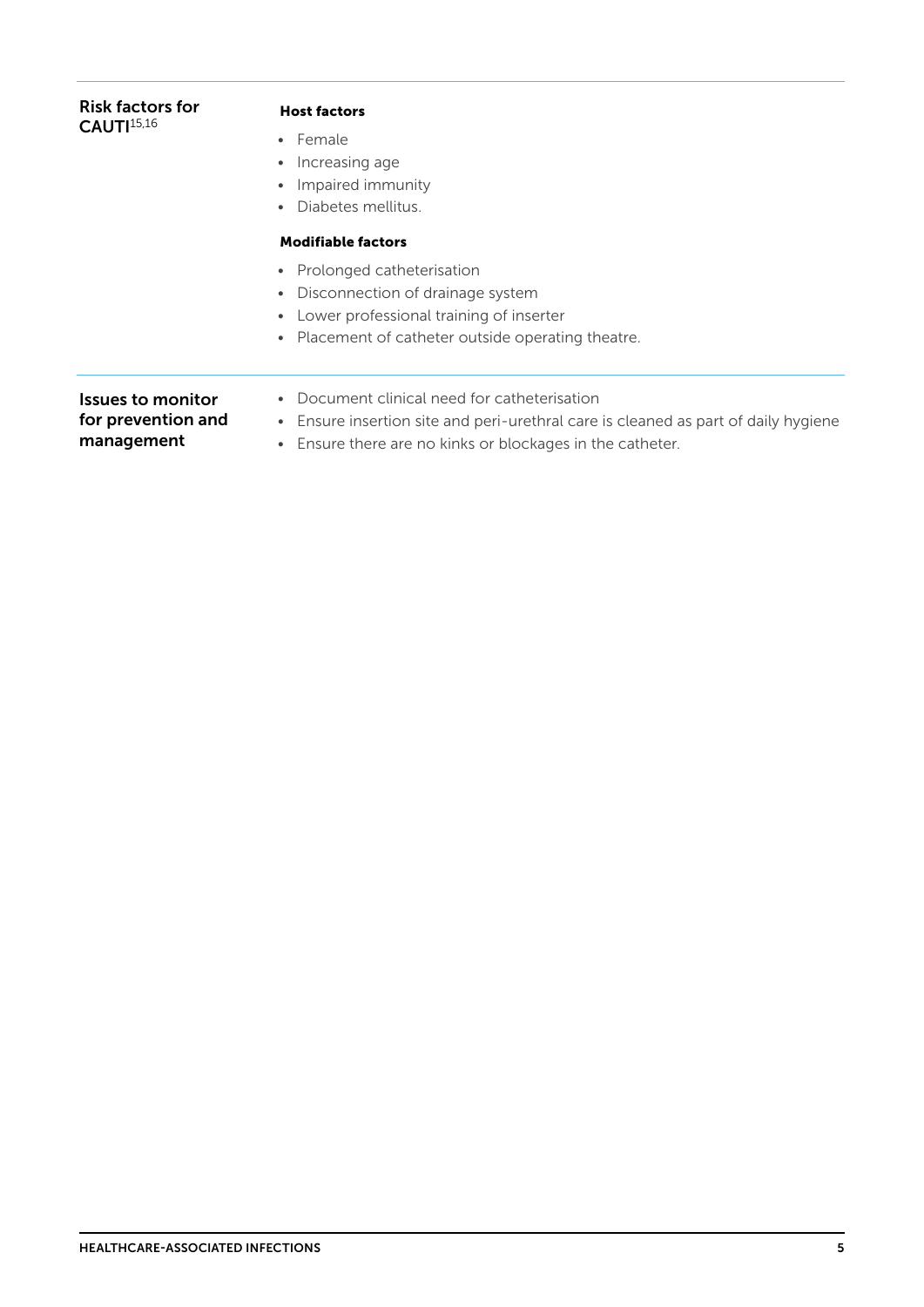ACSQHC resources: National Health & Medical Research Council, Australian Commission on Safety and Quality in Health Care. [Australian Guidelines for the Prevention and Control](https://www.nhmrc.gov.au/guidelines-publications/cd33)  [of Infection in Healthcare](https://www.nhmrc.gov.au/guidelines-publications/cd33). **Z** Canberra: Commonwealth of Australia; 2010.

> Australian Commission on Safety and Quality in Health Care. [Healthcare](https://www.safetyandquality.gov.au/our-work/healthcare-associated-infection/)  [Associated Infection](https://www.safetyandquality.gov.au/our-work/healthcare-associated-infection/). <sup>2</sup> Sydney. ACSQHC; (2016)

Australian Commission on Safety and Quality in Health Care. [Infection](https://www.safetyandquality.gov.au/our-work/healthcare-associated-infection/building-clinician-capacity/infection-prevention-and-control-online-modules/)  [Prevention and Control Online Modules](https://www.safetyandquality.gov.au/our-work/healthcare-associated-infection/building-clinician-capacity/infection-prevention-and-control-online-modules/). [7]

## <span id="page-5-0"></span>SURGICAL SITE INFECTION

Surgical site infection refers to an infection that occurs in the region of the body where prior surgery has been performed. It may or may not be associated with an indwelling device, such as a surgical drain.

Surgical site infection is one of the most common complications associated with surgery. In Australia, infection of the surgical site occurs in approximately 3% of surgical procedures[.17](#page-33-16) Each year, patients in Australia experience a large number of hospital-acquired surgical site infections, with 5,596 occurring in public hospitals in 2015–16[.2](#page-33-1)

Surgical site infections can cause significant distress for patients as they may experience drainage of pus or unpleasant smelling fluid from the wound, as well as localised heat, swelling, redness, pain and tenderness to touch, as well as systemic symptoms of fevers, sweats and chills, nausea and vomiting, as well as confusion.

Surgical site infections also prolong length of stay. A patient with a surgical site infection may need additional antimicrobial treatment, or may require further surgery, particularly if grafts or implants have been compromised, or may need to be readmitted to hospital which involve considerable physical and emotional burden for the patient. Additionally, there is also a higher risk of mortality associated with surgical site infections, particularly among elderly patients.<sup>[17](#page-33-16)</sup>

Patients with a hospital-acquired surgical site infection remain in hospital for 20.3 days longer on average than patients without this hospital-acquired complication.[2](#page-33-1) As the national average cost per admitted acute overnight stay is \$2,074<sup>5</sup> each hospitalisation involving a surgical site infection may be associated with \$42,102 in extra costs.

The rate for hospital-acquired infections at Principal Referral Hospitals\* was 13.9 per 10,000 hospitalisations in 2015–16.[2](#page-33-1) If all Principal Referral Hospitals above this rate reduced their rate to 13.9 per 10,000 hospitalisations, then 786 hospital-acquired surgical site infections in these hospitals would have been prevented, and more when other types of facilities are considered.

Hospitals were classified in the Principal Referral Hospitals peer group for these purposes according to the AIHW's former definition of major city hospitals with more than 20,000 acute weighted separations and regional hospitals with more than 16,000 acute weighted separations.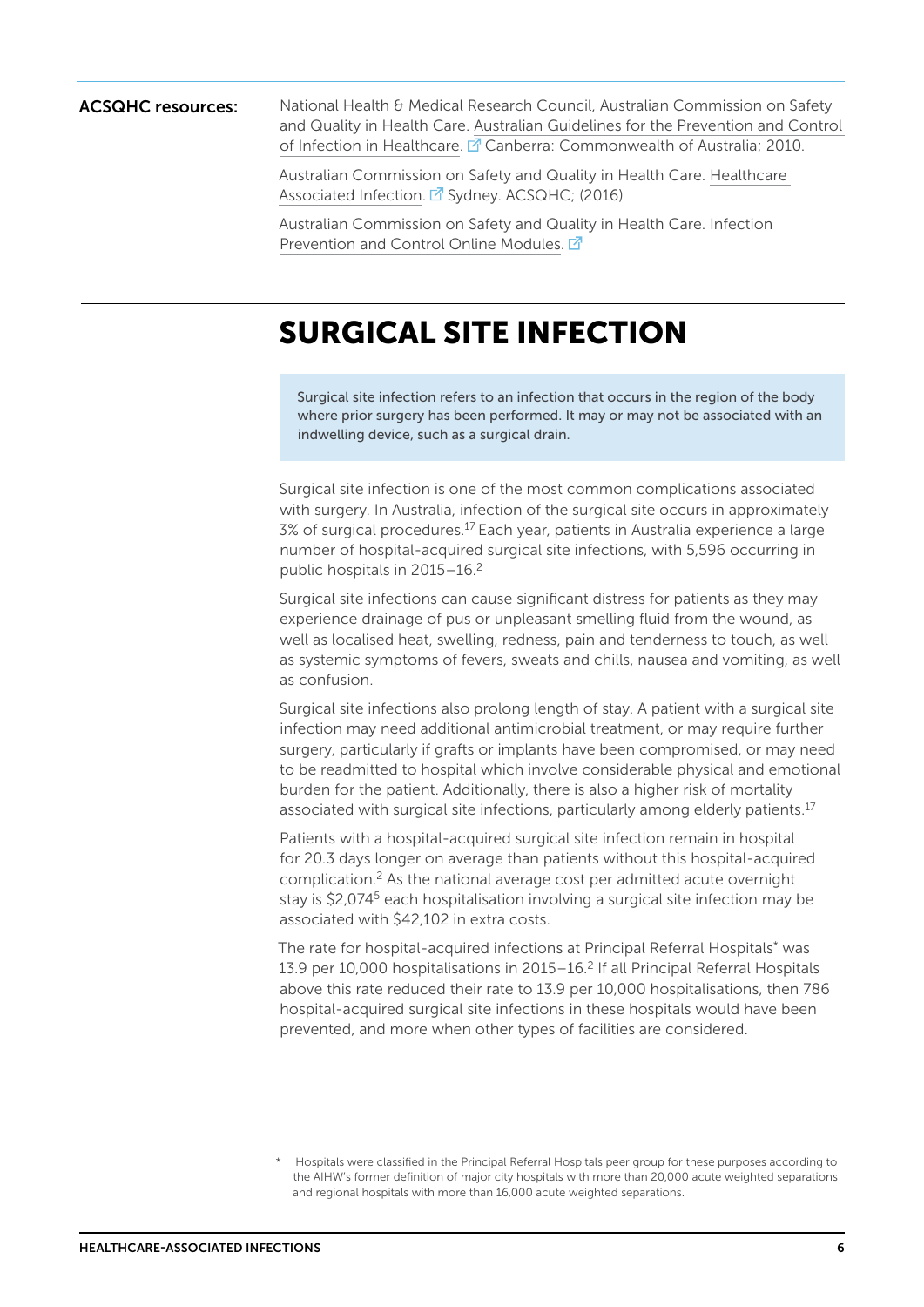| Risk factors $18$                                                                                   | <b>Host factors</b><br><b>Existing infection</b><br>$\bullet$<br>Low serum albumin<br>Increasing age<br>$\bullet$<br>Obesity<br>$\bullet$<br>Malnutrition<br>Smoking<br>$\bullet$<br>Immunosuppression<br>$\bullet$<br>Diabetes mellitus and glucose control<br>$\bullet$<br>• Excessive alcohol consumption<br>Intravenous drug use<br>Chronic liver disease<br>$\bullet$<br>Chronic renal failure<br>• Ischaemia secondary to vascular disease or radiation. |
|-----------------------------------------------------------------------------------------------------|----------------------------------------------------------------------------------------------------------------------------------------------------------------------------------------------------------------------------------------------------------------------------------------------------------------------------------------------------------------------------------------------------------------------------------------------------------------|
|                                                                                                     | <b>Procedural factors</b><br>Site of wound and wound class<br>$\bullet$<br>Presence of drains<br>Extent of wound<br>• Prolonged surgery<br>Interference with wound or dressing intra or postoperatively<br>Inappropriate use of antimicrobial prophylaxis.                                                                                                                                                                                                     |
| <b>Preoperative patient</b><br>optimisation may<br>include, depending<br>on procedures              | Glucose and ulcer control in diabetic patients<br>• Controlling nidi of infection<br>• Addressing malnutrition and obesity<br>Optimising skin condition<br>$\bullet$<br>Improving vascular status<br>$\bullet$<br>• Smoking cessation<br>• Modifying intake of immunosuppressive drugs<br>Short preoperative hospital stay such as admission on day of surgery. <sup>19</sup>                                                                                  |
| Intra-operative<br>patient optimisation<br>may include,<br>depending on<br>procedures <sup>20</sup> | Antibiotic prophylaxis for caesarean section and hernia repair<br>$\bullet$<br>• The timing of prophylactic intravenous antibiotics administered before<br>caesarean incision<br>Not using adhesive curtains.                                                                                                                                                                                                                                                  |
| Postoperative patient<br>optimisation may<br>include, depending<br>on procedures <sup>21</sup>      | Ensuring wound dressings are not interfered with<br>Control blood glucose during the immediate postoperative period.<br>$\bullet$                                                                                                                                                                                                                                                                                                                              |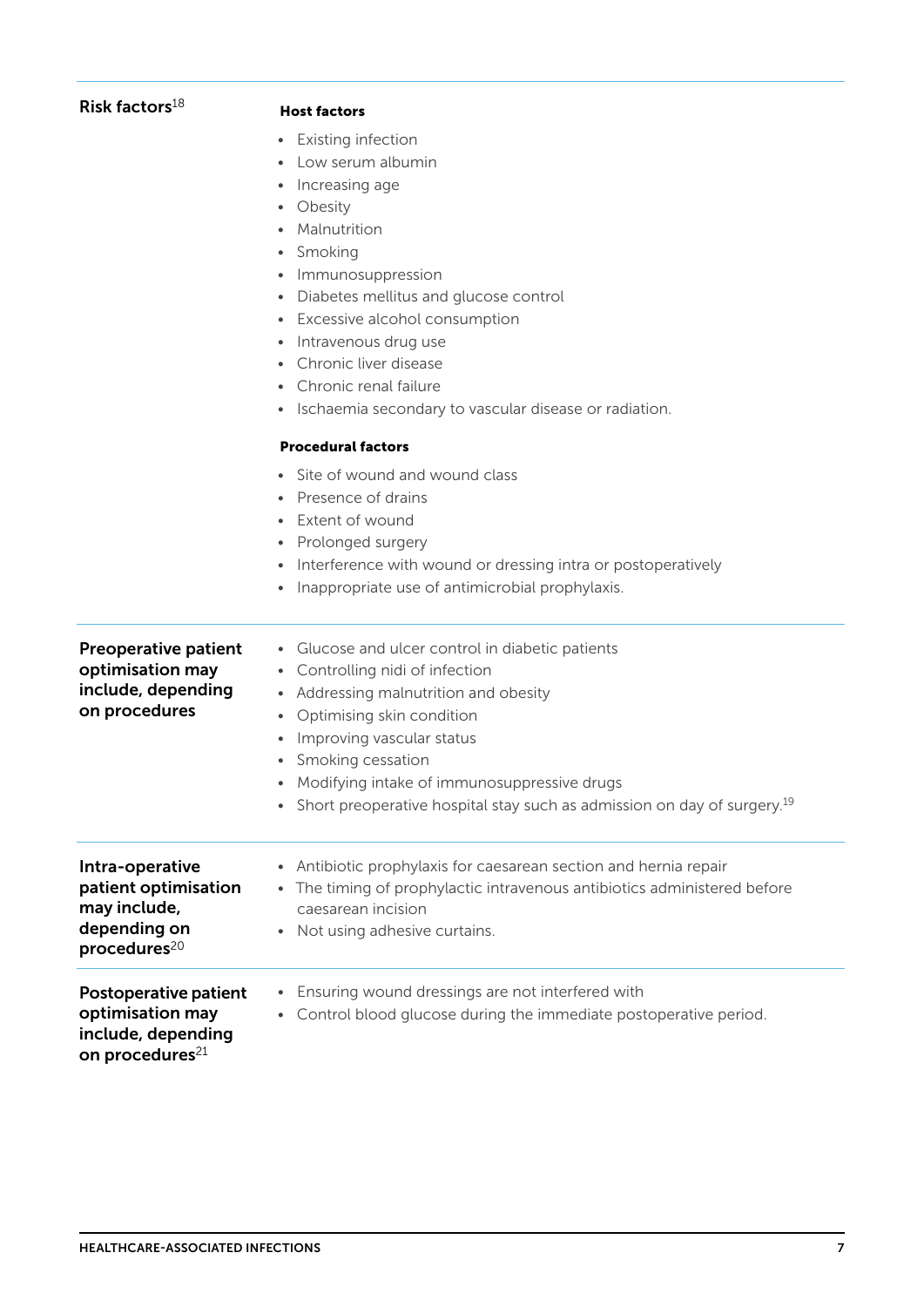**ACSQHC Resources** National Health & Medical Research Council, Australian Commission on Safety and Quality in Health Care. [Australian Guidelines for the Prevention and Control](https://www.nhmrc.gov.au/guidelines-publications/cd33)  [of Infection in Healthcare](https://www.nhmrc.gov.au/guidelines-publications/cd33). <sup>7</sup> Canberra: Commonwealth of Australia; 2010.

> Australian Commission on Safety and Quality in Health Care. [Healthcare](https://www.safetyandquality.gov.au/our-work/healthcare-associated-infection/)  [Associated Infection](https://www.safetyandquality.gov.au/our-work/healthcare-associated-infection/). <sup>7</sup> Sydney. ACSQHC; (2016).

Australian Commission on Safety and Quality in Health Care. [Infection](https://www.safetyandquality.gov.au/our-work/healthcare-associated-infection/building-clinician-capacity/infection-prevention-and-control-online-modules/)  [Prevention and Control Online Module](https://www.safetyandquality.gov.au/our-work/healthcare-associated-infection/building-clinician-capacity/infection-prevention-and-control-online-modules/)s. <sup>7</sup>

Australian Commission on Safety and Quality in Health Care. [Approaches](https://www.safetyandquality.gov.au/publications/approaches-to-surgical-site-infection-surveillance/)  [to Surgical Site Infection Surveillance: For acute care settings in Australia.](https://www.safetyandquality.gov.au/publications/approaches-to-surgical-site-infection-surveillance/)  $\mathbb{Z}$ Sydney: ACSQHC; 2017.

## <span id="page-7-0"></span>PNEUMONIA

Pneumonia refers to an infection of the lungs.

Each year, patients in Australia experience a large number of episodes of hospital-acquired pneumonia, with 17,854 occurring in public hospitals in  $2015 - 16.2$  $2015 - 16.2$ 

Pneumonia can cause significant distress for patients as they may experience cough producing phlegm that may be streaked with blood, laboured breathing, chest pain, increased heart rate, as well as systemic symptoms of fevers, sweats and chills, fatigue, anorexia, nausea and confusion. While hospital-acquired pneumonia frequently presents with generic symptoms it is associated with a high mortality rate[.22](#page-33-21)

Hospital-acquired pneumonia also prolongs length of stay. Patients with a hospital-acquired pneumonia remain in hospital for 19.0 days longer on average than patients without this hospital-acquired complication.<sup>2</sup> As the national average cost per admitted acute overnight stay is \$2,07[45](#page-33-4) each hospitalisation involving a hospital-acquired pneumonia may be associated with \$39,406 in extra costs.

The rate for hospital-acquired pneumonia at Principal Referral Hospitals\* was 46.6 per 10,000 hospitalisations in 2015–16.[2](#page-33-1) If all Principal Referral Hospitals above this rate reduced their rate to 46.6 per 10,000 hospitalisations, then 2,830 episodes of hospital-acquired pneumonia in these hospitals would have been prevented, and more when other types of facilities are considered.

<sup>\*</sup> Hospitals were classified in the Principal Referral Hospitals peer group for these purposes according to the AIHW's former definition of major city hospitals with more than 20,000 acute weighted separations and regional hospitals with more than 16,000 acute weighted separations.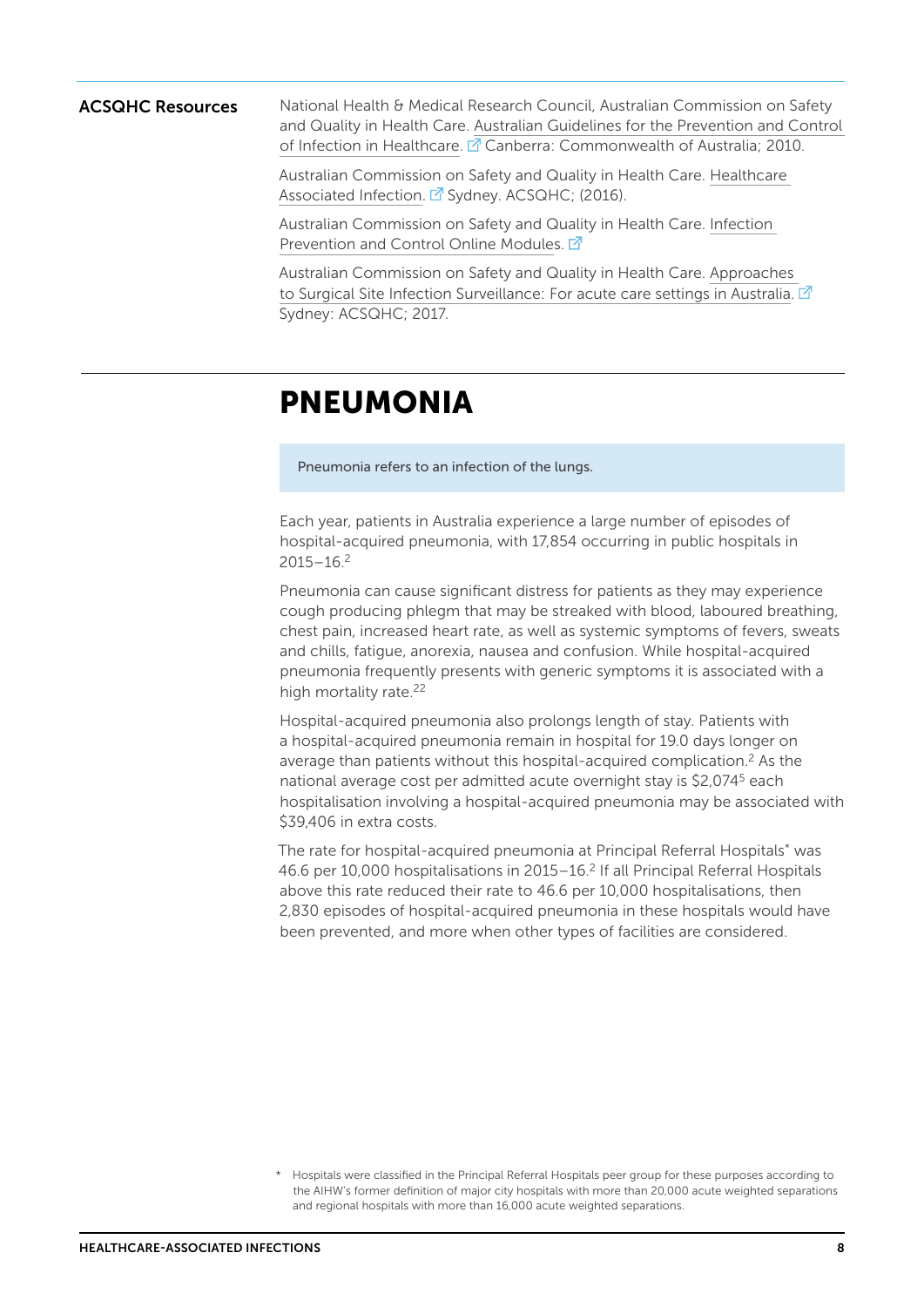#### Risk factors for pneumonia[23](#page-34-1)

#### Host factors

- Severity of underlying illness
- Presence of multiple co-morbidities
- Increasing age
- COPD
- Multi-trauma
- Poor general condition
- Diabetes
- Malignant diseases
- Immunosuppression
- Smoking
- Colonization of the oropharynx with pathogenic organisms.

#### Modifiable factors

- Mechanical ventilation for >48 hours
- Admission to an ICU
- Duration of hospital or ICU stay.

| <b>Additional risk</b>                                                       | <b>Host factors</b>                                                                                                                                                                                                                                                                                                                                                                                                                  |  |  |
|------------------------------------------------------------------------------|--------------------------------------------------------------------------------------------------------------------------------------------------------------------------------------------------------------------------------------------------------------------------------------------------------------------------------------------------------------------------------------------------------------------------------------|--|--|
| factors for<br>ventilator-assisted<br>pneumonia (VAP)                        | Supine positioning<br>$\bullet$<br>Extensive burns<br>Mechanical ventilation,<br>$\bullet$<br>Cardiothoracic surgery<br>$\bullet$<br>Airway Respiratory Distress Syndrome<br>$\bullet$<br>Head trauma.                                                                                                                                                                                                                               |  |  |
|                                                                              | <b>Modifiable factors</b>                                                                                                                                                                                                                                                                                                                                                                                                            |  |  |
|                                                                              | Nasogastric tubes and condensate in ventilator tubing<br>$\bullet$<br>• Acid-suppressing medications, such as antacids and H2 blockers, that are<br>employed to prevent stress ulcer bleeding in ventilated patients. <sup>22</sup>                                                                                                                                                                                                  |  |  |
| Prevention<br>strategies $^{24}$                                             | Appropriate vaccines where indicated, such as influenza and pneumococcal<br>vaccine<br>Allied health interventions including chest physiotherapy and swallowing<br>assessment and management<br>Positioning (for VAP)<br>$\bullet$<br>Maintaining good oral hygiene (for VAP). <sup>25</sup><br>$\bullet$                                                                                                                            |  |  |
| <b>Issues to monitor</b><br>for management<br>and prevention<br>of pneumonia | Early identification of the possibility of pneumonia in a hospitalised patient<br>$\bullet$<br>and undertaking appropriate investigations, as clinically indicated, which<br>could include:<br>- Respiratory rate<br>Monitor for signs of sepsis: temperature, heart rate, blood pressure<br>$\overline{\phantom{m}}$<br>White cell count, C reactive protein<br>$\overline{\phantom{m}}$<br>- Arterial blood gases where indicated. |  |  |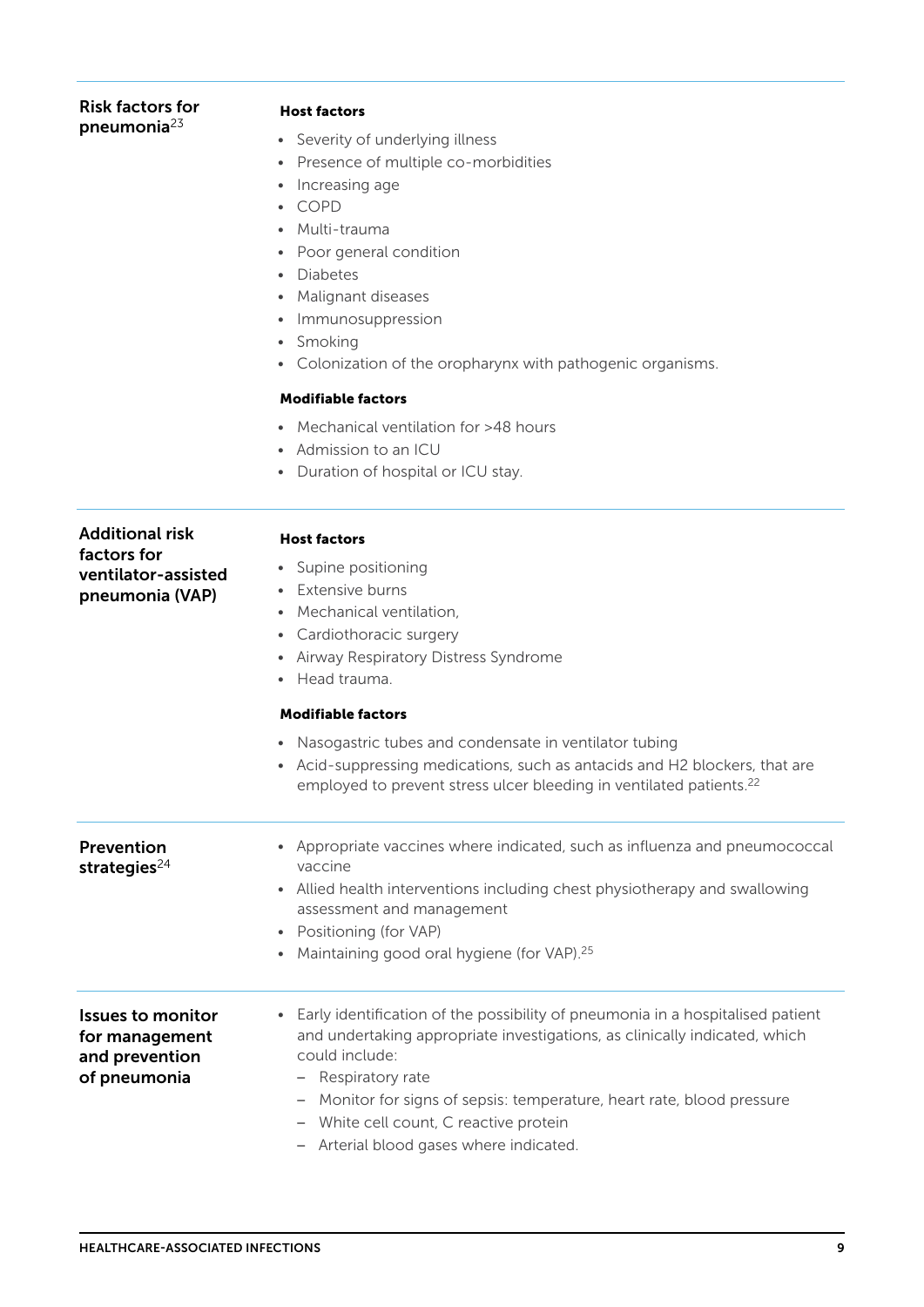**ACSQHC resources** National Health & Medical Research Council, Australian Commission on Safety and Quality in Health Care. [Australian Guidelines for the Prevention and Control](https://www.nhmrc.gov.au/guidelines-publications/cd33)  [of Infection in Healthcare](https://www.nhmrc.gov.au/guidelines-publications/cd33). <sup>7</sup> Canberra: Commonwealth of Australia; 2010.

> Australian Commission on Safety and Quality in Health Care. [Healthcare](https://www.safetyandquality.gov.au/our-work/healthcare-associated-infection/)  [Associated Infection](https://www.safetyandquality.gov.au/our-work/healthcare-associated-infection/). <sup>7</sup> Sydney. ACSQHC; (2016).

Australian Commission on Safety and Quality in Health Care. [Infection](https://www.safetyandquality.gov.au/our-work/healthcare-associated-infection/building-clinician-capacity/infection-prevention-and-control-online-modules)  [Prevention and Control Online Modules](https://www.safetyandquality.gov.au/our-work/healthcare-associated-infection/building-clinician-capacity/infection-prevention-and-control-online-modules). [7]

Note: Further information on aspiration pneumonia can be found in the Hospital-Acquired Complication fact sheet: 6 – Respiratory Complications.

### <span id="page-9-0"></span>BLOODSTREAM INFECTION

Bloodstream infection refers to the presence of live pathogens in the blood, causing an infection.[6](#page-33-5)

Each year, patients in Australia experience a large number of hospital-acquired blood stream infections, with 15,238 occurring in public hospitals in 2015–16.[2](#page-33-1)

Bloodstream infections can cause significant distress for patients as they may experience increased heart rate, palpitations, fevers and chills, dizziness, postural hypotension, extreme weakness and lethargy, skin rash, altered mental status with impaired focus and agitation. Bloodstream infections may be a secondary infection as a result of having a CAUTI, surgical site infection or pneumonia.[26](#page-34-3)

Hospital-acquired bloodstream infections can prolong length of hospitalisation. Patients with a hospital-acquired bloodstream infection remain in hospital for 20.6 days longer on average than patients without this hospital-acquired complication.[2](#page-33-1) As the national average cost per admitted acute overnight stay is \$2,07[45](#page-33-4) each hospitalisation involving a hospital-acquired blood stream infection may be associated with \$42,724 in extra costs.

The rate for hospital-acquired blood stream infections at Principal Referral Hospitals<sup>\*</sup> was 39.5 per 10,000 hospitalisations in 2015–16.<sup>2</sup> If all Principal Referral Hospitals above this rate reduced their rate to 39.5 per 10,000 hospitalisations, then 2,616 hospital-acquired blood stream infections in these hospitals would have been prevented, and more when other types of facilities are considered.

Hospitals were classified in the Principal Referral Hospitals peer group for these purposes according to the AIHW's former definition of major city hospitals with more than 20,000 acute weighted separations and regional hospitals with more than 16,000 acute weighted separations.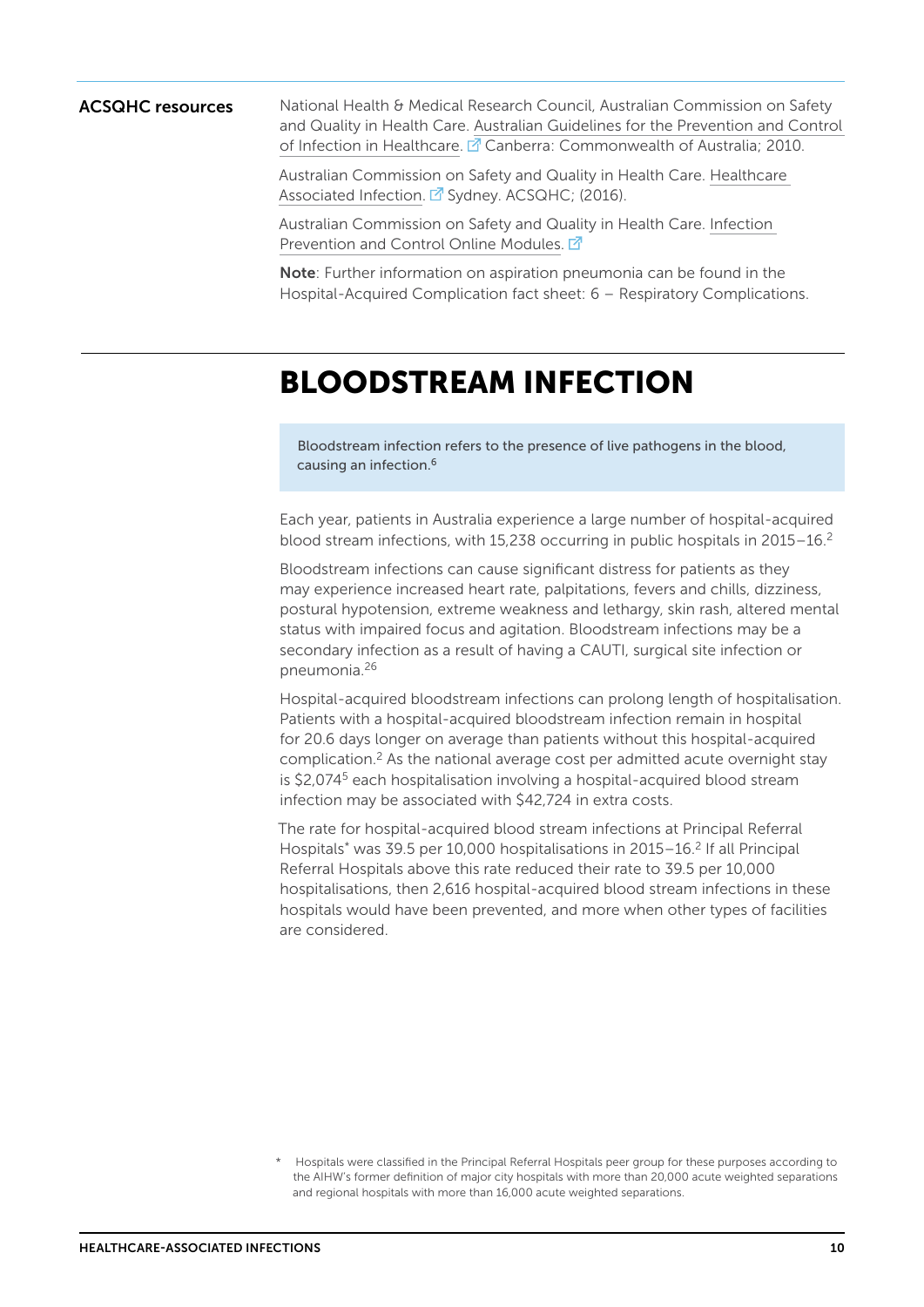| Risk factors $27$        | <b>Host factors</b>                                                                                                                                                                                                                                    |
|--------------------------|--------------------------------------------------------------------------------------------------------------------------------------------------------------------------------------------------------------------------------------------------------|
|                          | Immunosuppression<br>٠<br>Increasing age<br>$\bullet$<br>Diabetes mellitus<br>Debility<br>$\bullet$<br>Hypoproteinaemia including hypoalbuminaemia<br>$\bullet$<br>Chronic renal failure, in particular haemodialysis<br>۰<br>Chronic liver disease.   |
|                          | <b>Modifiable factors</b>                                                                                                                                                                                                                              |
|                          | • Surgical procedures<br>Indwelling devices, such as vascular devices and urinary catheters.<br>$\bullet$                                                                                                                                              |
| Prevention<br>strategies | Use best-practice guidelines relevant to the procedure<br>$\bullet$<br>Use aseptic technique.<br>$\bullet$                                                                                                                                             |
| <b>ACSQHC resources</b>  | National Health & Medical Research Council, Australian Commission on Safety<br>and Quality in Health Care. Australian Guidelines for the Prevention and Control<br>of Infection in Healthcare. <sup>2</sup> Canberra: Commonwealth of Australia; 2010. |
|                          | Australian Commission on Safety and Quality in Health Care. Healthcare<br>Associated Infection. Z Sydney. ACSQHC; (2016).                                                                                                                              |
|                          | Australian Commission on Safety and Quality in Health Care. Infection<br>Prevention and Control Online Modules. Z                                                                                                                                      |
|                          | Australian Commission on Safety and Quality in Health Care. Implementation<br>Guide for Surveillance of Staphylococcus aureus Bacteraemia. <sup>7</sup> 2013.                                                                                          |

### <span id="page-10-0"></span>CENTRAL LINE AND PERIPHERAL LINE ASSOCIATED BLOOD STREAM INFECTION

Central line and peripheral line associated blood stream infection refers to a blood stream infection caused by introduction of pathogens into the blood stream via a central or peripheral line.

Each year, patients in Australia experience a large number of hospital-acquired central line and peripheral line associated blood stream infections (CLABSI), with 4,416 occurring in public hospitals in 2015-16.<sup>2</sup>

Blood stream infections associated with intravascular devices can cause significant distress for patients as they may experience increased heart rate, palpitations, fevers and chills, dizziness, postural hypotension, extreme weakness and lethargy, skin rash, altered mental status with impaired focus and agitation. They may also experience tenderness, redness swelling and heat at the insertion site.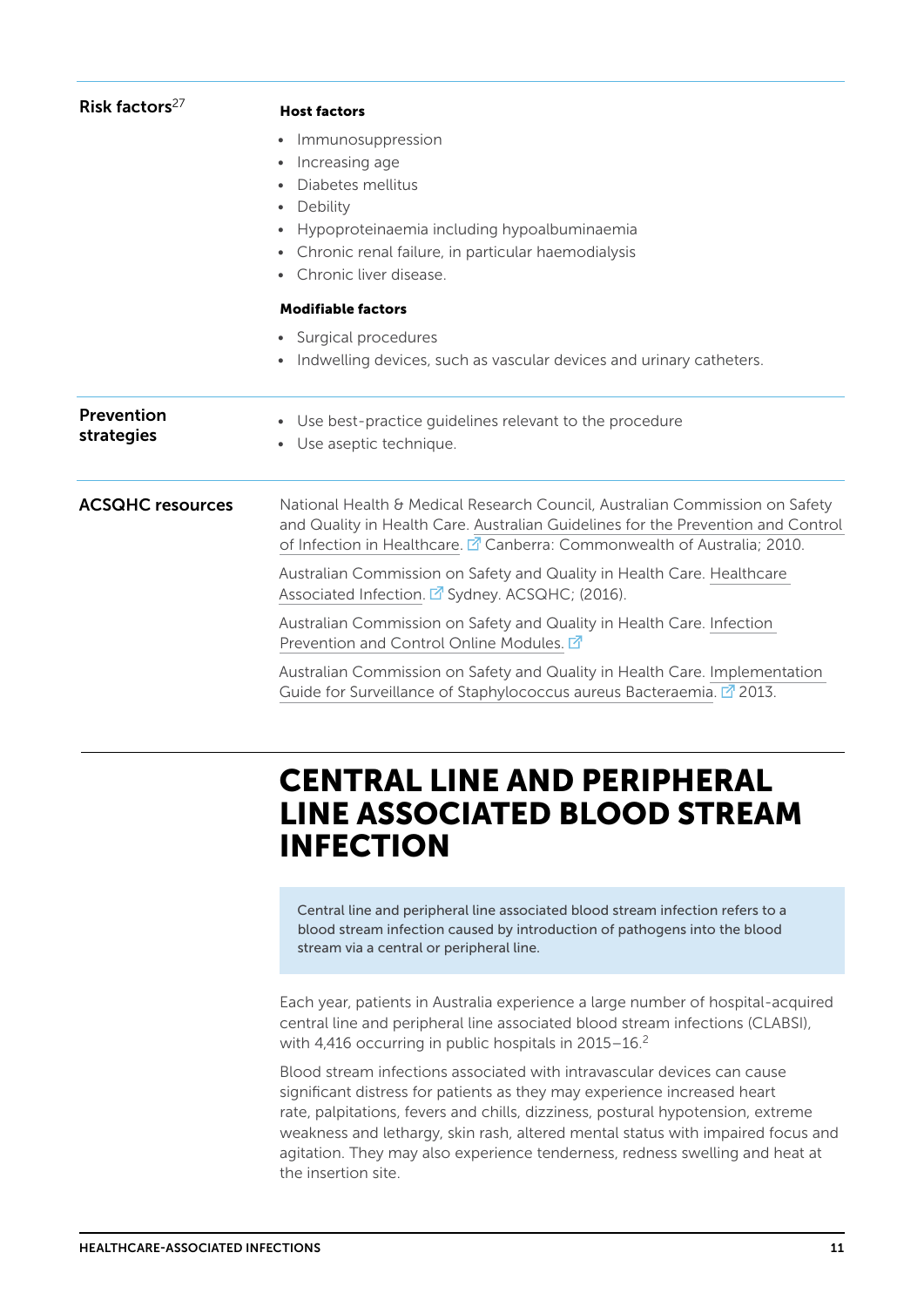Hospital-acquired line associated blood stream infections also prolong length of stay. Patients with a hospital-acquired CLABSI remain in hospital for 16.8 days longer on average than patients without this hospital-acquired complication.<sup>[2](#page-33-1)</sup> As the national average cost per admitted acute overnight stay is \$2,07[45](#page-33-4) each hospitalisation involving a hospital-acquired infection may be associated with \$34,843 in extra costs.

The rate for hospital-acquired infections at Principal Referral Hospitals\* was 11.9 per 10,000 hospitalisations in 2015–16.[2](#page-33-1) If all Principal Referral Hospitals above this rate reduced their rate to 11.9 per 10,000 hospitalisations, then 804 hospital-acquired CLABSIs in these hospitals would have been prevented, and more when other types of facilities are considered.

\* Hospitals were classified in the Principal Referral Hospitals peer group for these purposes according to the AIHW's former definition of major city hospitals with more than 20,000 acute weighted separations and regional hospitals with more than 16,000 acute weighted separations.

| <b>Risk factors</b>                              | <b>Host factors</b>                                                                                                                                                                                                                                                                                                                                                                                                                                                                                                                                                                                                                                                                                                  |
|--------------------------------------------------|----------------------------------------------------------------------------------------------------------------------------------------------------------------------------------------------------------------------------------------------------------------------------------------------------------------------------------------------------------------------------------------------------------------------------------------------------------------------------------------------------------------------------------------------------------------------------------------------------------------------------------------------------------------------------------------------------------------------|
|                                                  | Heavy microbial colonisation of the insertion site that contaminate the<br>catheter during insertion and migrate along the cutaneous catheter track.                                                                                                                                                                                                                                                                                                                                                                                                                                                                                                                                                                 |
|                                                  | <b>Modifiable factors</b>                                                                                                                                                                                                                                                                                                                                                                                                                                                                                                                                                                                                                                                                                            |
|                                                  | Prolonged hospitalisation before the intravascular device is inserted<br>Prolonged placement of the device<br>$\bullet$<br>• Heavy microbial colonisation of the insertion site that contaminate the<br>catheter during insertion and migrate along the cutaneous catheter track<br>• Heavy microbial colonisation of the cannula/catheter hub, usually secondary<br>to contamination from healthcare workers' hands during care interventions<br>such as injections<br>• Antibiotic use during catheterisation. <sup>28</sup>                                                                                                                                                                                       |
| Core prevention<br>strategies <sup>6,29-31</sup> | Develop guidelines for vascular access device use, insertion and maintenance<br>• Clearly document the details of the insertion; that is the person inserting the<br>catheter, date and time<br>• Insert vascular access devices only for appropriate indications<br>• Leave vascular access devices in place only for as long as needed<br>Standard infection control precautions including hand hygiene and aseptic<br>technique when inserting and maintaining vascular access devices<br>• Use an appropriate skin preparation<br>• Choose appropriate dressings and change dressings as indicated<br>• Use full barrier precautions during central line insertion including sterile<br>drapes, gown and gloves. |
| <b>ACSQHC resources</b>                          | National Health & Medical Research Council, Australian Commission on Safety<br>and Quality in Health Care. Australian Guidelines for the Prevention and Control<br>of Infection in Healthcare. <sup>2</sup> Canberra: Commonwealth of Australia; 2010.<br>Australian Commission on Safety and Quality in Health Care. Healthcare<br>Associated Infection. Z Sydney. ACSQHC; (2016).                                                                                                                                                                                                                                                                                                                                  |
|                                                  | Australian Commission on Safety and Quality in Health Care. Infection<br>Prevention and Control Online Modules. <b>△</b>                                                                                                                                                                                                                                                                                                                                                                                                                                                                                                                                                                                             |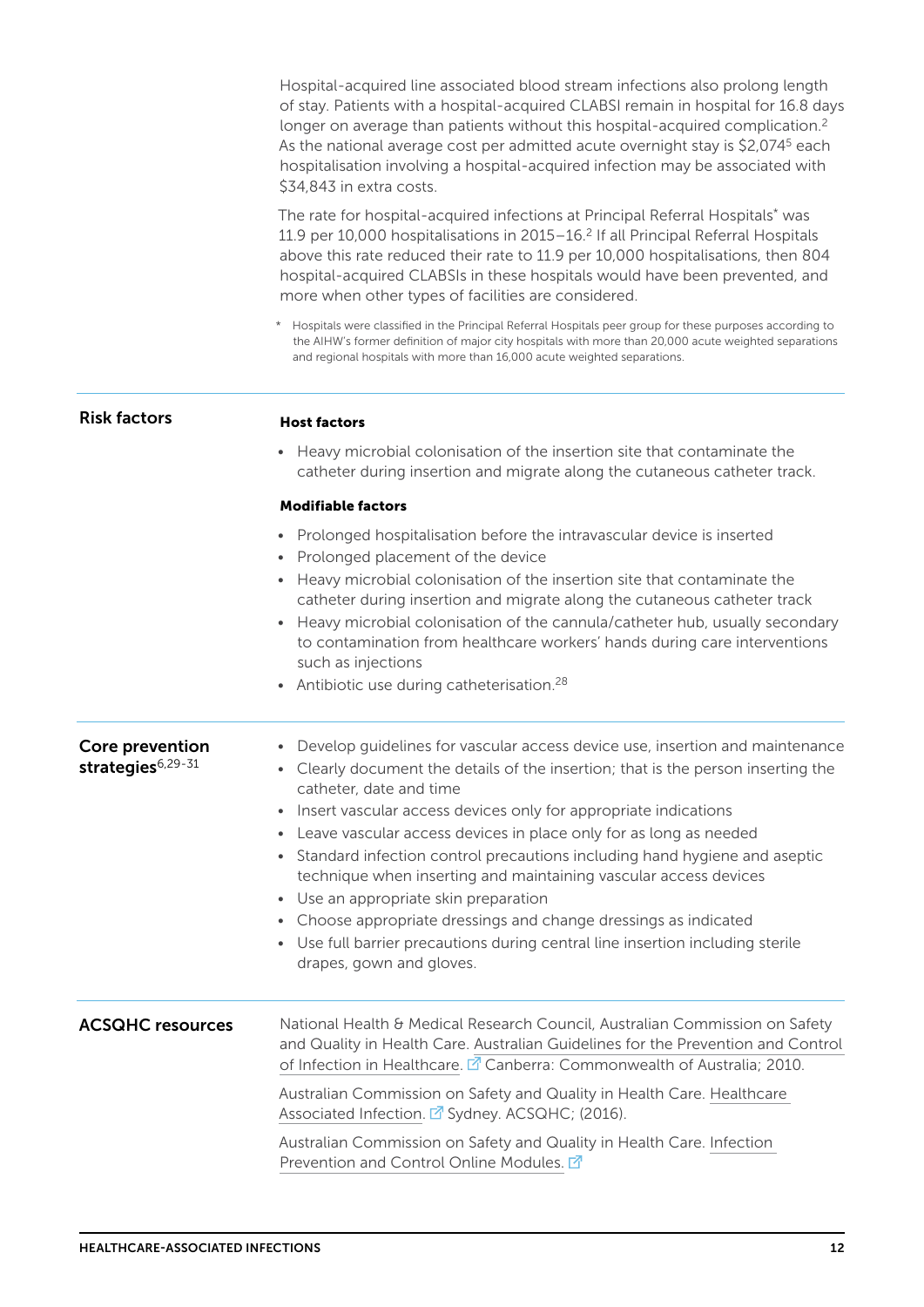## <span id="page-12-0"></span>MULTI-RESISTANT ORGANISMS

Multi-resistant organism (MRO) refers to bacteria that are resistant to one or more classes of antimicrobial agents and usually are resistant to all but one or two commercially available antimicrobial agents[.6](#page-33-5)

Each year, patients in Australia develop a large number of hospital-acquired multi-resistant organisms (MROs), with 3,768 occurring in public hospitals in  $2015 - 16.2$  $2015 - 16.2$ 

Patients with MROs experience challenges related to failure to respond to routine antibiotics, causing prolonged therapeutic regimens and use of antimicrobials with potentially problematic side effect profiles.

Hospital-acquired MROs also prolong length of stay. Patients with a hospitalacquired MROs remain in hospital for 29.6 days longer on average than patients without this hospital-acquired complication.<sup>2</sup> As the national average cost per admitted acute overnight stay is \$2,07[45](#page-33-4) each hospitalisation involving a hospital-acquired infection may be associated with \$61,390 in extra costs.

The rate for hospital-acquired MROs at Principal Referral Hospitals\* was 8.9 per 10,000 hospitalisations in 2015–16.[2](#page-33-1) If all Principal Referral Hospitals above this rate reduced their rate to 8.9 per 10,000 hospitalisations, then 791 hospitalacquired MROs in these hospitals would have been prevented, and more when other types of facilities are considered.

\* Hospitals were classified in the Principal Referral Hospitals peer group for these purposes according to the AIHW's former definition of major city hospitals with more than 20,000 acute weighted separations and regional hospitals with more than 16,000 acute weighted separations.

|                                 | and regional hospitals with more than 16,000 acute weighted separations.                                                                                                                                                                                                    |
|---------------------------------|-----------------------------------------------------------------------------------------------------------------------------------------------------------------------------------------------------------------------------------------------------------------------------|
| <b>Risk factors</b>             | <b>Host factors</b>                                                                                                                                                                                                                                                         |
|                                 | • Increasing age                                                                                                                                                                                                                                                            |
|                                 | • Co-morbidities                                                                                                                                                                                                                                                            |
|                                 | <b>Modifiable factors</b>                                                                                                                                                                                                                                                   |
|                                 | • Prolonged hospital admission                                                                                                                                                                                                                                              |
|                                 | Prolonged intensive care unit (ICU) admission<br>$\bullet$                                                                                                                                                                                                                  |
|                                 | Exposure to affected patients or their surroundings.<br>$\bullet$                                                                                                                                                                                                           |
| <b>Strategies</b><br>to prevent | Develop guidelines for management of patients colonised or infection with<br><b>MROs</b>                                                                                                                                                                                    |
| transmission<br>of MROs         | Practicing standard precautions including hand hygiene, environmental<br>cleaning and cleaning of patient care                                                                                                                                                              |
|                                 | Practicing transmission based precautions where appropriate<br>$\bullet$                                                                                                                                                                                                    |
|                                 | Implementing strategies to prevent transmission from patients known<br>$\bullet$<br>or suspected to be colonised or infected with MROs including isolation<br>of affected patients. Note: Ensure patients are appropriately supported if<br>isolation precipitates anxiety. |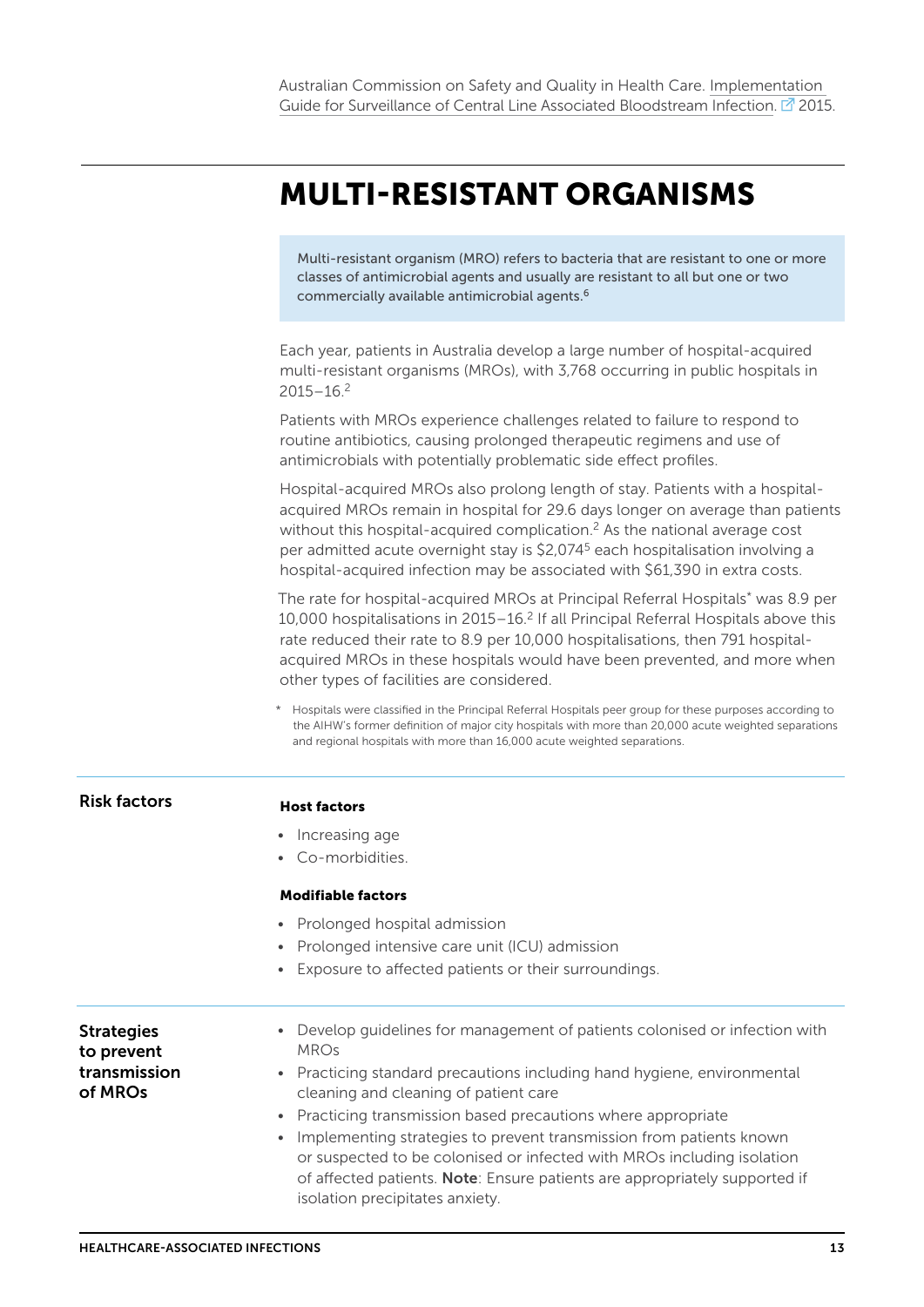Further measures may include:

- Alerts for MRO
- Targeted screening in accordance with agreed protocols
- MRSA decolonisation protocols
- MRO surveillance and timely feedback to appropriate services
- Agreed protocol for MRO clearance
- Auditing of compliance with standard or transmission based precautions
- Communicating infection risk.

#### National Health & Medical Research Council, Australian Commission on Safety and Quality in Health Care. [Australian Guidelines for the Prevention and Control](https://www.nhmrc.gov.au/guidelines-publications/cd33)  [of Infection in Healthcare](https://www.nhmrc.gov.au/guidelines-publications/cd33).  $\mathbb{Z}$  Canberra: Commonwealth of Australia; 2010. ACSQHC resources

Australian Commission on Safety and Quality in Health Care. [Healthcare](https://www.safetyandquality.gov.au/our-work/healthcare-associated-infection/)  [Associated Infection](https://www.safetyandquality.gov.au/our-work/healthcare-associated-infection/). <sup>7</sup> Sydney. ACSQHC; (2016).

Australian Commission on Safety and Quality in Health Care. [Infection](https://www.safetyandquality.gov.au/our-work/healthcare-associated-infection/building-clinician-capacity/infection-prevention-and-control-online-modules/)  [Prevention and Control Online Modules](https://www.safetyandquality.gov.au/our-work/healthcare-associated-infection/building-clinician-capacity/infection-prevention-and-control-online-modules/). <sup>7</sup>

Australian Commission on Safety and Quality in Health Care. [Recommendations](https://www.safetyandquality.gov.au/wp-content/uploads/2017/05/Recommendations-for-the-control-of-Carbapenemase-producing-Enterobacteriaceae.pdf)  [for the control of carbapenemase-producing Enterobacteriaceae \(CPE\). A guide](https://www.safetyandquality.gov.au/wp-content/uploads/2017/05/Recommendations-for-the-control-of-Carbapenemase-producing-Enterobacteriaceae.pdf)  [for acute care health facilities](https://www.safetyandquality.gov.au/wp-content/uploads/2017/05/Recommendations-for-the-control-of-Carbapenemase-producing-Enterobacteriaceae.pdf).  $\vec{A}$  Sydney: ACSQHC; 2017.

Australian Commission on Safety and Quality in Health Care. [Information for](https://www.safetyandquality.gov.au/wp-content/uploads/2017/12/CPE-Guide-Information-for-clinicians.pdf)  [clinicians - Carbapenemase-producing Enterobacteriaceae \(CPE\)](https://www.safetyandquality.gov.au/wp-content/uploads/2017/12/CPE-Guide-Information-for-clinicians.pdf).  $\vec{P}$  2017.

Australian Commission on Safety and Quality in Health Care. [Information for](https://www.safetyandquality.gov.au/wp-content/uploads/2017/12/CPE-Guide_Patient-information.pdf)  [patients being screened for Carbapenemase-producing Enterobacteriaceae](https://www.safetyandquality.gov.au/wp-content/uploads/2017/12/CPE-Guide_Patient-information.pdf)  [\(CPE\).](https://www.safetyandquality.gov.au/wp-content/uploads/2017/12/CPE-Guide_Patient-information.pdf) 2017.

Australian Commission on Safety and Quality in Health Care. [Information](https://www.safetyandquality.gov.au/wp-content/uploads/2017/12/CPE-Guide_Checklist-for-ward-staff-and-after-hours-managers.pdf)  [for ward staff and after-hours managers Carbapenemase-producing](https://www.safetyandquality.gov.au/wp-content/uploads/2017/12/CPE-Guide_Checklist-for-ward-staff-and-after-hours-managers.pdf)  [Enterobacteriaceae \(CPE\)](https://www.safetyandquality.gov.au/wp-content/uploads/2017/12/CPE-Guide_Checklist-for-ward-staff-and-after-hours-managers.pdf). 2017.

Australian Commission on Safety and Quality in Health Care. [Information for](https://www.safetyandquality.gov.au/wp-content/uploads/2017/12/Information-for-clinicians-and-health-service-managers-on-the-management-of-CPE.pdf)  [clinicians and health service managers on the management of Carbapenemase](https://www.safetyandquality.gov.au/wp-content/uploads/2017/12/Information-for-clinicians-and-health-service-managers-on-the-management-of-CPE.pdf)[producing Enterobacteriaceae \(CPE\).](https://www.safetyandquality.gov.au/wp-content/uploads/2017/12/Information-for-clinicians-and-health-service-managers-on-the-management-of-CPE.pdf) 2017.

National Health & Medical Research Council. [Healthcare Associated Infection -](https://www.nhmrc.gov.au/_files_nhmrc/publications/attachments/cd33_mrsa_brochure_131106.pdf)  [Methicillin Resistant Staphylococcus aureus \(MRSA\): Consumer factsheet.](https://www.nhmrc.gov.au/_files_nhmrc/publications/attachments/cd33_mrsa_brochure_131106.pdf)  $\vec{P}$  2013.

National Health & Medical Research Council. Healthcare Associated Infection - Vancomycin Resistant Enterococci (VRE): Consumer factsheet. 2013. Available from: [https://www.nhmrc.gov.au/\\_files\\_nhmrc/publications/attachments/](https://www.nhmrc.gov.au/_files_nhmrc/publications/attachments/cd33_vre_brochure_131106.pdf) [cd33\\_vre\\_brochure\\_131106.pdf](https://www.nhmrc.gov.au/_files_nhmrc/publications/attachments/cd33_vre_brochure_131106.pdf).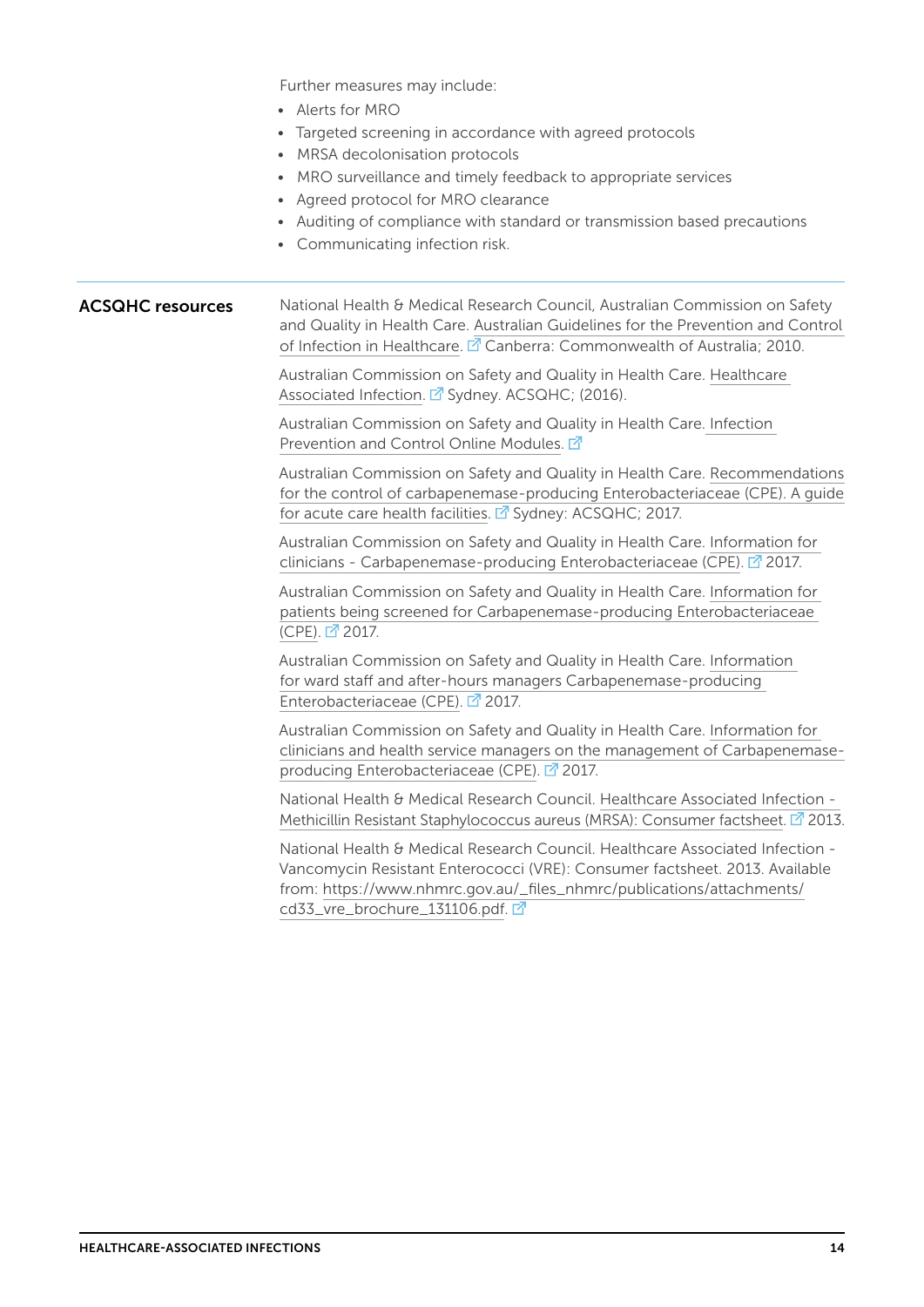## <span id="page-14-0"></span>INFECTION ASSOCIATED WITH PROSTHETICS AND IMPLANTABLE DEVICES

Infections associated with prosthetics and implantable devices refers to infections that are complications related to the insertion and care of medical devices, such as shunts, cochlear implants, pacemakers and insulin pumps.

|                                                                                          | Each year, patients in Australia experience a large number of hospital-acquired<br>infections associated with prosthetics and implantable devices, with 6,835<br>occurring in public hospitals in 2015-16. <sup>2</sup>                                                                                                                                                                                                                                                                                                                                                                                                                                                                                                                                                                                               |
|------------------------------------------------------------------------------------------|-----------------------------------------------------------------------------------------------------------------------------------------------------------------------------------------------------------------------------------------------------------------------------------------------------------------------------------------------------------------------------------------------------------------------------------------------------------------------------------------------------------------------------------------------------------------------------------------------------------------------------------------------------------------------------------------------------------------------------------------------------------------------------------------------------------------------|
|                                                                                          | Infections associated with prosthetics and implantable devices can cause<br>local symptoms pf pain, swelling, tenderness to touch, and redness, as well as<br>systemic symptoms of fevers, sweats and chills, palpitations, dizziness, postural<br>hypotension, decreased urine output, extreme weakness and lethargy, skin rash<br>and altered mental status with impaired focus, confusion and agitation.                                                                                                                                                                                                                                                                                                                                                                                                           |
|                                                                                          | Hospital-acquired infections also prolong length of stay. Patients with hospital-<br>acquired infections associated with implantable devices remain in hospital<br>for 19.9 days longer on average than patients without this hospital-acquired<br>complication. <sup>2</sup> As the national average cost per admitted acute overnight stay is<br>\$2,074 <sup>5</sup> each hospitalisation involving a hospital-acquired infection associated<br>with an implantable device may be associated with \$41,272 in extra costs.                                                                                                                                                                                                                                                                                         |
|                                                                                          | The rate for hospital-acquired infections related to implantable devices or<br>prostheses at Principal Referral Hospitals* was 18.1 per 10,000 hospitalisations<br>in 2015-16. <sup>2</sup> If all Principal Referral Hospitals above this rate reduced their rate<br>to 18.1 per 10,000 hospitalisations, then 1,126 hospital-acquired infections<br>associated with prosthetics and implantable devices in these hospitals would<br>have been prevented, and more when other types of facilities are considered.<br>* Hospitals were classified in the Principal Referral Hospitals peer group for these purposes according to<br>the AIHW's former definition of major city hospitals with more than 20,000 acute weighted separations<br>and regional hospitals with more than 16,000 acute weighted separations. |
| <b>Risk factors</b><br>for infections<br>of implantable<br>cardiac devices <sup>32</sup> | Diabetes mellitus<br>Underlying heart disease<br>Use of more than one lead<br>Early second procedure.                                                                                                                                                                                                                                                                                                                                                                                                                                                                                                                                                                                                                                                                                                                 |
| <b>Risk factors for</b><br>infections in<br>prostheses                                   | Bleeds into prosthetic joint<br>$\bullet$<br>Duration of procedure<br>Requirement for re-operation<br>Increasing age.                                                                                                                                                                                                                                                                                                                                                                                                                                                                                                                                                                                                                                                                                                 |
| <b>Issues to monitor</b><br>for prevention and<br>management                             | Fevers or rigors<br>$\bullet$<br>• Observations: temperature, heart rate, blood pressure<br>Wound ooze/dehiscence.                                                                                                                                                                                                                                                                                                                                                                                                                                                                                                                                                                                                                                                                                                    |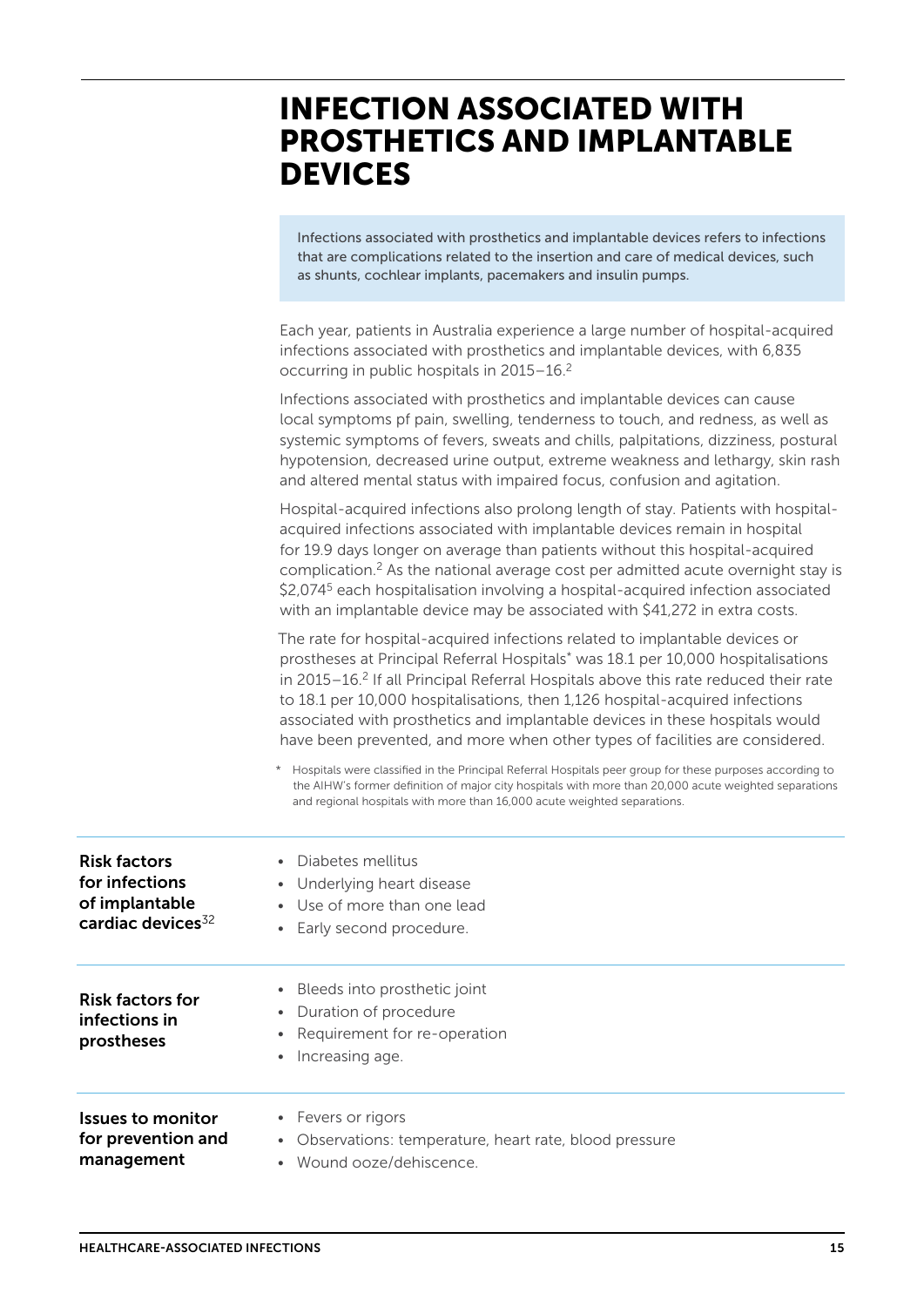ACSQHC resources National Health & Medical Research Council, Australian Commission on Safety and Quality in Health Care. [Australian Guidelines for the Prevention and Control](https://www.nhmrc.gov.au/guidelines-publications/cd33)  [of Infection in Healthcare](https://www.nhmrc.gov.au/guidelines-publications/cd33). **Z** Canberra: Commonwealth of Australia; 2010.

> Australian Commission on Safety and Quality in Health Care. [Healthcare](https://www.safetyandquality.gov.au/our-work/healthcare-associated-infection/)  [Associated Infection](https://www.safetyandquality.gov.au/our-work/healthcare-associated-infection/). <sup>2</sup> Sydney. ACSQHC; (2016)

Australian Commission on Safety and Quality in Health Care. [Infection](https://www.safetyandquality.gov.au/our-work/healthcare-associated-infection/building-clinician-capacity/infection-prevention-and-control-online-modules/)  [Prevention and Control Online Modules](https://www.safetyandquality.gov.au/our-work/healthcare-associated-infection/building-clinician-capacity/infection-prevention-and-control-online-modules/). <sup>7</sup>

Australian Commission on Safety and Quality in Health Care. [National Infection](https://www.safetyandquality.gov.au/wp-content/uploads/2016/09/National-Infection-Control-guidance-for-NTM-associated-with-heater-devices-Feb-2017.pdf)  [Control Guidance: Non-tuberculous Mycobacterium associated with heater](https://www.safetyandquality.gov.au/wp-content/uploads/2016/09/National-Infection-Control-guidance-for-NTM-associated-with-heater-devices-Feb-2017.pdf)[cooler devices](https://www.safetyandquality.gov.au/wp-content/uploads/2016/09/National-Infection-Control-guidance-for-NTM-associated-with-heater-devices-Feb-2017.pdf)  $\mathbb{Z}$  2017; Second release.

## <span id="page-15-0"></span>GASTROINTESTINAL INFECTIONS

Gastrointestinal infections refer to infections of the gastrointestinal tract that may be acquired in hospital, especially Clostridium difficile, rotavirus and norovirus.

Each year, patients in Australia experience a large number of hospital-acquired gastrointestinal infections, with 2,863 occurring in public hospitals in 2015-16.<sup>2</sup> The rate of hospital-acquired gastrointestinal infections in Australian hospitals was 6.42 per 10,000 hospitalisations in 2015–16[.2](#page-33-1)

Gastrointestinal infections can cause significant distress for patients as they may experience abdominal cramps, nausea and vomiting, diarrhoea, fatigue, lethargy and dehydration.<sup>33</sup>

Hospital-acquired gastrointestinal tract infections also prolong length of stay. Patients with a hospital-acquired gastrointestinal infection remain in hospital for 25.3 days longer on average than patients without this hospital-acquired complication.[2](#page-33-1) As the national average cost per admitted acute overnight stay is \$2,074<sup>5</sup> each hospitalisation involving a hospital-acquired infection may be associated with \$52,472 in extra costs.

The rate for hospital-acquired gastrointestinal infections at Principal Referral Hospitals<sup>\*</sup> was 6.9 per 10,000 hospitalisations in 2015–16.<sup>2</sup> If all Principal Referral Hospitals above this rate reduced their rate to 6.9 per 10,000 hospitalisations, then 540 hospital-acquired gastrointestinal infections in these hospitals would have been prevented, and more when other types of facilities are considered.

### Risk factors ${}^{33}$  ${}^{33}$  ${}^{33}$  Host factors

• Immunosuppression.

#### Modifiable factors

- Exposure to pathogens spread by faecal oral route
- Failure to ensure enteric precautions are followed
- Prolonged hospital admission
- Exposure to antibiotics.

Hospitals were classified in the Principal Referral Hospitals peer group for these purposes according to the AIHW's former definition of major city hospitals with more than 20,000 acute weighted separations and regional hospitals with more than 16,000 acute weighted separations.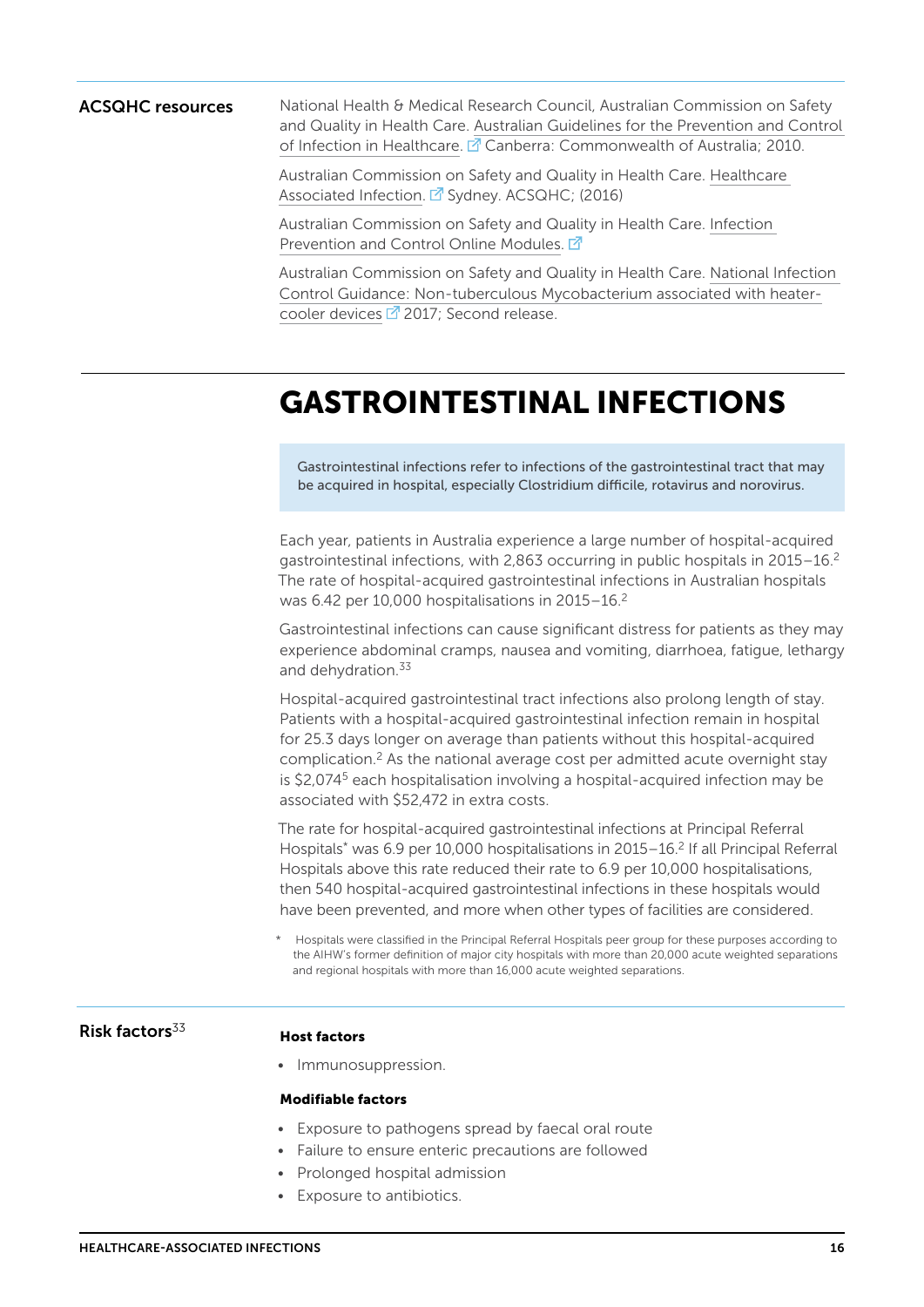| <b>Transmission based</b><br>precautions                     | Practicing standard precautions and relevant transmission based precautions,<br>depending on the pathogen suspected or confirmed, such as:<br>- if Clostridium difficile infection is suspected or confirmed - contact<br>precautions are recommended<br>if norovirus is suspected or confirmed - contact and droplet precautions<br>are recommended.                                                         |
|--------------------------------------------------------------|---------------------------------------------------------------------------------------------------------------------------------------------------------------------------------------------------------------------------------------------------------------------------------------------------------------------------------------------------------------------------------------------------------------|
| <b>Issues to monitor</b><br>for prevention and<br>management | Routinely document hydration status including a fluid balance (intake and<br>output)<br>• Routinely complete a stool chart<br>Where indicated, appropriate blood tests including electrolytes and renal<br>$\bullet$<br>function<br>• Assess for admission screen<br>Prior clinical history including:<br>- recently travelled overseas<br>- recent surgery<br>admission to a residential aged care facility. |
| <b>ACSQHC resources</b>                                      | National Health & Medical Research Council, Australian Commission on Safety<br>and Quality in Health Care. Australian Guidelines for the Prevention and Control<br>of Infection in Healthcare. <sup>2</sup> Canberra: Commonwealth of Australia; 2010.<br>Australian Commission on Safety and Quality in Health Care. Healthcare<br>Associated Infection. 2 Sydney. ACSQHC; (2016)                            |
|                                                              | Australian Commission on Safety and Quality in Health Care. Infection<br>Prevention and Control Online Modules. 2                                                                                                                                                                                                                                                                                             |
|                                                              | Australian Commission on Safety and Quality in Health Care. Implementation<br>Guide for Surveillance of Clostridium difficile Infection. <sup>7</sup> 2013.                                                                                                                                                                                                                                                   |
|                                                              | Australian Commission on Safety and Quality in Health Care. Recommendations<br>for the control of carbapenemase-producing Enterobacteriaceae (CPE). A guide<br>for acute care health facilities. <sup>7</sup> Sydney: ACSQHC; 2017.                                                                                                                                                                           |
|                                                              | Australian Commission on Safety and Quality in Health Care. Information for<br>clinicians - Carbapenemase-producing Enterobacteriaceae (CPE). 2017.                                                                                                                                                                                                                                                           |
|                                                              | Australian Commission on Safety and Quality in Health Care. Information for<br>patients being screened for Carbapenemase-producing Enterobacteriaceae<br>(CPE). 2017.                                                                                                                                                                                                                                         |
|                                                              | Australian Commission on Safety and Quality in Health Care. Information<br>for ward staff and after-hours managers Carbapenemase-producing<br>Enterobacteriaceae (CPE). 2017.                                                                                                                                                                                                                                 |
|                                                              | Australian Commission on Safety and Quality in Health Care. Information for<br>clinicians and health service managers on the management of Carbapenemase-<br>producing Enterobacteriaceae (CPE). 2017.                                                                                                                                                                                                        |
|                                                              | National Health & Medical Research Council. Healthcare Associated Infection -<br>Vancomycin Resistant Enterococci (VRE): Consumer factsheet. <sup>7</sup> 2013.                                                                                                                                                                                                                                               |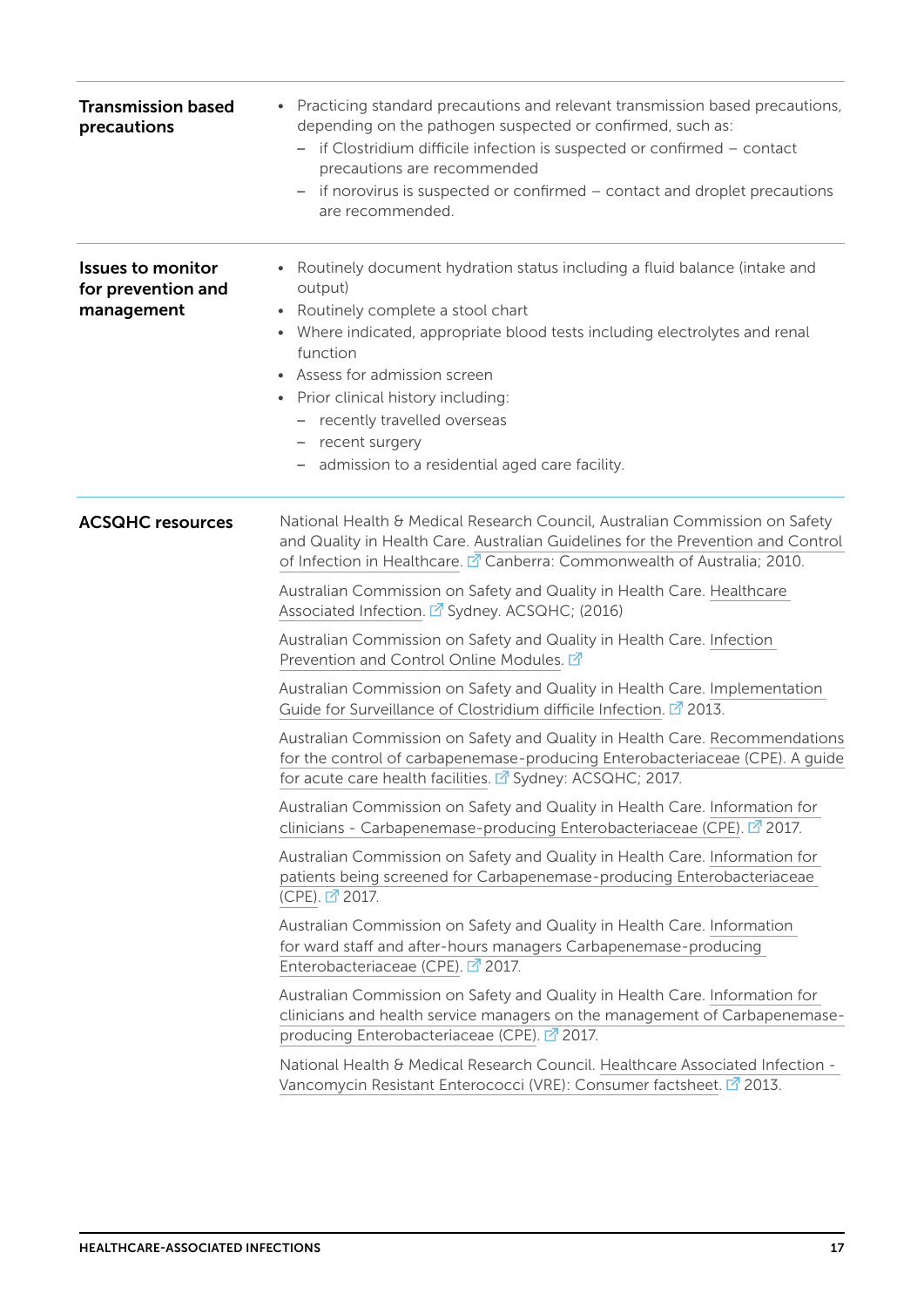

The National Safety and Quality Health Service (NSQHS) Standards (second edition), in particular the Comprehensive Care Standard<sup>1</sup>, support the delivery of safe patient care.

The advice contained in the hospital-acquired complication fact sheets aligns with the criteria in this standard, which are as follows:

- Clinical governance structures and quality-improvement processes supporting patient care
- Developing the comprehensive care plan
- Delivering the comprehensive care plan
- Minimising specific patient harms.



### Clinical governance structures and quality-improvement processes

to support best practice in prevention and management of hospital-acquired infections

Health service organisations need to ensure systems are in place to prevent hospital-acquired infections through effective clinical governance and quality improvement.

The NSQHS Standards (2nd ed.) describe actions that are relevant to the prevention and management strategies outlined below. These actions are identified in brackets.

Policies, procedures and protocols Health service organisations ensure policies, procedures and protocols are consistent with national evidence-based guidelines for the risk assessment, prevention, surveillance, management and control of hospital-acquired infections. (1.27, 1.7, 3.19)

Best-practice screening and management Health service organisations: • Agree on the process and criteria for hospital-acquired infection risk assessment (3.4, 5.7) • Inform the clinical workforce of risk assessment requirements (3.1b, 5.1b, 5.1c) • Identify a format for prevention plans for high-risk patients (5.4) • Identify a management plan format for patients with a hospital-acquired infection. (5.12, 5.13) Identification of key individuals/ governance groups Health service organisations identify an individual or a governance group that is responsible for: • Monitoring compliance with the organisation's infection control policies, procedures and protocols (1.7b, 3.2) • Presenting data on the performance of infection prevention and control systems to the governing body (1.9, 3.2c)

• Designing and implementing surveillance relevant to the activities of the hospital (3.4)

• Overseeing the infection prevention and control system. (1.25, 1.26, 1.6)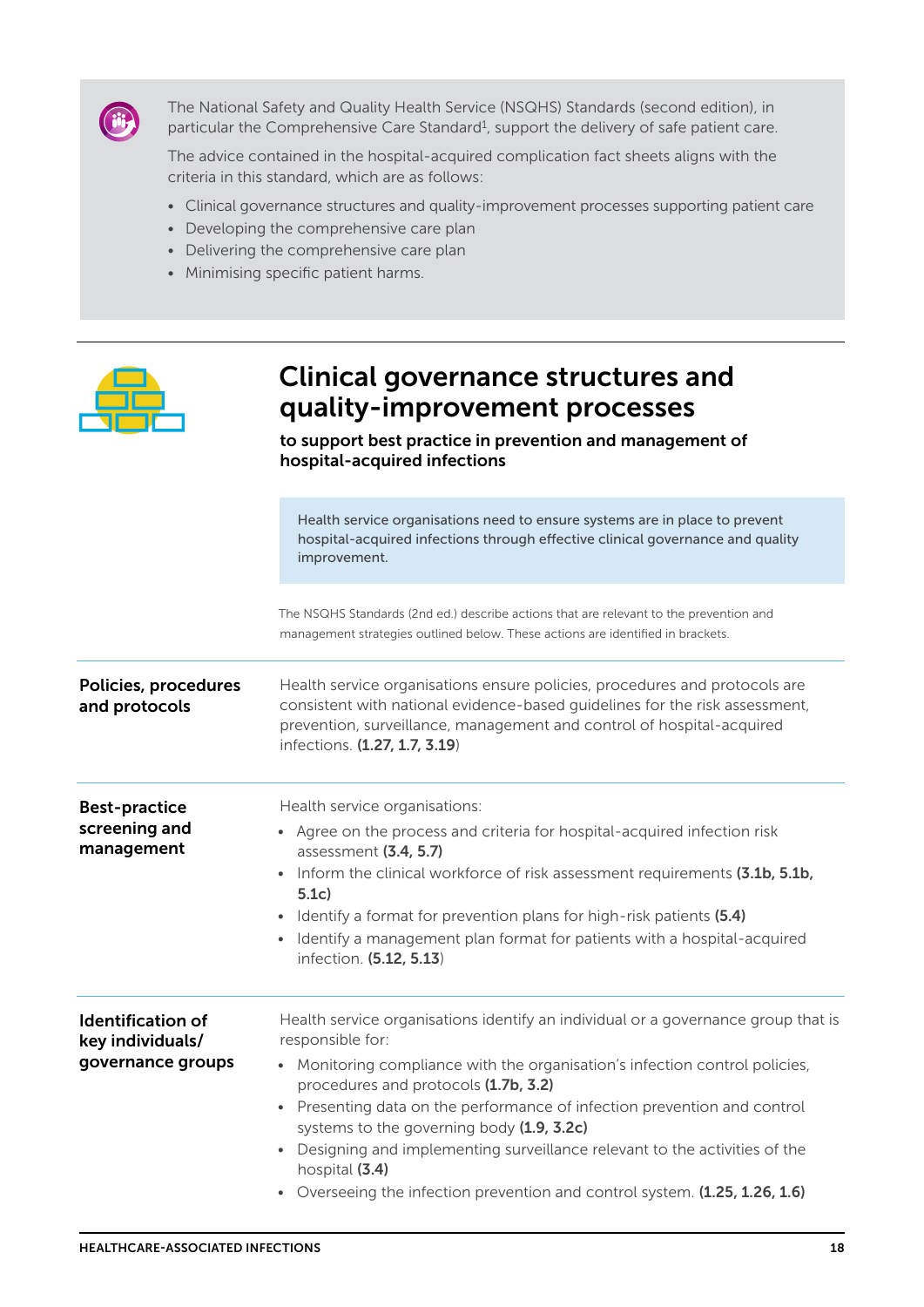| <b>Training</b><br>requirements                       | Health service organisations should:<br>Identify workforce training requirements (1.20a)<br>Train relevant staff on the use of risk assessment, hand hygiene protocols,<br>aseptic technique, use of personal protective equipment, and infection<br>prevention and management plans (1.20b, 1.20c, 5.1c)<br>Ensure workforce proficiency is maintained. (1.20d, 1.22, 1.28b)<br>$\bullet$ |
|-------------------------------------------------------|--------------------------------------------------------------------------------------------------------------------------------------------------------------------------------------------------------------------------------------------------------------------------------------------------------------------------------------------------------------------------------------------|
| Monitoring<br>the delivery of<br>prophylaxis and care | Health service organisations ensure mechanisms are in place to:<br>Report hospital-acquired infections (1.9, 3.4)                                                                                                                                                                                                                                                                          |
|                                                       | Manage risks associated with prevention and management of hospital-<br>acquired infections (3.1b)                                                                                                                                                                                                                                                                                          |
|                                                       | • Identify performance measures and the format and frequency of reporting<br>(1.9, 3.4)                                                                                                                                                                                                                                                                                                    |
|                                                       | Set performance measurement goals (1.8a)<br>$\bullet$                                                                                                                                                                                                                                                                                                                                      |
|                                                       | • Collect data on compliance with policies (1.7)                                                                                                                                                                                                                                                                                                                                           |
|                                                       | Collect data about hospital-acquired infection risk assessment activities,<br>including whether risk assessment is leading to appropriate action (3.1, 3.1b,<br>3.2)                                                                                                                                                                                                                       |
|                                                       | Identify gaps in systems for screening patients for hospital-acquired<br>$\bullet$<br>infections, collect data on incidence, prevalence and severity of hospital-<br>acquired infections (3.2)                                                                                                                                                                                             |
|                                                       | • Provide timely feedback and outcomes data to staff. (3.2c)                                                                                                                                                                                                                                                                                                                               |
| <b>Quality-improvement</b>                            | Health service organisations:                                                                                                                                                                                                                                                                                                                                                              |
| activities                                            | Implement and evaluate quality-improvement strategies to reduce the<br>$\bullet$<br>frequency and harm from hospital-acquired infections (3.2)                                                                                                                                                                                                                                             |
|                                                       | Use audits of patient clinical records and surveillance and other data to<br>$\bullet$<br>identify opportunities for improving hospital-acquired infection control<br>$\qquad \qquad -$<br>plans (3.2c)                                                                                                                                                                                    |
|                                                       | - identify gaps and opportunities to improve the use of hospital-acquired<br>infection control plans (3.2c)                                                                                                                                                                                                                                                                                |
|                                                       | monitor the overall effectiveness of systems for prevention, management<br>and control of hospital-acquired infections. (3.2c)                                                                                                                                                                                                                                                             |
| <b>Equipment</b><br>and devices                       | Health service organisations facilitate access to equipment and devices for the<br>prevention and management of hospital-acquired infections. (3.10)                                                                                                                                                                                                                                       |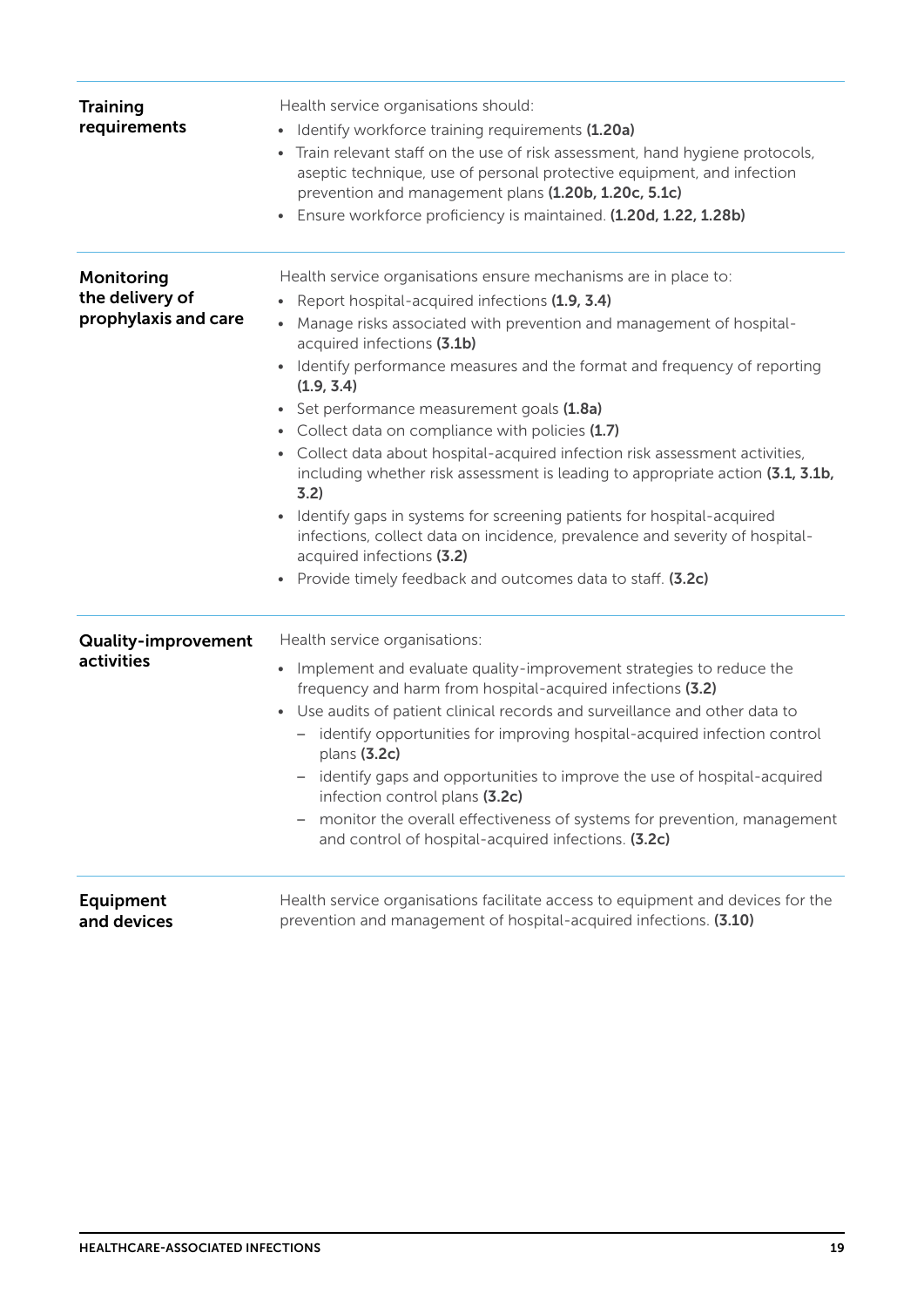

### Developing the patient's comprehensive care plan

to support best practice in the prevention and management of hospital-acquired infection

|                                                                  | Clinicians should collaborate with patients, carers and families in assessing risk,<br>in providing appropriate information to support shared decision making, and in<br>planning care that meets the needs of patients and their carers.                                                                                                                                                                                                                                                                                                                                                                                             |
|------------------------------------------------------------------|---------------------------------------------------------------------------------------------------------------------------------------------------------------------------------------------------------------------------------------------------------------------------------------------------------------------------------------------------------------------------------------------------------------------------------------------------------------------------------------------------------------------------------------------------------------------------------------------------------------------------------------|
|                                                                  |                                                                                                                                                                                                                                                                                                                                                                                                                                                                                                                                                                                                                                       |
| Identifying risk<br>factors for hospital-<br>acquired infections | Clinicians identify risk factors for hospital-acquired infections related to<br>interventions and devices which include <sup>3</sup> :<br>• Age – premature babies and very sick children<br>• Age $-$ the frail and the elderly<br>Medical conditions, such as diabetes<br>Immunosuppression<br>$\bullet$<br>• Increased length of stay<br>Invasive procedures and surgery<br>Wounds due to incisions, burns and ulcers<br>Medical devices such as urinary catheters, infusions, respiratory equipment<br>and drainage tubes<br>High-risk areas such as ICU<br>• Antibiotic use<br>Hand-washing techniques and access to facilities. |
|                                                                  |                                                                                                                                                                                                                                                                                                                                                                                                                                                                                                                                                                                                                                       |
| Implement risk<br>assessment<br>screening                        | Clinicians use relevant screening processes at presentation to assess the risk of<br>hospital-acquired infections and requirements for prevention strategies.                                                                                                                                                                                                                                                                                                                                                                                                                                                                         |
| <b>Clinical assessment</b>                                       | • Clinicians comprehensively assess:<br>conditions<br>medicines<br>risks identified through risk assessment process.<br>$\overline{\phantom{0}}$<br>Clinicians undertake routine clinical assessments for patients at risk of<br>hospital-acquired infections and document these in the clinical record.                                                                                                                                                                                                                                                                                                                              |
| <b>Informing patients</b><br>with a high risk                    | Clinicians provide information for high-risk patients and their carers about<br>prevention and management of hospital-acquired infection.                                                                                                                                                                                                                                                                                                                                                                                                                                                                                             |
| <b>Planning in</b><br>partnership with<br>patients and carers    | Clinicians inform patients, family and carers about the purpose and process of<br>developing a hospital-acquired infection management plan and invite them to<br>be involved in its development.                                                                                                                                                                                                                                                                                                                                                                                                                                      |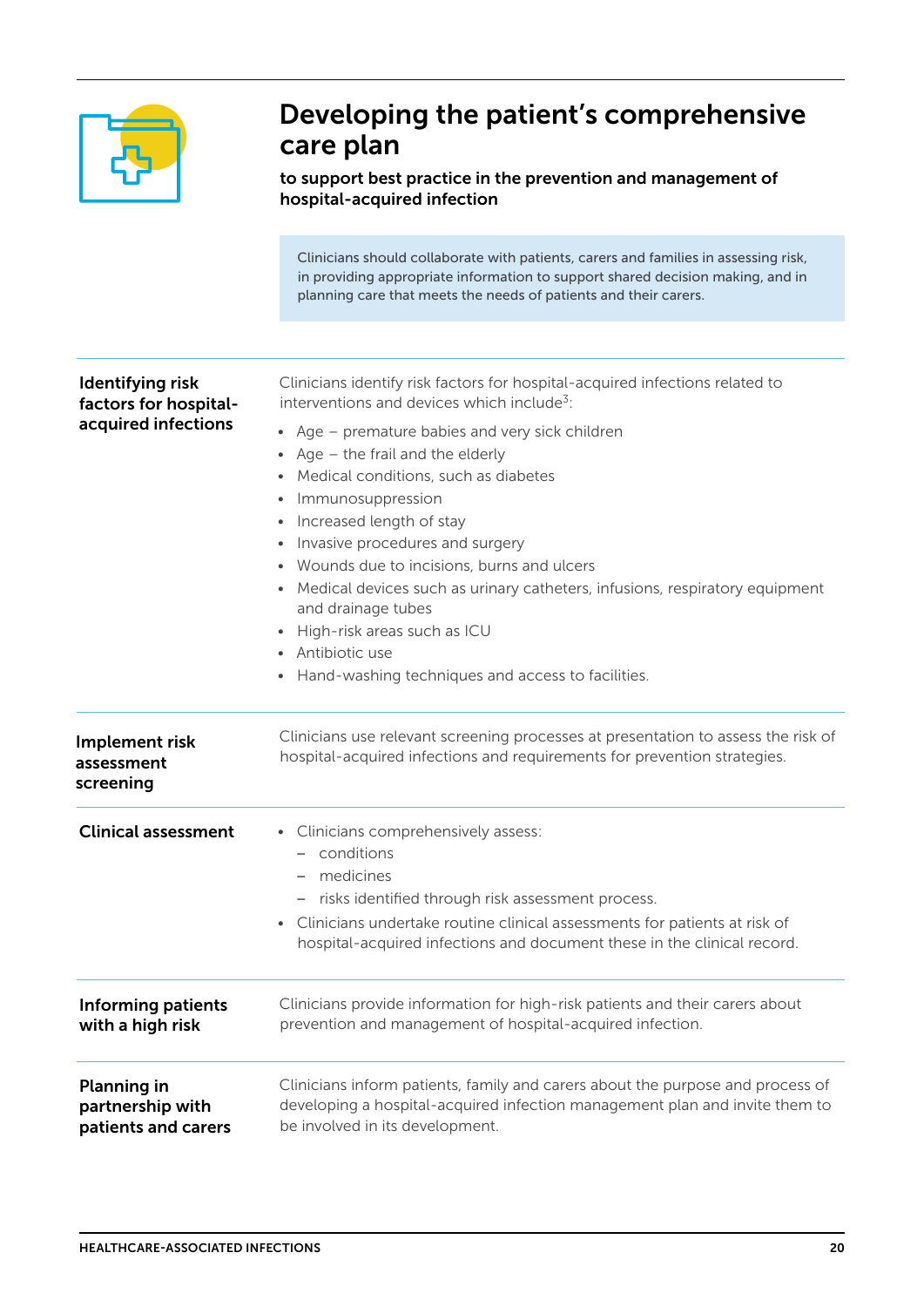| <b>Collaboration and</b><br>working as a team                                                      | Medical, nursing, pharmacy and allied health staff work collaboratively to<br>perform hospital-acquired infection risk assessment and clinical assessment.                                                                                            |
|----------------------------------------------------------------------------------------------------|-------------------------------------------------------------------------------------------------------------------------------------------------------------------------------------------------------------------------------------------------------|
| <b>Documenting and</b><br>communicating<br>the care plan                                           | Clinicians document in the clinical record and communicate:<br>The findings of the risk assessment process<br>$\bullet$<br>The findings of the clinical assessment process<br>$\bullet$<br>The infection prevention and management plan.<br>$\bullet$ |
|                                                                                                    | Delivering comprehensive care<br>to prevent and manage hospital-acquired infections                                                                                                                                                                   |
|                                                                                                    | Safe care is delivered when the individualised care plan, that has been developed<br>in partnership with patients, carers and family, is followed.                                                                                                    |
|                                                                                                    |                                                                                                                                                                                                                                                       |
| <b>Collaboration and</b><br>working as a team                                                      | Medical, nursing, pharmacy staff and allied health staff collaborate to deliver<br>prevention and management of hospital-acquired infections.                                                                                                         |
| <b>Delivering infection</b><br>prevention strategies<br>in partnership with<br>patients and carers | Clinicians work in partnership with patients and carers to use the<br>comprehensive care plan to deliver infection prevention strategies where<br>clinically indicated, for example by:                                                               |
|                                                                                                    | • Practising standard precautions<br>Practising excellent hand hygiene<br>Practising aseptic technique during interventions<br>$\bullet$                                                                                                              |

- Utilising appropriate personal protective equipment
- Implementing strategies to prevent and control transmission.

| <b>Delivering infection</b>      | Clinicians work in partnership with patients and carers to ensure patients who                                                                                                                                                                                                                                                                               |
|----------------------------------|--------------------------------------------------------------------------------------------------------------------------------------------------------------------------------------------------------------------------------------------------------------------------------------------------------------------------------------------------------------|
| management in                    | have hospital-acquired infections are managed according to best-practice                                                                                                                                                                                                                                                                                     |
| partnership                      | quidelines.                                                                                                                                                                                                                                                                                                                                                  |
| Monitoring and<br>improving care | Clinicians:<br>• Monitor the effectiveness of these strategies in preventing hospital-acquired<br>infections and reassess the patient if they develop an infection<br>• Review and update the care plan if it is not effective or is causing side effects<br>• Engage in reviewing clinical outcomes, identifying gaps and opportunities for<br>improvement. |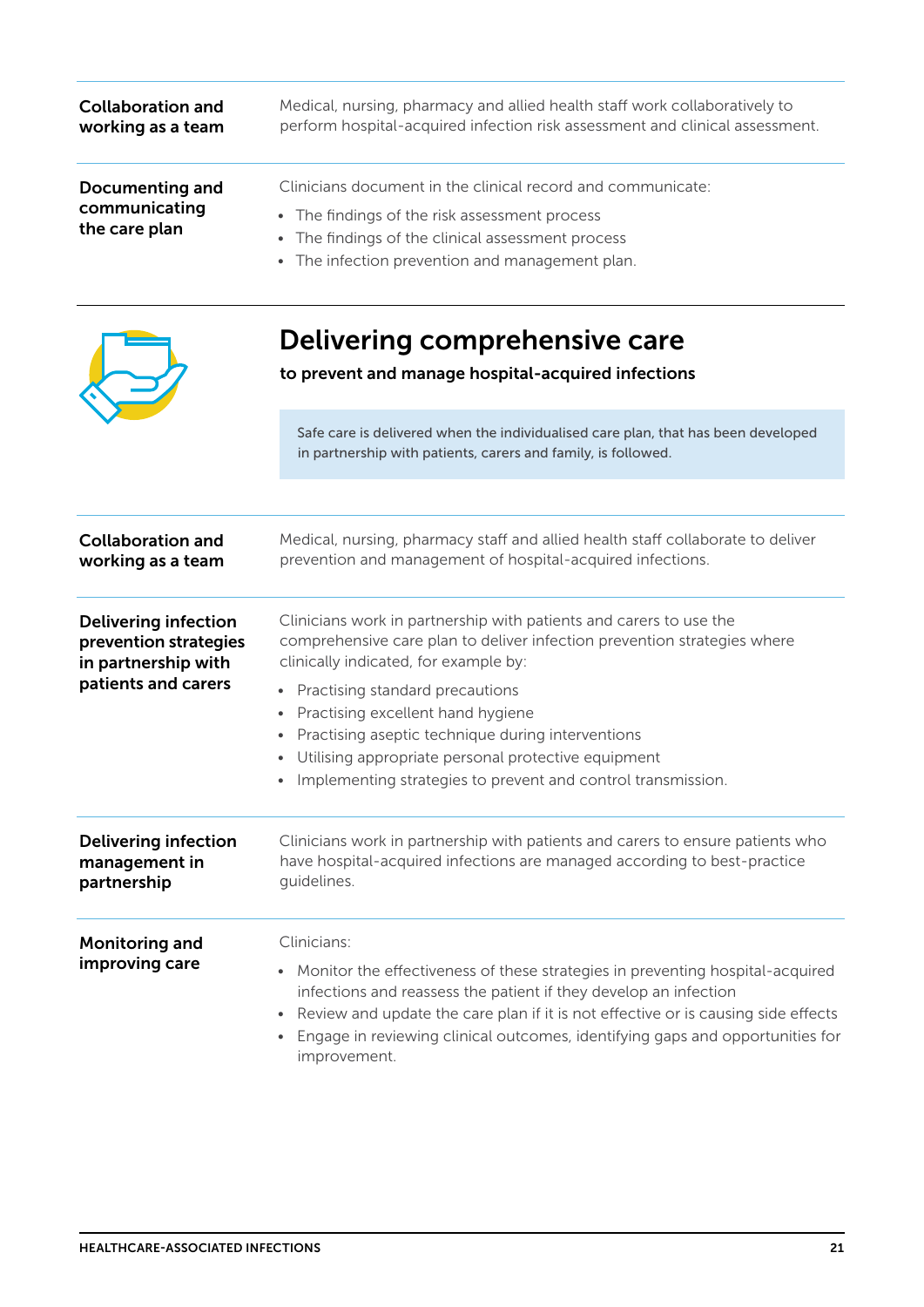

### Minimising specific patient harm

Patients at risk of specific harms are identified, and clinicians deliver targeted strategies to prevent and manage these harms.

### Nutrition and hydration

Ensure the nutritional and fluid requirements of the patient are planned, delivered and adjusted as appropriate and the patient's intake is monitored.

### Note on data

The data used in this sheet are for hospital-acquired complications recorded during overnight acute episodes of care in Australian public hospitals in 2015-16. Data are included where hospitals were able to identify that the complication had arisen during an admission using the condition onset flag. Figures reported by the Independent Hospitals Pricing Authority (IHPA) may differ due to the IHPA's methodology, which applies different inclusion/exclusion criteria.



### Additional resources

### Australia:

#### Principle resource in Australia:

National Health & Medical Research Council, Australian Commission on Safety and Quality in Health Care. [Australian Guidelines for the Prevention and Control](https://www.nhmrc.gov.au/guidelines-publications/cd33)  [of Infection in Healthcare](https://www.nhmrc.gov.au/guidelines-publications/cd33)  $\mathbb{Z}$ . Canberra: Commonwealth of Australia; 2010.

### Additional resources:

Australian Commission on Safety and Quality in Health Care. [Healthcare](https://www.safetyandquality.gov.au/our-work/healthcare-associated-infection/)  [Associated Infection](https://www.safetyandquality.gov.au/our-work/healthcare-associated-infection/)  $\vec{A}$ . Sydney. ACSQHC; (2016).

Australian Commission on Safety and Quality in Health Care. [Infection](https://www.safetyandquality.gov.au/our-work/healthcare-associated-infection/building-clinician-capacity/infection-prevention-and-control-online-modules/)  [Prevention and Control Online Modules](https://www.safetyandquality.gov.au/our-work/healthcare-associated-infection/building-clinician-capacity/infection-prevention-and-control-online-modules/).  $\vec{P}$ 

Clinical Excellence Commission. [Healthcare associated infections program](http://www.cec.health.nsw.gov.au/patient-safety-programs/assurance-governance/healthcare-associated-infections).  $\mathbb{Z}$ Sydney (AU).

Clinical Excellence Commission. [Infection prevention and control practice](http://cec.health.nsw.gov.au/__data/assets/pdf_file/0010/383239/Infection-Prevention-and-Control-Practice-Handbook-V2-Updated-1-Sep-2017.pdf)  [handbook. Principles for NSW public health organisations.](http://cec.health.nsw.gov.au/__data/assets/pdf_file/0010/383239/Infection-Prevention-and-Control-Practice-Handbook-V2-Updated-1-Sep-2017.pdf)  $\mathbb{Z}^7$  Clinical Excellence Commission, Sydney (AU) (Updated 2017)

NSW Health. [Infection Prevention and Control Policy.](http://www1.health.nsw.gov.au/pds/ActivePDSDocuments/PD2017_013.pdf)  $\mathbb{Z}^7$  Sydney (AU) 2017.

[Hand Hygiene Australia](http://www.hha.org.au/). [7]

SA Department of Health and Ageing. [Healthcare Associated Infection](http://www.sahealth.sa.gov.au/wps/wcm/connect/5ff570804b9d5ceabfe3ff7c1f47d846/Directive_HAI+Prevention_10072017.pdf?MOD=AJPERES&CACHEID=5ff570804b9d5ceabfe3ff7c1f47d846)  [Prevention Policy Directive](http://www.sahealth.sa.gov.au/wps/wcm/connect/5ff570804b9d5ceabfe3ff7c1f47d846/Directive_HAI+Prevention_10072017.pdf?MOD=AJPERES&CACHEID=5ff570804b9d5ceabfe3ff7c1f47d846). <sup>7</sup> Adelaide (AU) 2016.

SA Health. [Clinical resources - Healthcare Associated Infections](http://www.sahealth.sa.gov.au/wps/wcm/connect/public+content/sa+health+internet/clinical+resources/clinical+topics/healthcare+associated+infections).  $\mathbb{Z}$  Adelaide (AU).

Department of Health (Western Australia). [Infection Prevention and Control](http://ww2.health.wa.gov.au/Articles/U_Z/WA-health-infection-prevention-and-control-policies)  [Policies.](http://ww2.health.wa.gov.au/Articles/U_Z/WA-health-infection-prevention-and-control-policies)<sub>[7]</sub>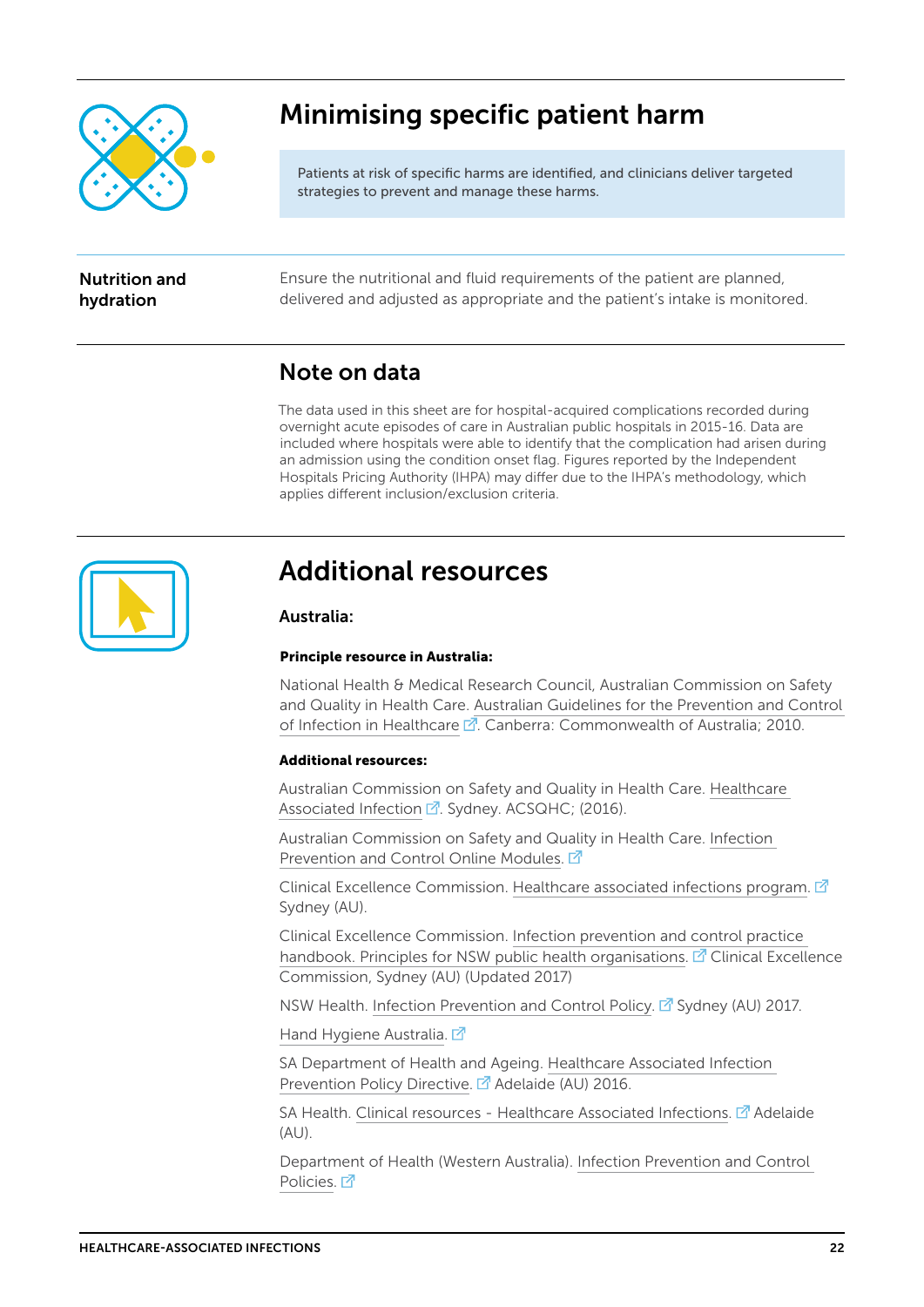Department of Health and Human Services (Tasmania). [Tasmanian Infection](http://www.dhhs.tas.gov.au/publichealth/tasmanian_infection_prevention_and_control_unit)  [Prevention and Control.](http://www.dhhs.tas.gov.au/publichealth/tasmanian_infection_prevention_and_control_unit)  $\mathbb{Z}^7$  2016.

Queensland Health. [Infection prevention](https://www.health.qld.gov.au/clinical-practice/guidelines-procedures/diseases-infection/infection-prevention).  $\vec{A}$  (AU) 2015.

Department of Health & Human Services (Victoria). [Prevention infections in](https://www2.health.vic.gov.au/hospitals-and-health-services/quality-safety-service/infection-prevention)  [health services.](https://www2.health.vic.gov.au/hospitals-and-health-services/quality-safety-service/infection-prevention)  $\vec{A}$  (AU).

#### International:

National Institute for Health and Clinical Excellence. [Pathway on prevention and](https://pathways.nice.org.uk/pathways/prevention-and-control-of-healthcare-associated-infections)  [control of healthcare-associated infections](https://pathways.nice.org.uk/pathways/prevention-and-control-of-healthcare-associated-infections).  $\mathbb{Z}^7$  2017

National Institute for Health and Care Excellence. [Healthcare-associated](https://www.nice.org.uk/guidance/cg92/resources/venous-thromboembolism-reducing-the-risk-for-patients-in-hospital-975745995973)  [infections: prevention and control](https://www.nice.org.uk/guidance/cg92/resources/venous-thromboembolism-reducing-the-risk-for-patients-in-hospital-975745995973).  $\mathbb{Z}$  Clinical guideline (cg92) Published: November 2011 (UK).

Loveday HP, Wilson JA, Pratt RJ, Golsorkhi M, Tingle A, Bak A, et al. [epic3:](http://www.sciencedirect.com/science/article/pii/S0195670113600122)  [National Evidence-Based Guidelines for Preventing Healthcare-Associated](http://www.sciencedirect.com/science/article/pii/S0195670113600122)  [Infections in NHS Hospitals in England](http://www.sciencedirect.com/science/article/pii/S0195670113600122) <sup>7</sup>. Journal of Hospital Infection 2014; 86, Supplement 1:[S1-S70 pp.]

Health Protection Scotland. [Compendium of HAI Guidance](http://www.hps.scot.nhs.uk/resourcedocument.aspx?resourceid=104). <sup>7</sup> Glasgow: Health Protection Scotland; 2017.

Health Protection Scotland. [Infection Prevention and Control Manual](http://www.nipcm.hps.scot.nhs.uk/) <sup>7</sup> 2012.

World Health Organisation. [Core components for infection prevention and](http://www.who.int/infection-prevention/tools/core-components/en/)  [control - Implementation tools and resources.](http://www.who.int/infection-prevention/tools/core-components/en/)  $\vec{A}$  Geneva.

Yokoe DS, Anderson DJ, Berenholtz SM, Calfee DP, Dubberke ER, Ellingson KD, et al. [A Compendium of Strategies to Prevent Healthcare-Associated Infections](https://www.ncbi.nlm.nih.gov/pmc/articles/PMC4223864/)  [in Acute Care Hospitals: 2014 Updates.](https://www.ncbi.nlm.nih.gov/pmc/articles/PMC4223864/)  $\vec{A}$  Infection Control & Hospital Epidemiology 2014; 35(8).

Agency for Healthcare Research and Quality, [Healthcare-Associated Infections](http://www.ahrq.gov/professionals/quality-patient-safety/hais/index.html)  [Program.](http://www.ahrq.gov/professionals/quality-patient-safety/hais/index.html)  $\mathbb{Z}$  Reviewed November 2016. Agency for Healthcare Research and Quality, Rockville. (US).

#### Resources for specific infections

#### Urinary tract infection

#### *Australia:*

National Health & Medical Research Council. [Australian Guidelines for the](https://www.nhmrc.gov.au/book/australian-guidelines-prevention-and-control-infection-healthcare-2010/b4-2-1-indwelling-urinar)  [Prevention and Control of Infection in Healthcare: B4.2.1 Indwelling urinary](https://www.nhmrc.gov.au/book/australian-guidelines-prevention-and-control-infection-healthcare-2010/b4-2-1-indwelling-urinar)  [devices](https://www.nhmrc.gov.au/book/australian-guidelines-prevention-and-control-infection-healthcare-2010/b4-2-1-indwelling-urinar).  $\mathbb{Z}$  Canberra 2010.

NSW Health. [Adult Urethral Catheterisation for Acute Care Settings](http://www1.health.nsw.gov.au/pds/pages/doc.aspx?dn=GL2015_016)  $\vec{P}$ [GL2015\_016]. NSW Health; 2015.

Clinical Excellence Commission. [Catheter Associated Urinary Tract Infection](http://www.cec.health.nsw.gov.au/patient-safety-programs/adult-patient-safety/cauti-prevention)  [\(CAUTI\) prevention.](http://www.cec.health.nsw.gov.au/patient-safety-programs/adult-patient-safety/cauti-prevention) <sup>7</sup>

NSW Agency for Clinical Innovation (ACI). [Female Indwelling Urinary](https://www.aci.health.nsw.gov.au/__data/assets/pdf_file/0019/256132/ACI_Female_IUCv2.pdf)  [Catheterisation \(IUC\) - Adult](https://www.aci.health.nsw.gov.au/__data/assets/pdf_file/0019/256132/ACI_Female_IUCv2.pdf).  $\vec{A}$  ACI; 2014.

NSW Agency for Clinical Innovation (ACI). [Male Indwelling Urinary](https://www.aci.health.nsw.gov.au/__data/assets/pdf_file/0020/256133/ACI_Male_IUCv3.pdf)  [Catheterisation \(IUC\) - Adult](https://www.aci.health.nsw.gov.au/__data/assets/pdf_file/0020/256133/ACI_Male_IUCv3.pdf). <sup>7</sup> ACI: 2014.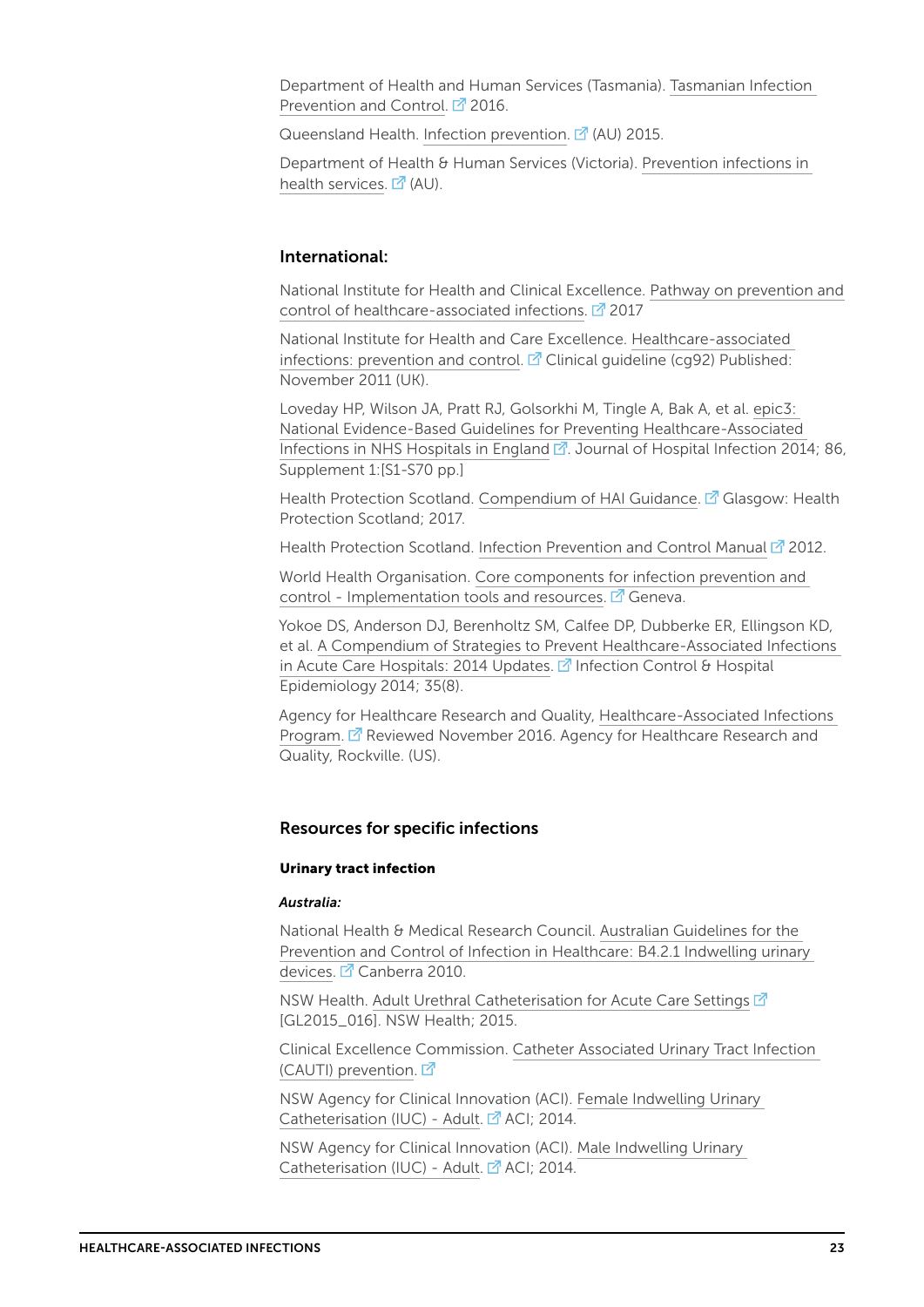NSW Agency for Clinical Innovation (ACI). [Supra Pubic Catheter \(SPC\) - Adult.](https://www.aci.health.nsw.gov.au/__data/assets/pdf_file/0018/256131/ACI_SPCv2.pdf) ACI; 2014; 31].

Department of Health & Human Services. [Preventing Catheter-Associated](http://www.dhhs.tas.gov.au/__data/assets/pdf_file/0005/56399/Preventing_catheter_associated_urinary_tract_infections.pdf)  [Urinary Tract Infections - A guide for healthcare workers.](http://www.dhhs.tas.gov.au/__data/assets/pdf_file/0005/56399/Preventing_catheter_associated_urinary_tract_infections.pdf)  $2$  2015.

Department of Health & Human Services. [Checklist for Indwelling Catheter](http://www.dhhs.tas.gov.au/__data/assets/word_doc/0009/83934/CAUTI-Checklist_for_insertion.docx)  [Insertion](http://www.dhhs.tas.gov.au/__data/assets/word_doc/0009/83934/CAUTI-Checklist_for_insertion.docx).  $\overline{C}$  Tasmania, 2015.

Department of Health & Human Services. [Urinary catheter use - surveillance](http://www.dhhs.tas.gov.au/__data/assets/pdf_file/0004/139459/ICA_surveillance_-_urinary_catheter_use.pdf)  [module for rural hospitals and non-acute settings](http://www.dhhs.tas.gov.au/__data/assets/pdf_file/0004/139459/ICA_surveillance_-_urinary_catheter_use.pdf).  $\vec{A}$  Tasmania. 2013.

SA Health. [Catheter-associated urinary tract infection prevention](http://www.sahealth.sa.gov.au/wps/wcm/connect/public+content/sa+health+internet/clinical+resources/clinical+topics/healthcare+associated+infections/indwelling+medical+device+management/preventing+catheter-associated+urinary+tract+infection).  $\mathbb{Z}^7$  Adelaide. 2012.

#### *International:*

Agency for Healthcare Research and Quality. [Toolkit for Reducing CAUTI in](https://www.ahrq.gov/professionals/quality-patient-safety/hais/tools/cauti-hospitals/index.html)  [Hospitals.](https://www.ahrq.gov/professionals/quality-patient-safety/hais/tools/cauti-hospitals/index.html) **P** Rockville (US) Agency for Healthcare Research and Quality: 2017 [updated March 2017].

National Institute for Health and Clinical Excellence. [Urinary tract infection in](https://www.nice.org.uk/guidance/qs36)  [children and young people](https://www.nice.org.uk/guidance/qs36)  $\mathbb{Z}^r$  [QS36];. London: NICE; 2013.

National Institute for Health and Clinical Excellence. [Urinary tract infections in](https://www.nice.org.uk/guidance/qs90)  [adults](https://www.nice.org.uk/guidance/qs90)  $\vec{Q}$  [QS90]. London: NICE; 2015.

National Institute for Health and Clinical Excellence. [Urinary tract infection in](https://www.nice.org.uk/guidance/cg54)  [under 16s: diagnosis and management](https://www.nice.org.uk/guidance/cg54)  $2^7$  [CG54]. London: NICE; 2007.

European Association on Urology. [EAU Guidelines on Urological Infections](https://uroweb.org/wp-content/uploads/EAU-Guidelines-Urological-Infections-2016-1.pdf) <sup>7</sup> 2016.

Geng V, Cobussen-Boekhorst H, Farrell J, Gea-Sánchez M, Pearce I, Schwennesen T, et al. [Indwelling catheters in adults – Urethral and Suprapubic](http://nurses.uroweb.org/guideline/catheterisation-indwelling-catheters-in-adults-urethral-and-suprapubic/Catheterisation).  $E$ <sup>T</sup> European Association of Urology Nurses 2012.

Health Protection Scotland. [Preventing catheter associated urinary tract](http://www.hps.scot.nhs.uk/haiic/ic/resourcedetail.aspx?id=653)  [infections - Acute Settings.](http://www.hps.scot.nhs.uk/haiic/ic/resourcedetail.aspx?id=653)  $\mathbb{Z}$  2014 [updated October 2016].

NHS Education for Scotland. [Indwelling Urinary Catheter Maintenance.](http://www.nes.scot.nhs.uk/education-and-training/by-theme-initiative/healthcare-associated-infections/training-resources/indwelling-urinary-catheter-maintenance.aspx)  [Edinburgh: NHS Education for Scotland](http://www.nes.scot.nhs.uk/education-and-training/by-theme-initiative/healthcare-associated-infections/training-resources/indwelling-urinary-catheter-maintenance.aspx); 2016.

Centers for Disease Control and Prevention. [Guideline for Prevention of](https://www.cdc.gov/infectioncontrol/guidelines/CAUTI/index.html)  [Catheter-Associated Urinary Tract Infections](https://www.cdc.gov/infectioncontrol/guidelines/CAUTI/index.html). <sup>7</sup> Georgia. 2009 [updated October 2016].

Hooton TM, Bradley SF, Cardenas DD, Colgan R, Geerlings SE, Rice JC, et al. [Diagnosis, Prevention, and Treatment of Catheter-Associated Urinary Tract](http://dx.doi.org/10.1086/650482)  [Infection in Adults: 2009 International Clinical Practice Guidelines from the](http://dx.doi.org/10.1086/650482)  [Infectious Diseases Society of America](http://dx.doi.org/10.1086/650482). <sup>7</sup> Clinical Infectious Diseases 2010; 50(5):[625-63 pp.].

Institute for Healthcare Improvement. [How-to Guide: Prevent Catheter-](http://www.ihi.org/resources/Pages/Tools/HowtoGuidePreventCatheterAssociatedUrinaryTractInfection.aspx)[Associated Urinary Tract Infections](http://www.ihi.org/resources/Pages/Tools/HowtoGuidePreventCatheterAssociatedUrinaryTractInfection.aspx).  $\mathbb{Z}^7$  Cambridge. Institute for Healthcare Improvement; 2011.

Association for Professionals in Infection Control and Epidemiology Inc. [Guide](http://apic.org/Resource_/EliminationGuideForm/0ff6ae59-0a3a-4640-97b5-eee38b8bed5b/File/CAUTI_06.pdf)  [to Preventing Catheter-Associated Urinary Tract Infections](http://apic.org/Resource_/EliminationGuideForm/0ff6ae59-0a3a-4640-97b5-eee38b8bed5b/File/CAUTI_06.pdf).  $\mathbb{Z}^r$  Washington. 2014.

Lo E, Nicolle LE, Coffin SE, Gould C, Maragakis LL, Meddings J, et al. [Strategies](http://www.jstor.org/stable/10.1086/675718)  [to Prevent Catheter-Associated Urinary Tract Infections in Acute Care Hospitals:](http://www.jstor.org/stable/10.1086/675718)  [2014 Update](http://www.jstor.org/stable/10.1086/675718). <sup>7</sup> Infection Control and Hospital Epidemiology. 2014; 35(5):[464-79 pp.].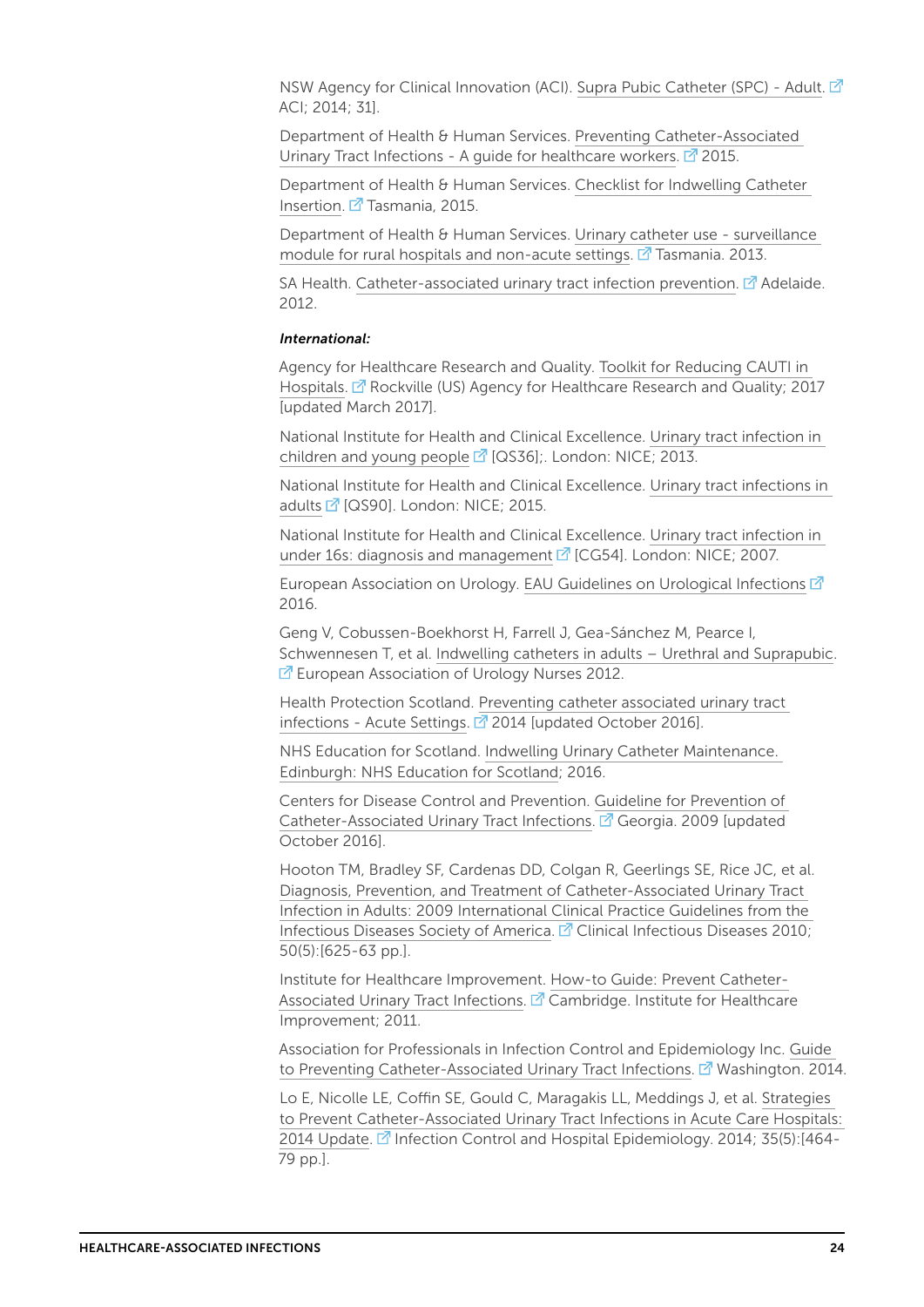#### Surgical site infection

#### *Australia:*

National Health & Medical Research Council. [Australian Guidelines for the](https://www.nhmrc.gov.au/book/australian-guidelines-prevention-and-control-infection-healthcare-2010/b4-3-surgical-procedures)  [Prevention and Control of Infection in Healthcare: B4.3, Surgical procedures.](https://www.nhmrc.gov.au/book/australian-guidelines-prevention-and-control-infection-healthcare-2010/b4-3-surgical-procedures)  $\vec{P}$ 2010.

Australian Commission on Safety and Quality in Health Care. [National Infection](https://www.safetyandquality.gov.au/wp-content/uploads/2016/09/National-Infection-Control-guidance-for-NTM-associated-with-heater-devices-Feb-2017.pdf)  [Control Guidance - Non-tuberculous Mycobacterium associated with heater](https://www.safetyandquality.gov.au/wp-content/uploads/2016/09/National-Infection-Control-guidance-for-NTM-associated-with-heater-devices-Feb-2017.pdf)[cooler devices](https://www.safetyandquality.gov.au/wp-content/uploads/2016/09/National-Infection-Control-guidance-for-NTM-associated-with-heater-devices-Feb-2017.pdf)  $\overline{2}$  2017.

Australian Commission on Safety and Quality in Health Care. [Approaches](https://www.safetyandquality.gov.au/publications/approaches-to-surgical-site-infection-surveillance/)  [to Surgical Site Infection Surveillance: For acute care settings in Australia.](https://www.safetyandquality.gov.au/publications/approaches-to-surgical-site-infection-surveillance/)  $\mathbb{Z}^1$ Sydney: ACSQHC; 2017.

SA Health. [Surgical Site Infection \(SSI\) Surveillance](http://www.sahealth.sa.gov.au/wps/wcm/connect/e1e50c80448142d39481965e88baaa69/SSI-surveillance-definitions_V3-cdcb-ics-20160120.pdf?MOD=AJPERES&CACHEID=e1e50c80448142d39481965e88baaa69). <sup>2</sup> 2016.

#### *International:*

National Institute for Health and Clinical Excellence. [Surgical site infection](https://www.nice.org.uk/guidance/qs49)  $\mathbb Z$ [QS49]. NICE; 2013.

Public Health England. [Surgical site infection \(SSI\): guidance, data and analysis.](https://www.gov.uk/government/collections/surgical-site-infection-ssi-guidance-data-and-analysis)  $2014$ 

Health Protection Scotland. [Preventing surgical site infections \(SSI\).](http://www.hps.scot.nhs.uk/haiic/ic/resourcedetail.aspx?id=663)  $\mathbb{Z}^7$  2015.

World Health Organization. [Global Guidelines for the Prevention of Surgical Site](http://www.who.int/gpsc/ssi-prevention-guidelines/en/)  [Infection.](http://www.who.int/gpsc/ssi-prevention-guidelines/en/) **Z** Geneva.: 2016.

World Health Organisation. [Surgical Safety Checklist and Getting Started Kit.](http://www.who.int/patientsafety/safesurgery/ss_checklist/en/)  $\vec{A}$ Geneva. 2008.

Berríos-Torres SI, Umscheid CA, Bratzler DW, Leas B, Stone EC, Kelz RR, et al. [Centers for disease control and prevention guideline for the prevention of](http://dx.doi.org/10.1001/jamasurg.2017.0904)  [surgical site infection, 2017.](http://dx.doi.org/10.1001/jamasurg.2017.0904) <sup>7</sup> JAMA Surgery. 2017.

European Centre for Disease Prevention and Control. [Systematic review and](https://ecdc.europa.eu/sites/portal/files/media/en/publications/Publications/Perioperative%20antibiotic%20prophylaxis%20-%20June%202013.pdf)  evidence-based quidance on perioperative antibiotic prophylaxis.  $\mathbb{Z}^r$  Stockholm; 2013.

American Society of Health-System Pharmacists. [Clinical Practice Guidelines for](https://www.idsociety.org/uploadedFiles/IDSA/Guidelines-Patient_Care/PDF_Library/2013%20Surgical%20Prophylaxis%20ASHP,%20IDSA,%20SHEA,%20SIS(1).pdf)  [Antimicrobial Prophylaxis in Surgery.](https://www.idsociety.org/uploadedFiles/IDSA/Guidelines-Patient_Care/PDF_Library/2013%20Surgical%20Prophylaxis%20ASHP,%20IDSA,%20SHEA,%20SIS(1).pdf) 2013.

Institute for Healthcare Improvement. [How-to Guide: Prevent Surgical Site](http://www.ihi.org/resources/Pages/Tools/HowtoGuidePreventSurgicalSiteInfection.aspx)  [Infections](http://www.ihi.org/resources/Pages/Tools/HowtoGuidePreventSurgicalSiteInfection.aspx).  $\mathbb{Z}^r$  Cambridge: Institute for Healthcare Improvement; 2012.

#### Pneumonia

#### *Australia:*

SA Health. [Ventilator-associated pneumonia prevention](http://www.sahealth.sa.gov.au/wps/wcm/connect/public+content/sa+health+internet/clinical+resources/clinical+topics/healthcare+associated+infections/indwelling+medical+device+management/ventilator-associated+pneumonia+prevention).  $\mathbb{Z}^7$  2012.

Chaseling W, Bayliss S-L, Rose K, Armstrong L, Boyle M, Caldwel J, et al . [Suctioning an Adult ICU patient with an artificial airway. A clinical practice](https://www.aci.health.nsw.gov.au/networks/intensive-care/intensive-care-manual/statewide-guidelines/suctioning-an-adult-icu-patient)  [guideline.](https://www.aci.health.nsw.gov.au/networks/intensive-care/intensive-care-manual/statewide-guidelines/suctioning-an-adult-icu-patient) <sup>2</sup> Chatswood: Agency for Clinical Innovation; 2014.

Sanchez D, Smith G, Piper A, Rolls K. [Non–invasive Ventilation Guidelines for](https://www.aci.health.nsw.gov.au/__data/assets/pdf_file/0007/239740/ACI14_Man_NIV_1-2.pdf)  [Adult patients with Acute Respiratory Failure](https://www.aci.health.nsw.gov.au/__data/assets/pdf_file/0007/239740/ACI14_Man_NIV_1-2.pdf).  $\mathbb{Z}^n$  Chatswood: Agency for Clinical Innovation; 2014;

NSW Health. [Influenza Control Guidelines](http://www.health.nsw.gov.au/Infectious/controlguideline/Pages/influenza.aspx). <sup>2</sup> 2016.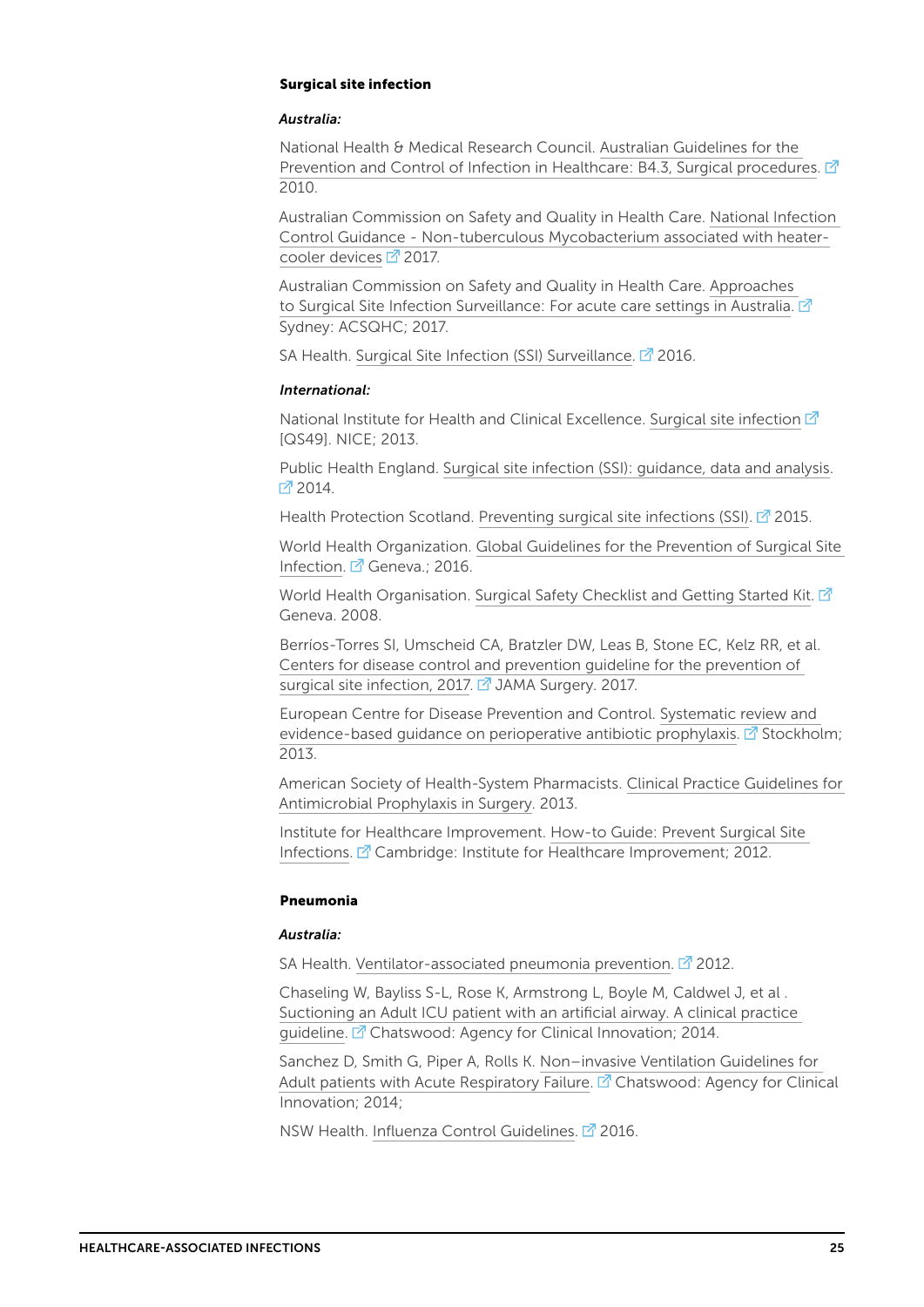#### *International:*

Agency for Healthcare Research and Quality. [Toolkit To Improve Safety for](https://www.ahrq.gov/professionals/quality-patient-safety/hais/tools/mvp/index.html)  [Mechanically Ventilated Patients.](https://www.ahrq.gov/professionals/quality-patient-safety/hais/tools/mvp/index.html)  $\mathbb{Z}$  2017.

National Institute for Health and Care Excellence. [Pneumonia in adults:](https://www.nice.org.uk/guidance/cg191)  diagnosis and management Clinical quideline [CG191].  $\mathbb{Z}^7$  2014.

Public Health England. [Infection control precautions to minimise transmission](https://www.gov.uk/government/uploads/system/uploads/attachment_data/file/585584/RTI_infection_control_guidance.pdf)  [of acute respiratory tract infections in healthcare settings.](https://www.gov.uk/government/uploads/system/uploads/attachment_data/file/585584/RTI_infection_control_guidance.pdf)  $\mathbb{Z}$  2016.

Health Protection Scotland. [Preventing Ventilator Associated Pneumonia](http://www.hps.scot.nhs.uk/haiic/ic/resourcedetail.aspx?id=987)   $(VAP)$ .  $2016$ .

Kalil AC, Metersky ML, Klompas M, Muscedere J, Sweeney DA, Palmer LB, et al. [Management of Adults With Hospital-acquired and Ventilator-associated](http://dx.doi.org/10.1093/cid/ciw353)  [Pneumonia: 2016 Clinical Practice Guidelines by the Infectious Diseases Society](http://dx.doi.org/10.1093/cid/ciw353)  [of America and the American Thoracic Society](http://dx.doi.org/10.1093/cid/ciw353).  $\mathbb{Z}$  Clinical Infectious Diseases. 2016; 63(5)..

Centers for Disease Control and Prevention. [Guidelines for preventing health](https://www.cdc.gov/mmwr/preview/mmwrhtml/rr5303a1.htm)[care–associated pneumonia, 2003: recommendations of CDC and the](https://www.cdc.gov/mmwr/preview/mmwrhtml/rr5303a1.htm)  [Healthcare Infection Control Practices Advisory Committee.](https://www.cdc.gov/mmwr/preview/mmwrhtml/rr5303a1.htm) <sup>2</sup> 2003.

American Thoracic Society. [Guidelines for the Management of Adults](http://www.atsjournals.org/doi/pdf/10.1164/rccm.200405-644ST)  [with Hospital-acquired, Ventilator-associated, and Healthcare-associated](http://www.atsjournals.org/doi/pdf/10.1164/rccm.200405-644ST)  [Pneumonia](http://www.atsjournals.org/doi/pdf/10.1164/rccm.200405-644ST). <sup>7</sup> American Journal of Respiratory and Critical Care Medicine, 2005; Vol 171.

Masterton RG, Galloway A, French G, Street M, Armstrong J, Brown E, et al. [Guidelines for the management of hospital-acquired pneumonia in the](http://dx.doi.org/10.1093/jac/dkn162)  [UK: Report of the Working Party on Hospital-Acquired Pneumonia of the](http://dx.doi.org/10.1093/jac/dkn162)  [British Society for Antimicrobial Chemotherapy.](http://dx.doi.org/10.1093/jac/dkn162) <sup>7</sup> Journal of Antimicrobial Chemotherapy. 2008; 62(1).

Institute for Healthcare Improvement. [How-to Guide: Prevent Ventilator-](http://www.ihi.org/resources/Pages/Tools/HowtoGuidePreventVAP.aspx)[Associated Pneumonia.](http://www.ihi.org/resources/Pages/Tools/HowtoGuidePreventVAP.aspx) <sup>7</sup> Cambridge: Institute for Healthcare Improvement: 2012.

#### Blood stream infection

#### *Australia:*

National Health & Medical Research Council. [Australian Guidelines for the](https://www.nhmrc.gov.au/book/australian-guidelines-prevention-and-control-infection-healthcare-2010/b4-2-2-intravascular-acc)  [Prevention and Control of Infection in Healthcare: B4.2.2 Intravascular access](https://www.nhmrc.gov.au/book/australian-guidelines-prevention-and-control-infection-healthcare-2010/b4-2-2-intravascular-acc)  [devices](https://www.nhmrc.gov.au/book/australian-guidelines-prevention-and-control-infection-healthcare-2010/b4-2-2-intravascular-acc).  $2010$  [updated 2011].

Australian Commission on Safety and Quality in Health Care. [Implementation](https://www.safetyandquality.gov.au/wp-content/uploads/2012/02/SAQ019_Implementation_guide_SAB_v10.pdf)  [Guide for Surveillance of Staphylococcus aureus Bacteraemia.](https://www.safetyandquality.gov.au/wp-content/uploads/2012/02/SAQ019_Implementation_guide_SAB_v10.pdf) <sup>2</sup> 2013.

Department of Health & Human Services (Tasmania). [Bloodstream infection](http://www.dhhs.tas.gov.au/__data/assets/pdf_file/0009/139455/ICA_Surveillance_-_Bloodstream_infection.pdf)  [surveillance module for rural hospitals and non-acute settings](http://www.dhhs.tas.gov.au/__data/assets/pdf_file/0009/139455/ICA_Surveillance_-_Bloodstream_infection.pdf).  $\mathbb{Z}$  2013.

SA Health. [Bloodstream Infection \(BSI\) Surveillance](http://www.sahealth.sa.gov.au/wps/wcm/connect/3a836a00404920b397a7b7a05d853418/BSI-surveillance-definitions_V5.1-cdcb-ics-20160201.pdf?MOD=AJPERES&CACHEID=3a836a00404920b397a7b7a05d853418). <sup>2</sup> 2016.

Queensland Department of Health. [Staphylococcus aureus bloodstream](https://www.health.qld.gov.au/__data/assets/pdf_file/0033/444669/icare-bsi-checklist.pdf)  [infection investigation checklist.](https://www.health.qld.gov.au/__data/assets/pdf_file/0033/444669/icare-bsi-checklist.pdf)  $\mathbb{Z}$  2015.

#### *International:*

Mermel LA, Allon M, Bouza E, Craven DE, Flynn P, O'Grady NP, et al. [Clinical](http://dx.doi.org/10.1086/599376)  [Practice Guidelines for the Diagnosis and Management of Intravascular](http://dx.doi.org/10.1086/599376)  [Catheter-Related Infection: 2009 Update by the Infectious Diseases Society of](http://dx.doi.org/10.1086/599376)  [America](http://dx.doi.org/10.1086/599376). <sup>7</sup> Clinical Infectious Diseases. 2009: 49(1).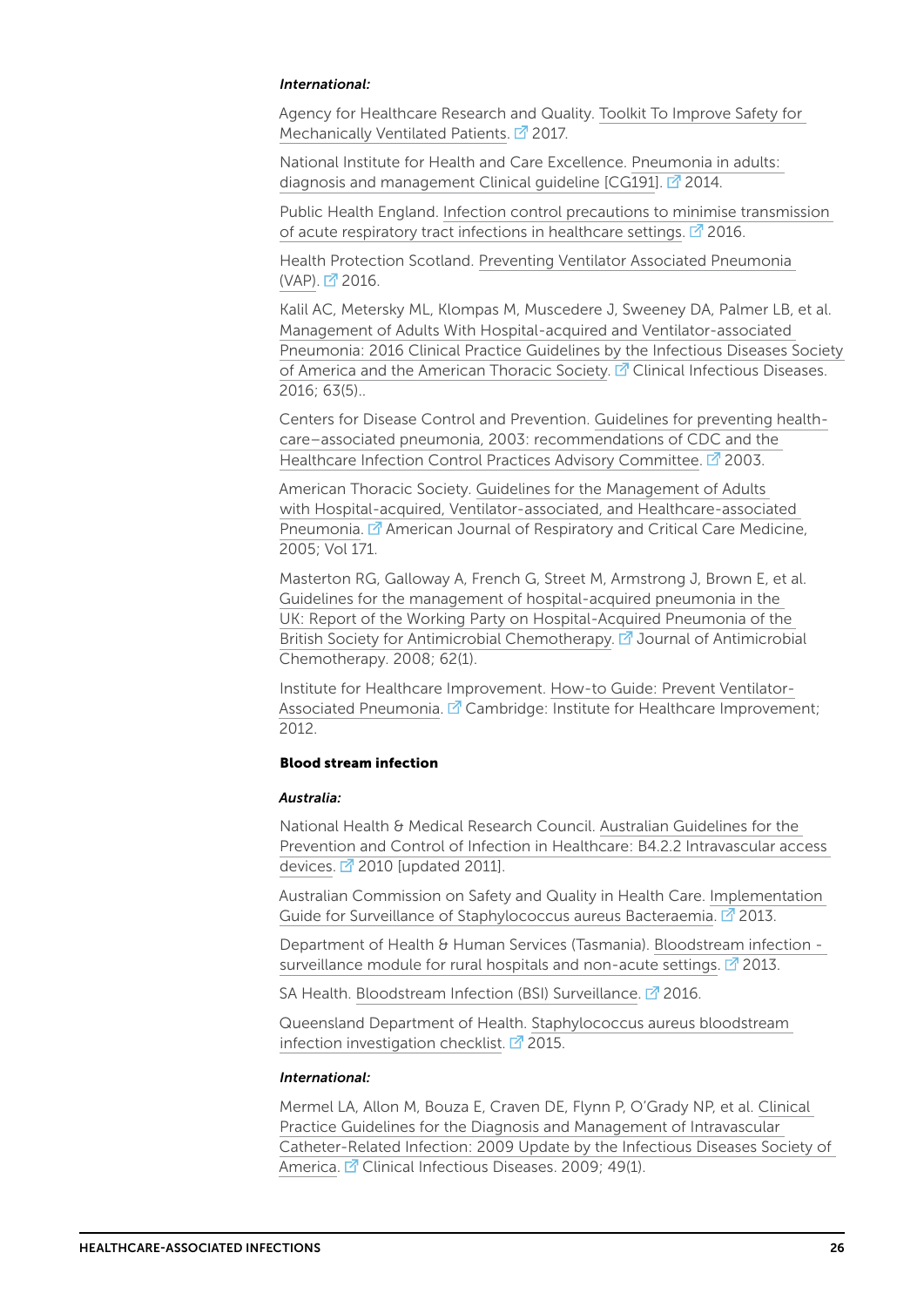O'Grady NP, Alexander M, Burns LA, Dellinger EP, Garland J, Heard SO, et al. Guidelines for the Prevention of Intravascular Catheter-related Infections. Clinical Infectious Diseases. 2011; 52(9).

#### Central line- and peripheral line-associated bloodstream infection

#### *Australia:*

National Health & Medical Research Council. [Australian Guidelines for the](https://www.nhmrc.gov.au/book/australian-guidelines-prevention-and-control-infection-healthcare-2010/b4-2-2-intravascular-acc)  [Prevention and Control of Infection in Healthcare: B4.2.2 Intravascular access](https://www.nhmrc.gov.au/book/australian-guidelines-prevention-and-control-infection-healthcare-2010/b4-2-2-intravascular-acc)  [devices](https://www.nhmrc.gov.au/book/australian-guidelines-prevention-and-control-infection-healthcare-2010/b4-2-2-intravascular-acc). 2 2010..

Australian Commission on Safety and Quality in Health Care. [Implementation](https://www.safetyandquality.gov.au/wp-content/uploads/2016/04/Implementation-Guide-for-Surveillance-of-Central-Line-Associated-Bloodstream-Infection-2016-Edition.pdf)  [Guide for Surveillance of Central Line Associated Bloodstream Infection.](https://www.safetyandquality.gov.au/wp-content/uploads/2016/04/Implementation-Guide-for-Surveillance-of-Central-Line-Associated-Bloodstream-Infection-2016-Edition.pdf) <sup>7</sup> 2015.

Australian and New Zealand Intensive Care Society. [Central Line Associated](http://www.anzics.com.au/Pages/CLABSI.aspx)  [Blood Stream Infection \(CLABSI\) Prevention.](http://www.anzics.com.au/Pages/CLABSI.aspx)

Australian and New Zealand Intensive Care Society. [Central Line Insertion and](http://www.anzics.com.au/Downloads/ANZICS_Insertion%26maintenance_guideline2012_04.pdf)  [Maintenance Guideline](http://www.anzics.com.au/Downloads/ANZICS_Insertion%26maintenance_guideline2012_04.pdf).  $\mathbb{Z}^7$  Melbourne: ANZICS Safety and Quality Committee; 2012.

Australian and New Zealand Intensive Care Society. [Central line insertion](http://www.anzics.com.au/Downloads/ANZICS%20Central%20Line%20Insertion%20Checklist.pdf)  [checklist](http://www.anzics.com.au/Downloads/ANZICS%20Central%20Line%20Insertion%20Checklist.pdf).  $\vec{\mathcal{C}}$ 

MacGinley R, Owen A. [CARI Guidelines. Insertion of catheters](http://www.cari.org.au/Dialysis/dialysis%20vascular%20access/dialysis_vascular_access.html).  $\mathbb{Z}^n$  Melbourne: Kidney Health Australia; 2012.

Lopez-Vargas P, Polkinghorne K. CARI Guidelines. [Nursing care of central](http://www.cari.org.au/Dialysis/dialysis%20vascular%20access/dialysis_vascular_access.html)  [venous catheters](http://www.cari.org.au/Dialysis/dialysis%20vascular%20access/dialysis_vascular_access.html). <sup>7</sup> Melbourne: Kidney Health Australia; 2012

Lopez-Vargas P, Polkinghorne K. [Preparation and placement of vascular access.](http://www.cari.org.au/Dialysis/dialysis%20vascular%20access/dialysis_vascular_access.html)  [CARI Guidelines.](http://www.cari.org.au/Dialysis/dialysis%20vascular%20access/dialysis_vascular_access.html) 2<sup>1</sup> 2012.

Chin G. [CARI Guidelines Prevention of tunnelled dialysis catheter infection.](http://www.cari.org.au/Dialysis/dialysis%20vascular%20access/dialysis_vascular_access.html)  $\mathbb{Z}$ Melbourne: Kidney Health Australia; 2012.

Chin G. [CARI Guidelines Treatment of dialysis catheter infection](http://www.cari.org.au/Dialysis/dialysis%20vascular%20access/dialysis_vascular_access.html).  $\vec{M}$  Melbourne: Kidney Health Australia; 2012.

Alliance for Vascular Access Teaching and Research. [AVATAR evidence update](http://www.avatargroup.org.au/evidence-update-2016.html).  $\vec{\Omega}$ Griffith University 2016.

Alliance for Vascular Access Teaching and Research. [Cochrane reviews](https://www.avatargroup.org.au/cochrane-reviews.html).  $\mathbb{Z}$ Griffith University [AU].

Alliance for Vascular Access Teaching and Research. [Evidence Summaries -](http://www.avatargroup.org.au/evidence-summaries-dressings.html)  [Dressings.](http://www.avatargroup.org.au/evidence-summaries-dressings.html) **F** Griffith University.

Alliance for Vascular Access Teaching and Research. [Evidence Summaries-](http://www.avatargroup.org.au/evidence-summaries-flushing.html)[Flushing](http://www.avatargroup.org.au/evidence-summaries-flushing.html)  $\mathbb{Z}$  Griffith University.

Alliance for Vascular Access Teaching and Research. [Evidence Summaries -](http://www.avatargroup.org.au/evidence-summaries-devices.html)  [Devices.](http://www.avatargroup.org.au/evidence-summaries-devices.html) **7** Griffith University.

Department of Health & Human Services (Tasmania). [Staphylococcus aureus](https://www.dhhs.tas.gov.au/__data/assets/pdf_file/0020/53138/SAB_Surveillance_Protocol_V3_Nov_2011.pdf)  [bacteraemia surveillance protocol](https://www.dhhs.tas.gov.au/__data/assets/pdf_file/0020/53138/SAB_Surveillance_Protocol_V3_Nov_2011.pdf).  $\overline{2}$  2011.

SA Health. [Vascular access device management.](http://www.sahealth.sa.gov.au/wps/wcm/connect/public+content/sa+health+internet/clinical+resources/clinical+topics/healthcare+associated+infections/indwelling+medical+device+management/vascular+access+device+management)  $\vec{P}$ 

NSW Health. [Central Venous Access Device Insertion and Post Insertion Care](http://www1.health.nsw.gov.au/pds/ActivePDSDocuments/PD2011_060.pdf)  [Policy Directive](http://www1.health.nsw.gov.au/pds/ActivePDSDocuments/PD2011_060.pdf) <sup>7</sup> (PD2011\_060). 2011.

NSW Health. [Peripheral Intravenous Cannula \(PIVC\) Insertion and Post Insertion](http://www1.health.nsw.gov.au/pds/ActivePDSDocuments/GL2013_013.pdf)  [Care in Adult Patients.](http://www1.health.nsw.gov.au/pds/ActivePDSDocuments/GL2013_013.pdf) <sup>7</sup> Sydney: NSW Health; 2013 [GL2013\_013].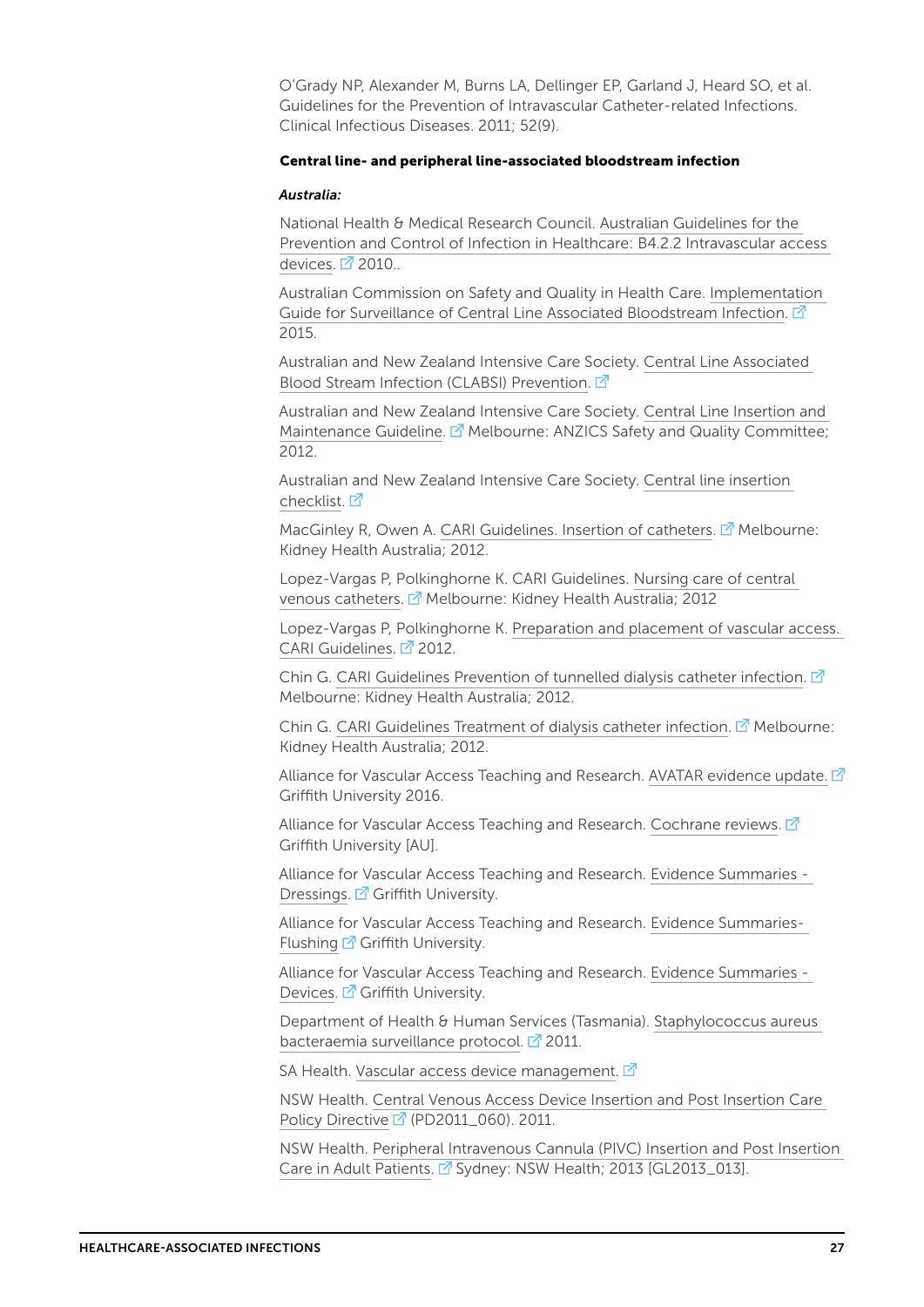Murgo M, Spencer T, Breeding J, Alexandrou E, Baliotis B, Hallett T, et al. [Central](https://www.aci.health.nsw.gov.au/networks/intensive-care/intensive-care-manual/statewide-guidelines/cvad)  [Venous Access Device – Post Insertion Management](https://www.aci.health.nsw.gov.au/networks/intensive-care/intensive-care-manual/statewide-guidelines/cvad)  $\overline{2}$  2014.

Clinical Excellence Commission. [Central Line Associated Bacteraemia in](http://www.cec.health.nsw.gov.au/topics/concluded-projects/clab-icu)  [Intensive Care Units](http://www.cec.health.nsw.gov.au/topics/concluded-projects/clab-icu)  $\mathbb{Z}^7$  Sydney: CEC.

Queensland Health. [Intravascular device management \(I-Care\).](https://www.health.qld.gov.au/clinical-practice/guidelines-procedures/diseases-infection/infection-prevention/intravascular-device-management)  $\vec{C}$ 

#### *International:*

Agency for Healthcare Research and Quality. [Tools for Reducing Central](http://www.ahrq.gov/professionals/education/curriculum-tools/clabsitools/index.html)  [Line-Associated Blood Stream Infections](http://www.ahrq.gov/professionals/education/curriculum-tools/clabsitools/index.html). <sup>7</sup> Rockville.: Agency for Healthcare Research and Quality; 2014.

Agency for Healthcare Research and Quality. [Central Line Insertion Care Team](http://www.ahrq.gov/professionals/quality-patient-safety/patient-safety-resources/resources/cli-checklist/index.html)  [Checklist.](http://www.ahrq.gov/professionals/quality-patient-safety/patient-safety-resources/resources/cli-checklist/index.html) **R** Rockville.: Agency for Healthcare Research and Quality; 2014.

Agency for Healthcare Research and Quality. [High-Performance Work Practices](http://www.ahrq.gov/professionals/quality-patient-safety/cusp/clabsi-hpwpreport/index.html)  [in CLABSI Prevention Interventions.](http://www.ahrq.gov/professionals/quality-patient-safety/cusp/clabsi-hpwpreport/index.html)  $\mathbb{Z}^7$  2015.

Health Protection Scotland. [Bundle for preventing infection when inserting and](http://www.hps.scot.nhs.uk/resourcedocument.aspx?id=2788)  [maintaining a Central Venous Catheter \(CVC\)](http://www.hps.scot.nhs.uk/resourcedocument.aspx?id=2788). <sup>7</sup> 2014.

Health Protection Scotland. [Bundle for preventing infection when inserting and](http://www.documents.hps.scot.nhs.uk/hai/infection-control/bundles/pvc/pvc-bundle-v1.pdf)  [maintaining a Peripheral Vascular Catheter \(PVC\).](http://www.documents.hps.scot.nhs.uk/hai/infection-control/bundles/pvc/pvc-bundle-v1.pdf)  $\mathbb{Z}^7$  2013.

Institute for Healthcare Improvement. [How-to Guide: Prevent Central Line-](http://www.ihi.org/resources/Pages/Tools/HowtoGuidePreventCentralLineAssociatedBloodstreamInfection.aspx)[Associated Bloodstream Infections](http://www.ihi.org/resources/Pages/Tools/HowtoGuidePreventCentralLineAssociatedBloodstreamInfection.aspx). <sup>7</sup> Cambridge, MA: Institute for Healthcare Improvement; 2012.

#### Multi-resistant organism

#### *Australia:*

National Health & Medical Research Council. [Australian Guidelines for the](https://www.nhmrc.gov.au/book/australian-guidelines-prevention-and-control-infection-healthcare-2010/b3-management-multi-resi)  [Prevention and Control of Infection in Healthcare: B3 Management of Multi-](https://www.nhmrc.gov.au/book/australian-guidelines-prevention-and-control-infection-healthcare-2010/b3-management-multi-resi)[Resistant Organisms and Outbreak Situations.](https://www.nhmrc.gov.au/book/australian-guidelines-prevention-and-control-infection-healthcare-2010/b3-management-multi-resi)  $\mathbb{Z}^7$  2010.

Australian Commission on Safety and Quality in Health Care. [Recommendations](https://www.safetyandquality.gov.au/wp-content/uploads/2017/05/Recommendations-for-the-control-of-Carbapenemase-producing-Enterobacteriaceae.pdf)  [for the control of carbapenemase-producing Enterobacteriaceae \(CPE\).](https://www.safetyandquality.gov.au/wp-content/uploads/2017/05/Recommendations-for-the-control-of-Carbapenemase-producing-Enterobacteriaceae.pdf)  $\vec{A}$  A guide for acute care health facilities. Sydney: ACSQHC; 2017.

Australian Commission on Safety and Quality in Health Care. [Information for](https://www.safetyandquality.gov.au/wp-content/uploads/2017/12/CPE-Guide-Information-for-clinicians.pdf)  [clinicians - Carbapenemase-producing Enterobacteriaceae \(CPE\)](https://www.safetyandquality.gov.au/wp-content/uploads/2017/12/CPE-Guide-Information-for-clinicians.pdf).  $\vec{P}$  2017.

Australian Commission on Safety and Quality in Health Care. [Information for](https://www.safetyandquality.gov.au/wp-content/uploads/2017/12/CPE-Guide_Patient-information.pdf)  [patients being screened for Carbapenemase-producing Enterobacteriaceae](https://www.safetyandquality.gov.au/wp-content/uploads/2017/12/CPE-Guide_Patient-information.pdf)  [\(CPE\).](https://www.safetyandquality.gov.au/wp-content/uploads/2017/12/CPE-Guide_Patient-information.pdf) 2017.

Australian Commission on Safety and Quality in Health Care. [Information](https://www.safetyandquality.gov.au/wp-content/uploads/2017/12/CPE-Guide_Checklist-for-ward-staff-and-after-hours-managers.pdf)  [for ward staff and after-hours managers Carbapenemase-producing](https://www.safetyandquality.gov.au/wp-content/uploads/2017/12/CPE-Guide_Checklist-for-ward-staff-and-after-hours-managers.pdf)  [Enterobacteriaceae \(CPE\)](https://www.safetyandquality.gov.au/wp-content/uploads/2017/12/CPE-Guide_Checklist-for-ward-staff-and-after-hours-managers.pdf). 2017.

Australian Commission on Safety and Quality in Health Care. [Information for](https://www.safetyandquality.gov.au/wp-content/uploads/2017/12/Information-for-clinicians-and-health-service-managers-on-the-management-of-CPE.pdf)  [clinicians and health service managers on the management of Carbapenemase](https://www.safetyandquality.gov.au/wp-content/uploads/2017/12/Information-for-clinicians-and-health-service-managers-on-the-management-of-CPE.pdf)[producing Enterobacteriaceae \(CPE\).](https://www.safetyandquality.gov.au/wp-content/uploads/2017/12/Information-for-clinicians-and-health-service-managers-on-the-management-of-CPE.pdf) 2017.

National Health & Medical Research Council. [Healthcare Associated Infection -](https://www.nhmrc.gov.au/_files_nhmrc/publications/attachments/cd33_mrsa_brochure_131106.pdf)  [Methicillin Resistant Staphylococcus aureus \(MRSA\): Consumer factsheet.](https://www.nhmrc.gov.au/_files_nhmrc/publications/attachments/cd33_mrsa_brochure_131106.pdf) <sup>2</sup> 2013.

National Health & Medical Research Council. [Healthcare Associated Infection -](https://www.nhmrc.gov.au/_files_nhmrc/publications/attachments/cd33_vre_brochure_131106.pdf)  [Vancomycin Resistant Enterococci \(VRE\): Consumer factsheet](https://www.nhmrc.gov.au/_files_nhmrc/publications/attachments/cd33_vre_brochure_131106.pdf). <sup>2</sup> 2013.

Department of Health & Human Services (Tasmania). [Multi-drug resistant](http://www.dhhs.tas.gov.au/__data/assets/pdf_file/0003/139458/ICA_surveillance_-_multi_drug_resistant_organisms.pdf)  [organism - surveillance module for rural hospitals and non-acute settings](http://www.dhhs.tas.gov.au/__data/assets/pdf_file/0003/139458/ICA_surveillance_-_multi_drug_resistant_organisms.pdf).  $\mathbb{Z}$ 2013.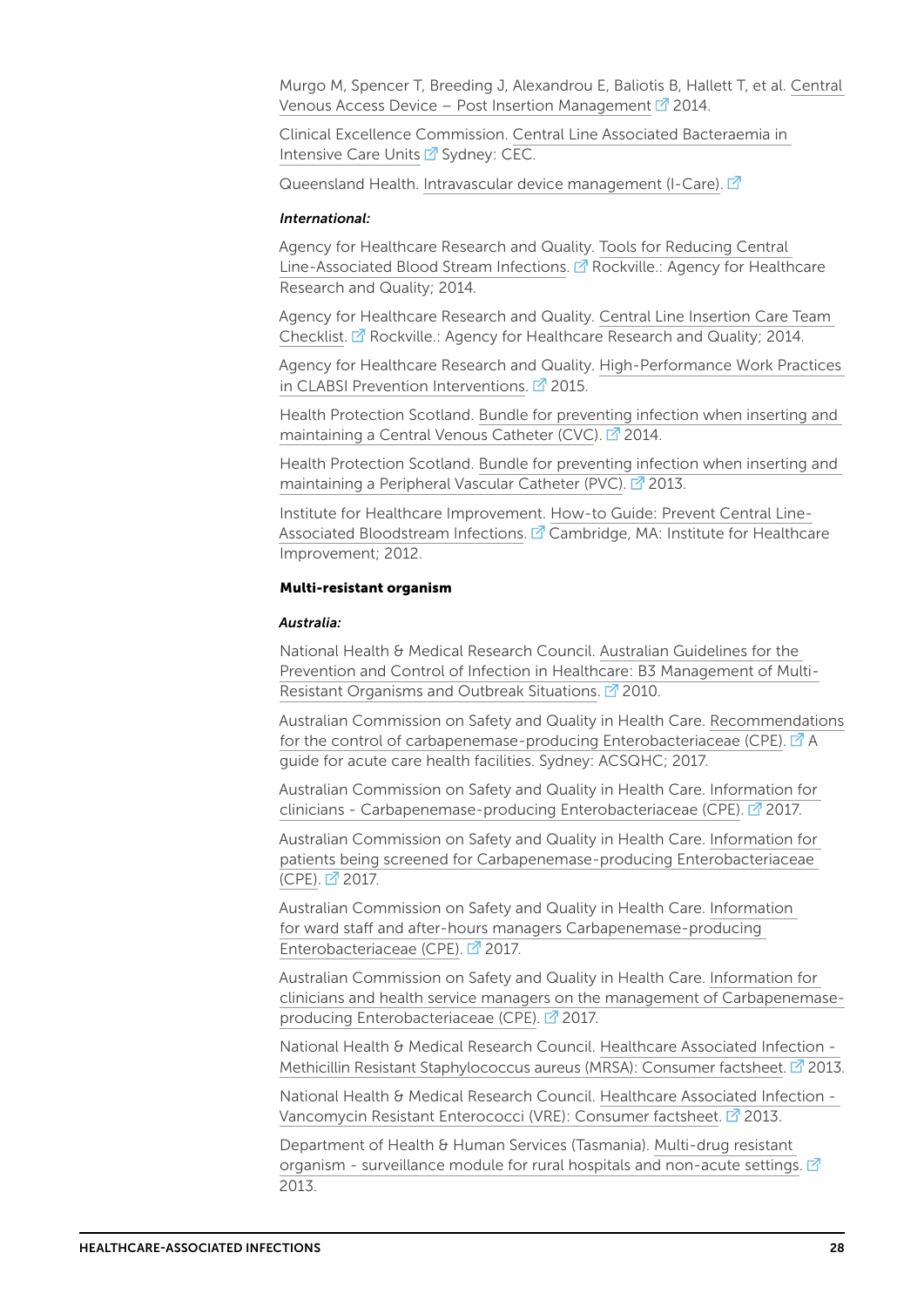Department of Health & Human Services (Tasmania). [Guidance for the](http://www.dhhs.tas.gov.au/__data/assets/pdf_file/0011/75278/MRSA_Decolonisation_-_A_Guide_for_Health_Care_Workers_V2.pdf)  [Decolonisation of Methicillin Resistant Staphylococcus aureus: A guide for](http://www.dhhs.tas.gov.au/__data/assets/pdf_file/0011/75278/MRSA_Decolonisation_-_A_Guide_for_Health_Care_Workers_V2.pdf)  [healthcare professionals.](http://www.dhhs.tas.gov.au/__data/assets/pdf_file/0011/75278/MRSA_Decolonisation_-_A_Guide_for_Health_Care_Workers_V2.pdf)  $\boxed{2}$  2015.

Department of Health & Human Services (Tasmania). [MRSA \(Methicillin Resistant](http://www.dhhs.tas.gov.au/__data/assets/pdf_file/0007/173779/MRSA_A_guide_for_patients_V3_2014.pdf)  [Staphylococcus aureus\) - Information for patients.](http://www.dhhs.tas.gov.au/__data/assets/pdf_file/0007/173779/MRSA_A_guide_for_patients_V3_2014.pdf)  $\boxed{2}$  2014.

Department of Health & Human Services (Tasmania). [Methicillin Resistant](http://www.dhhs.tas.gov.au/__data/assets/pdf_file/0016/223432/MRSA_Acquisition_Surveillance_Guideline.pdf)  [Staphylococcus aureus \(MRSA\) - Guidance for acquisition surveillance](http://www.dhhs.tas.gov.au/__data/assets/pdf_file/0016/223432/MRSA_Acquisition_Surveillance_Guideline.pdf).  $\vec{P}$ 

Department of Health & Human Services (Tasmania). [Management of patients](http://www.dhhs.tas.gov.au/publichealth/tasmanian_infection_prevention_and_control_unit/publications2/guidance_for_healthcare_workers/management_of_patients_with_pathogens_of_concern_in_non-acute_healthcare_settings)  [with pathogens of concern in non-acute healthcare settings](http://www.dhhs.tas.gov.au/publichealth/tasmanian_infection_prevention_and_control_unit/publications2/guidance_for_healthcare_workers/management_of_patients_with_pathogens_of_concern_in_non-acute_healthcare_settings)  $\mathbb{Z}^1$  2016.

Wilson F, Hughson L, Wells A. [Carbapenemase-producing Enterobacteriaceae](http://www.dhhs.tas.gov.au/__data/assets/pdf_file/0016/230344/CPE_management_And_surveillance_Protocol_V1_Jan2016.pdf)  [\(CPE\) – management and surveillance protocol](http://www.dhhs.tas.gov.au/__data/assets/pdf_file/0016/230344/CPE_management_And_surveillance_Protocol_V1_Jan2016.pdf).  $\mathbb{Z}^1$  Hobart: Department of Health and Human Services 2016.

Department of Health & Human Services (Tasmania). [Vancomycin Resistant](http://www.dhhs.tas.gov.au/__data/assets/pdf_file/0019/53182/VRE_Info_Pts_V2_2014.pdf)  [Enterococci - Information for patients.](http://www.dhhs.tas.gov.au/__data/assets/pdf_file/0019/53182/VRE_Info_Pts_V2_2014.pdf)  $\vec{P}$  2014.

Department of Health & Human Services (Tasmania). [Vancomycin Resistant](http://www.dhhs.tas.gov.au/publichealth/tasmanian_infection_prevention_and_control_unit/publications2/protocols_and_forms/staphylococcus_aureus_bacteria_surveillance_protocol)  [Enterococcus Surveillance Protocol.](http://www.dhhs.tas.gov.au/publichealth/tasmanian_infection_prevention_and_control_unit/publications2/protocols_and_forms/staphylococcus_aureus_bacteria_surveillance_protocol)  $\mathbb{Z}^7$  2016.

SA Health. [Clinical Guideline: Management of Patients with Methicillin-resistant](http://www.sahealth.sa.gov.au/wps/wcm/connect/bd32928042372b299e5bfeef0dac2aff/Management+of+Patients+with+MRSA_v2.4_24032017.pdf?MOD=AJPERES&CACHEID=bd32928042372b299e5bfeef0dac2aff.)  [Staphylococcus aureus \(MRSA\) Clinical Guideline.](http://www.sahealth.sa.gov.au/wps/wcm/connect/bd32928042372b299e5bfeef0dac2aff/Management+of+Patients+with+MRSA_v2.4_24032017.pdf?MOD=AJPERES&CACHEID=bd32928042372b299e5bfeef0dac2aff.) <sup>2</sup> 2013.

SA Health. [Fact sheet for health care professionals: Methicillin-resistant](http://www.sahealth.sa.gov.au/wps/wcm/connect/a32ebb80400569879364bb4826472d56/FactSheet-MRSA-info-hcw_V4-phcs-ics-20150625.pdf?MOD=AJPERES&CACHEID=a32ebb80400569879364bb4826472d56)  [Staphylococcus aureus \(MRSA](http://www.sahealth.sa.gov.au/wps/wcm/connect/a32ebb80400569879364bb4826472d56/FactSheet-MRSA-info-hcw_V4-phcs-ics-20150625.pdf?MOD=AJPERES&CACHEID=a32ebb80400569879364bb4826472d56)). 2015.

SA Health. [Fact sheet for Health Care Professionals - Extended-spectrum beta](http://www.sahealth.sa.gov.au/wps/wcm/connect/421021004310f80c8c5ace0aafe4bbfc/FactSheet-ESBL-info-hcw_V1.3-phcs-ics-20160217.pdf?MOD=AJPERES&CACHEID=421021004310f80c8c5ace0aafe4bbfc)[lactamase \(ESBL\) producing bacteria](http://www.sahealth.sa.gov.au/wps/wcm/connect/421021004310f80c8c5ace0aafe4bbfc/FactSheet-ESBL-info-hcw_V1.3-phcs-ics-20160217.pdf?MOD=AJPERES&CACHEID=421021004310f80c8c5ace0aafe4bbfc).  $\vec{Z}$  2016.

SA Health. [Clinical Guideline: Management of Patients with Vancomycin](http://www.sahealth.sa.gov.au/wps/wcm/connect/e7b306004023a72496fcbfd30eb2c8cd/Management+of+Patients+with+VRE_July2015.pdf?MOD=AJPERES&CACHEID=e7b306004023a72496fcbfd30eb2c8cd)[resistant Enterococci \(VRE\) Clinical Guideline](http://www.sahealth.sa.gov.au/wps/wcm/connect/e7b306004023a72496fcbfd30eb2c8cd/Management+of+Patients+with+VRE_July2015.pdf?MOD=AJPERES&CACHEID=e7b306004023a72496fcbfd30eb2c8cd). <sup>2</sup> 2017.

SA Health. [Clinical Guideline: Management of patients with Multi-resistant](http://www.sahealth.sa.gov.au/wps/wcm/connect/708ee2004d51df0784f3ff4c56539eed/Management+of+Patients+with+MRGN_30062016.pdf?MOD=AJPERES&CACHEID=708ee2004d51df0784f3ff4c56539eed)  [Gram-negative Organism \(MRGN\) Clinical Guideline.](http://www.sahealth.sa.gov.au/wps/wcm/connect/708ee2004d51df0784f3ff4c56539eed/Management+of+Patients+with+MRGN_30062016.pdf?MOD=AJPERES&CACHEID=708ee2004d51df0784f3ff4c56539eed) <sup>2</sup> 2016.

SA Health. [Healthcare associated Multidrug-resistant Organism \(MRO\)](http://www.sahealth.sa.gov.au/wps/wcm/connect/9ecc5500404923639852bfa05d853418/MRO-surveillance-definitions_V5.1-cdcb-ics-20160211.pdf?MOD=AJPERES&CACHEID=9ecc5500404923639852bfa05d853418)  [Surveillance.](http://www.sahealth.sa.gov.au/wps/wcm/connect/9ecc5500404923639852bfa05d853418/MRO-surveillance-definitions_V5.1-cdcb-ics-20160211.pdf?MOD=AJPERES&CACHEID=9ecc5500404923639852bfa05d853418)  $2016$ .

Department of Health (Western Australia). [Infection Prevention and Control](http://www.health.wa.gov.au/CircularsNew/circular.cfm?Circ_ID=12908)  [of Carbapenem-resistant Enterobacteriaceae \(CRE\) in Western Australian](http://www.health.wa.gov.au/CircularsNew/circular.cfm?Circ_ID=12908)  [Healthcare Facilities](http://www.health.wa.gov.au/CircularsNew/circular.cfm?Circ_ID=12908)  $\vec{2}$  2012.

Department of Health (Western Australia). [Infection Prevention and Control](http://www.health.wa.gov.au/circularsnew/circular.cfm?Circ_ID=13040)  [of Methicillin Resistant Staphylococcus aureus \(MRSA\) in Western Australian](http://www.health.wa.gov.au/circularsnew/circular.cfm?Circ_ID=13040)  [Healthcare Facilities \(HCFs\).](http://www.health.wa.gov.au/circularsnew/circular.cfm?Circ_ID=13040) 2013.

Department of Health (Western Australia). [Community-associated methicillin](http://www.health.wa.gov.au/circularsnew/circular.cfm?Circ_ID=13012)  [resistant Staphylococcus aureus \(CA-MRSA\) that are of public health](http://www.health.wa.gov.au/circularsnew/circular.cfm?Circ_ID=13012)  [significance in Western Australia.](http://www.health.wa.gov.au/circularsnew/circular.cfm?Circ_ID=13012) <sup>7</sup> 2013.

Department of Health (Western Australia). [Management of CA-MRSA –](http://ww2.health.wa.gov.au/~/media/Files/Corporate/general%20documents/Infectious%20diseases/PDF/HISWA/CAMRSA%20info%20sheets/camrsa_management_for_doctors_oct2013.ashx)  [information for healthcare providers](http://ww2.health.wa.gov.au/~/media/Files/Corporate/general%20documents/Infectious%20diseases/PDF/HISWA/CAMRSA%20info%20sheets/camrsa_management_for_doctors_oct2013.ashx).  $\vec{P}$  2013.

Department of Health & Human Services (Victoria). [Patient-centred risk](https://www2.health.vic.gov.au/public-health/infectious-diseases/infection-control-guidelines/patient-centered-management-multi-resistant)  [management strategy for multi-resistant organisms](https://www2.health.vic.gov.au/public-health/infectious-diseases/infection-control-guidelines/patient-centered-management-multi-resistant).  $\mathbb{Z}$ 

Department of Health & Human Services (Victoria). [Carbapenemase-producing](https://www2.health.vic.gov.au/public-health/infectious-diseases/infection-control-guidelines/carbapenemase-producing-enterobacteriaceae-management)  Enterobacteriaceae - management quidelines.  $\vec{P}$ 

Queensland Health. [Guideline: Management of multi-resistant organisms.](https://www.health.qld.gov.au/clinical-practice/guidelines-procedures/diseases-infection/infection-prevention/management-advice/trigger?a=167340) <sup>7</sup>2014.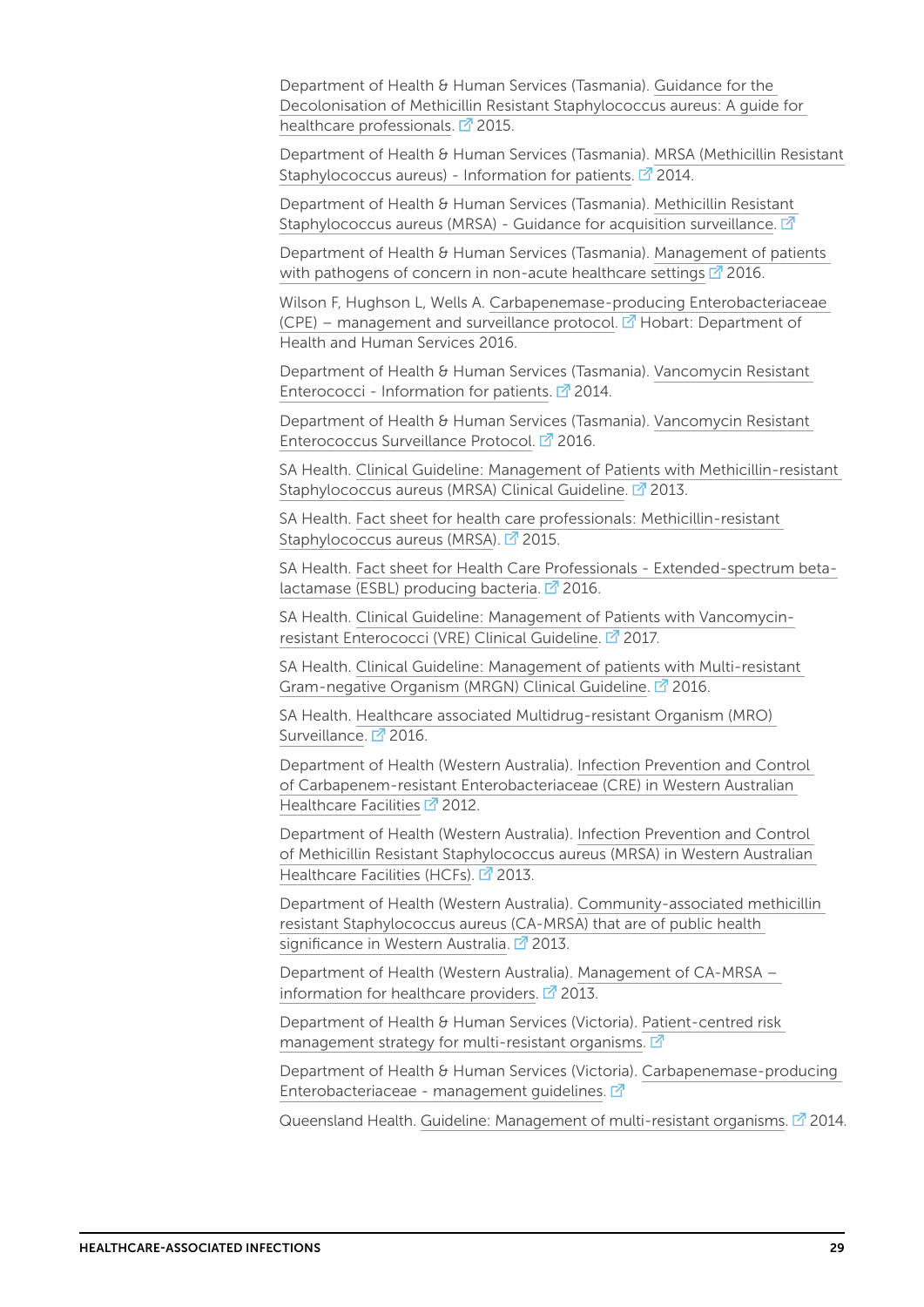#### *International:*

Organisation WH. [Guidelines for the prevention and control of carbapenem](http://www.who.int/infection-prevention/publications/guidelines-cre/en/)[resistant Enterobacteriaceae, Acinetobacter baumannii and Pseudomonas](http://www.who.int/infection-prevention/publications/guidelines-cre/en/)  [aeruginosa in health care facilities](http://www.who.int/infection-prevention/publications/guidelines-cre/en/).  $\mathbb{Z}$  Geneva, WHO; 2017..

Centers for Disease Control and Prevention. [Precautions to Prevent Spread of](https://www.cdc.gov/mrsa/healthcare/clinicians/precautions.html)  [MRSA](https://www.cdc.gov/mrsa/healthcare/clinicians/precautions.html).  $\vec{a}$  [updated March 2016].

Centers for Disease Control and Prevention. [Prevention of the spread of MRSA](https://www.cdc.gov/mrsa/healthcare/clinicians/prevention/index.html). [7] Jupdated March 2016].

Centers for Disease Control and Prevention. [Facility Guidance for Control of](https://www.cdc.gov/hai/pdfs/cre/CRE-guidance-508.pdf)  [Carbapenem-Resistant Enterobacteriaceae \(CRE\)](https://www.cdc.gov/hai/pdfs/cre/CRE-guidance-508.pdf) <sup>7</sup> - November 2015 Update.

Centers for Disease Control and Prevention. [Interim Guidance for a Public](https://www.cdc.gov/hai/outbreaks/docs/Health-Response-Contain-MDRO.pdf)  [Health Response to Contain Novel or Targeted Multidrug-resistant Organisms](https://www.cdc.gov/hai/outbreaks/docs/Health-Response-Contain-MDRO.pdf)  [\(MDROs\).](https://www.cdc.gov/hai/outbreaks/docs/Health-Response-Contain-MDRO.pdf) Z

Siegel JD, Rhinehart E, Jackson M, Chiarello L. [Management of Multidrug-](https://www.cdc.gov/infectioncontrol/guidelines/mdro/)[Resistant Organisms in Healthcare Settings. Centers for Disease Control &](https://www.cdc.gov/infectioncontrol/guidelines/mdro/)  [Prevention](https://www.cdc.gov/infectioncontrol/guidelines/mdro/);  $\boxed{2}$  2006 [updated February 2017].

Agency for Healthcare Research and Quality. [Carbapenem-Resistant](http://www.ahrq.gov/professionals/quality-patient-safety/patient-safety-resources/resources/cretoolkit/index.html)  [Enterobacteriaceae \(CRE\) Control and Prevention Toolkit.](http://www.ahrq.gov/professionals/quality-patient-safety/patient-safety-resources/resources/cretoolkit/index.html)  $\vec{P}$  Rockville, (US). 2014.

Agency for Healthcare Research and Quality. Universal ICU [Decolonization: An](https://www.ahrq.gov/professionals/systems/hospital/universal_icu_decolonization/universal-icu-rationale.html)  [Enhanced Protocol.](https://www.ahrq.gov/professionals/systems/hospital/universal_icu_decolonization/universal-icu-rationale.html) <sup>7</sup> Rockville, 2013.

Liu C, Bayer A, Cosgrove SE, Daum RS, Fridkin SK, Gorwitz RJ, et al. [Clinical](http://www.idsociety.org/uploadedFiles/IDSA/Guidelines-Patient_Care/PDF_Library/MRSA.pdf)  [Practice Guidelines by the Infectious Diseases Society of America for the](http://www.idsociety.org/uploadedFiles/IDSA/Guidelines-Patient_Care/PDF_Library/MRSA.pdf)  [Treatment of Methicillin-Resistant Staphylococcus Aureus Infections in Adults](http://www.idsociety.org/uploadedFiles/IDSA/Guidelines-Patient_Care/PDF_Library/MRSA.pdf)  [and Children.](http://www.idsociety.org/uploadedFiles/IDSA/Guidelines-Patient_Care/PDF_Library/MRSA.pdf) <sup>7</sup> Clinical Infectious Diseases Advance Access. 2011.

Wilson AP, Livermore DM, Otter JA, Warren RE, Jenks P, Enoch DA, et al. [Prevention and control of multi-drug-resistant Gram-negative bacteria:](https://www.ncbi.nlm.nih.gov/pubmed/26598314)  [recommendations from a Joint Working Party.](https://www.ncbi.nlm.nih.gov/pubmed/26598314)  $\mathbb{Z}^r$  The Journal of Hospital Infection 2016 Jan; 92 Suppl 1.

Coia J, Duckworth G, Edwards D, Farrington M, Fry C, Humphreys H, et al. Guidelines for the control and prevention of meticillin-resistant Staphylococcus aureus (MRSA) in healthcare facilities. Journal of Hospital Infection. 2006;63(1):3.

Public Health England. [Guidance: Carbapenemase-producing](https://www.gov.uk/government/publications/carbapenemase-producing-enterobacteriaceae-early-detection-management-and-control-toolkit-for-acute-trusts)  [Enterobacteriaceae: early detection, management and control toolkit for acute](https://www.gov.uk/government/publications/carbapenemase-producing-enterobacteriaceae-early-detection-management-and-control-toolkit-for-acute-trusts)  [trusts](https://www.gov.uk/government/publications/carbapenemase-producing-enterobacteriaceae-early-detection-management-and-control-toolkit-for-acute-trusts).  $2014$ .

Liu C, Bayer A, Cosgrove SE, Daum RS, Fridkin SK, Gorwitz RJ, et al. Clinical [Practice Guidelines by the Infectious Diseases Society of America for the](http://www.idsociety.org/uploadedFiles/IDSA/Guidelines-Patient_Care/PDF_Library/MRSA.pdf)  [Treatment of Methicillin-Resistant Staphylococcus Aureus Infections in Adults](http://www.idsociety.org/uploadedFiles/IDSA/Guidelines-Patient_Care/PDF_Library/MRSA.pdf)  [and Children.](http://www.idsociety.org/uploadedFiles/IDSA/Guidelines-Patient_Care/PDF_Library/MRSA.pdf) <sup>7</sup> Clinical Infectious Diseases Advance Access. 2011.

European Centre for Disease Prevention and Control. [Systematic review of](https://ecdc.europa.eu/sites/portal/files/media/en/publications/Publications/CPE-systematic-review-effectiveness-infection-control-measures-to-prevent-transmission-2014.pdf)  [the effectiveness of infection control measures to prevent the transmission of](https://ecdc.europa.eu/sites/portal/files/media/en/publications/Publications/CPE-systematic-review-effectiveness-infection-control-measures-to-prevent-transmission-2014.pdf)  [carbapenemase-producing Enterobacteriaceae through cross-border transfer](https://ecdc.europa.eu/sites/portal/files/media/en/publications/Publications/CPE-systematic-review-effectiveness-infection-control-measures-to-prevent-transmission-2014.pdf)  [of patients](https://ecdc.europa.eu/sites/portal/files/media/en/publications/Publications/CPE-systematic-review-effectiveness-infection-control-measures-to-prevent-transmission-2014.pdf)  $\overline{2}$  2014.

European Centre for Disease Prevention and Control. [Risk assessment on the](https://ecdc.europa.eu/sites/portal/files/media/en/publications/Publications/110913_Risk_assessment_resistant_CPE.pdf)  [spread of carbapenemase-producing Enterobacteriaceae \(CPE\) through patient](https://ecdc.europa.eu/sites/portal/files/media/en/publications/Publications/110913_Risk_assessment_resistant_CPE.pdf)  [transfer between healthcare facilities, with special emphasis on cross-border](https://ecdc.europa.eu/sites/portal/files/media/en/publications/Publications/110913_Risk_assessment_resistant_CPE.pdf)  [transfer.](https://ecdc.europa.eu/sites/portal/files/media/en/publications/Publications/110913_Risk_assessment_resistant_CPE.pdf)  $\overline{2}$  2011.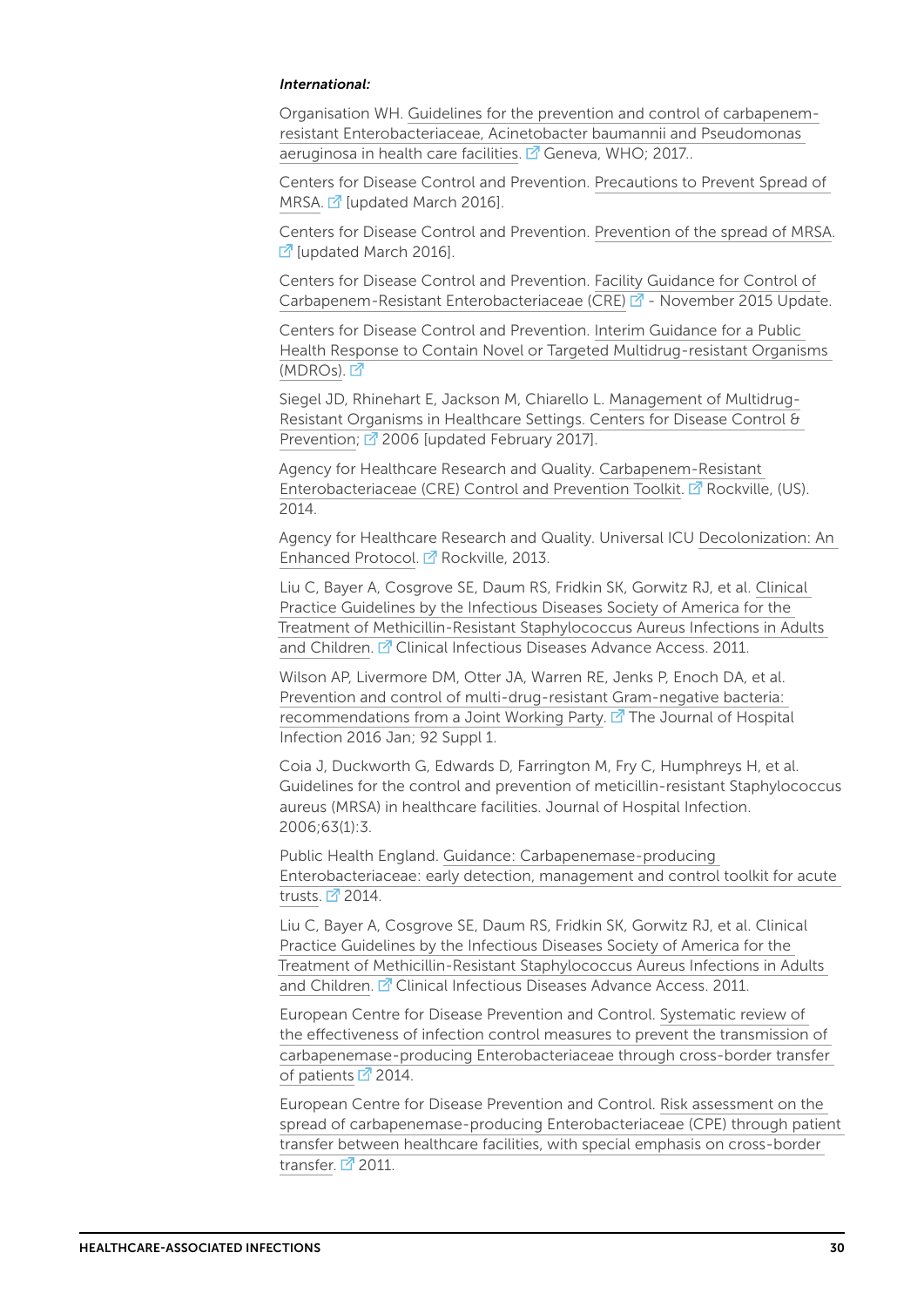Köck R, Becker K, Cookson B, van Gemert-Pijnen JE, Harbarth S, Kluytmans J, et al. Systematic literature analysis and review of targeted preventive measures to limit healthcare-associated infections by meticillin-resistant Staphylococcus aureus. Eurosurveillance. 2014; 19(29):pii=20860.

Tacconelli E, Cataldo MA, Dancer SJ, De Angelis G, Falcone M, Frank U, et al. [ESCMID guidelines for the management of the infection control measures](http://dx.doi.org/10.1111/1469-0691.12427)  [to reduce transmission of multidrug-resistant Gram-negative bacteria in](http://dx.doi.org/10.1111/1469-0691.12427)  [hospitalized patients.](http://dx.doi.org/10.1111/1469-0691.12427)  $\mathbb{Z}$  Clinical Microbiology and Infection. 2014; 20.

Humphreys H, Grundmann H, Skov R, Lucet J-C, Cauda R. [Prevention and](https://www.escmid.org/fileadmin/src/media/PDFs/4ESCMID_Library/2Medical_Guidelines/other_guidelines/CMI_2009_15_2_120_Humphreys.pdf)  [control of methicillin-resistant Staphylococcus aureus.](https://www.escmid.org/fileadmin/src/media/PDFs/4ESCMID_Library/2Medical_Guidelines/other_guidelines/CMI_2009_15_2_120_Humphreys.pdf)  $\mathbb{Z}$  Clinical Microbiology and Infection. 2009; 15: 120–124.

Association of Professionals in Infection Control and Epidemiology. [Guide](http://apic.org/Resource_/EliminationGuideForm/631fcd91-8773-4067-9f85-ab2a5b157eab/File/MRSA-elimination-guide-2010.pdf)  [to the Elimination of Methicillin-Resistant Staphylococcus aureus \(MRSA\)](http://apic.org/Resource_/EliminationGuideForm/631fcd91-8773-4067-9f85-ab2a5b157eab/File/MRSA-elimination-guide-2010.pdf)  [Transmission in Hospital Settings,](http://apic.org/Resource_/EliminationGuideForm/631fcd91-8773-4067-9f85-ab2a5b157eab/File/MRSA-elimination-guide-2010.pdf)  $\mathbb{Z}^7$  2nd Edition. Washington DC: APIC; 2010.

Calfee DP, Salgado CD, Classen D, Arias KM, Podgorny K, Anderson DJ, et al. [Strategies to Prevent Transmission of Methicillin Resistant Staphylococcus](http://www.jstor.org/stable/10.1086/591061)  [aureus in Acute Care Hospitals](http://www.jstor.org/stable/10.1086/591061).  $\mathbb Z$  Infection Control and Hospital Epidemiology. 2008; 29(S1).

Institute for Healthcare Improvement. [How-to Guide: Reduce MRSA Infection](http://www.ihi.org/resources/Pages/Tools/HowtoGuideReduceMRSAInfection.aspx). ■ 2012.

#### Infection associated with prosthetics/implantable devices

#### *Australia:*

Australian Commission on Safety and Quality in Health Care. [National Infection](https://www.safetyandquality.gov.au/wp-content/uploads/2016/09/National-Infection-Control-guidance-for-NTM-associated-with-heater-devices-Feb-2017.pdf)  [Control Guidance: Non-tuberculous Mycobacterium associated with heater](https://www.safetyandquality.gov.au/wp-content/uploads/2016/09/National-Infection-Control-guidance-for-NTM-associated-with-heater-devices-Feb-2017.pdf)[cooler devices 2017;](https://www.safetyandquality.gov.au/wp-content/uploads/2016/09/National-Infection-Control-guidance-for-NTM-associated-with-heater-devices-Feb-2017.pdf)  $\overline{S}$  Second release.

Therapeutic Goods Administration. [Infections associated with heater-cooler](https://www.tga.gov.au/alert/infections-associated-heater-cooler-devices)  [devices](https://www.tga.gov.au/alert/infections-associated-heater-cooler-devices).  $2017$ .

#### *International:*

National Institute for Health and Care Excellence. [Prophylaxis against infective](https://www.nice.org.uk/guidance/cg64)  [endocarditis: antimicrobial prophylaxis against infective endocarditis in adults](https://www.nice.org.uk/guidance/cg64)  [and children undergoing interventional procedures: Clinical guideline](https://www.nice.org.uk/guidance/cg64)  $\mathbb{Z}$  [CG64] 2008, updated 2016.

Baddour LM, Epstein AE, Erickson CC, Knight BP, Levison ME, Lockhart PB, et al. [Update on Cardiovascular Implantable Electronic Device Infections and Their](http://circ.ahajournals.org/content/121/3/458.full)  [Management. A Scientific Statement from the American Heart Association.](http://circ.ahajournals.org/content/121/3/458.full)  $\vec{\mathbb{Z}}$ 2010; 121(3).

Osmon DR, Berbari EF, Berendt AR, Lew D, Zimmerli W, Steckelberg JM, et al. Diagnosis and management of prosthetic joint infection: clinical practice guidelines by the Infectious Diseases Society of America. Clinical Infectious Diseases. 2013;56(1):e1-e25

#### Gastrointestinal infections

#### *Australia:*

Australian Commission on Safety and Quality in Health Care. [Implementation](https://www.safetyandquality.gov.au/wp-content/uploads/2012/02/1303-CDI-Implementation_Guide-_V10.pdf)  [Guide for Surveillance of Clostridium difficile Infection](https://www.safetyandquality.gov.au/wp-content/uploads/2012/02/1303-CDI-Implementation_Guide-_V10.pdf). <sup>2</sup> 2013.

National Health & Medical Research Council. [Healthcare Associated Infection:](https://www.nhmrc.gov.au/_files_nhmrc/publications/attachments/cd33_cdiff_brochure_131106.pdf)  [Clostridium difficile - Consumer factsheet](https://www.nhmrc.gov.au/_files_nhmrc/publications/attachments/cd33_cdiff_brochure_131106.pdf).  $\vec{Z}$  2013.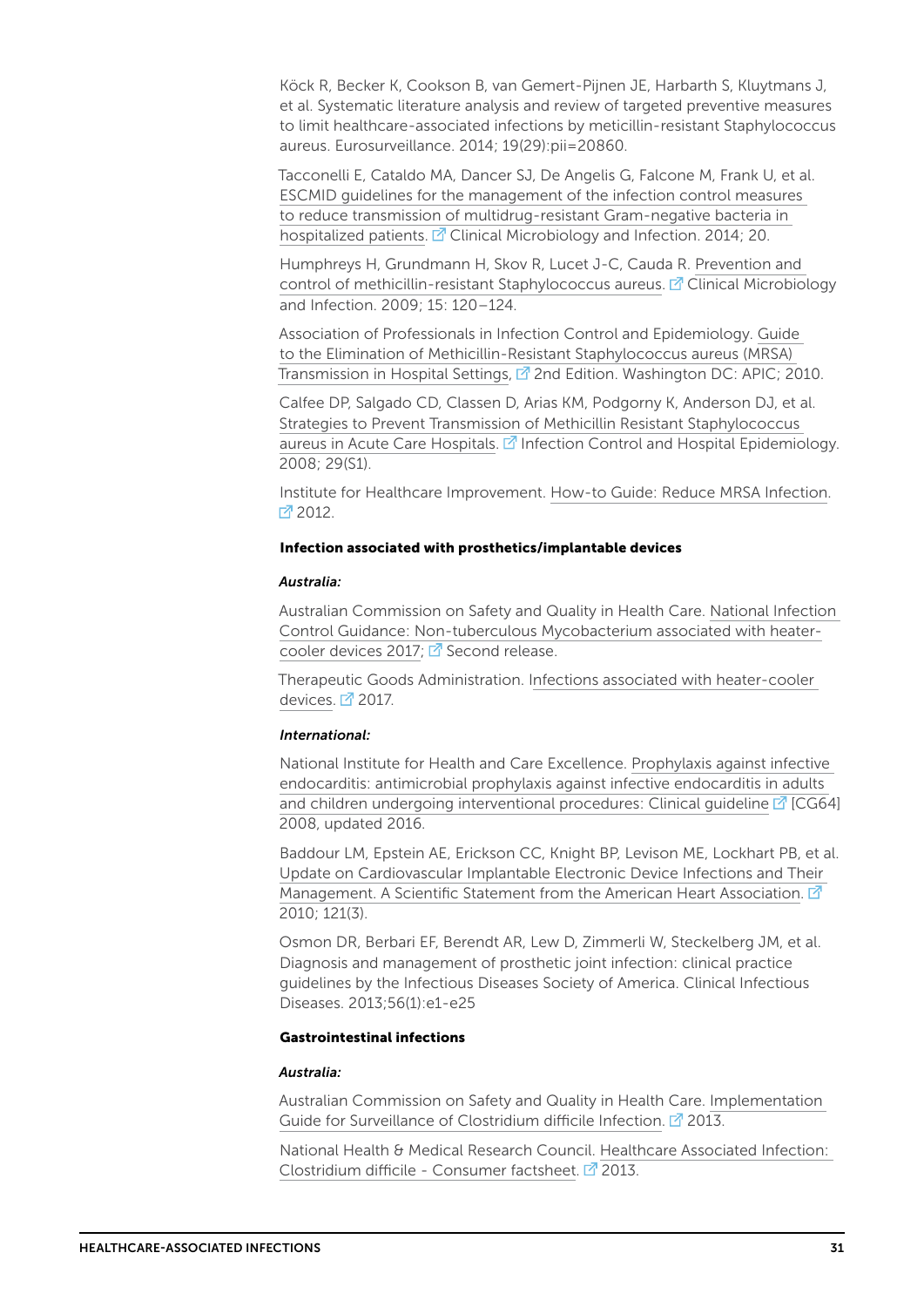Public Health Laboratory Network. [Clostridium Difficile Infection \(CDI\) definition](http://www.health.gov.au/internet/main/publishing.nsf/Content/cda-phlncd-clostridium-difficile-infection-(CDI).htm). C 2016.

Stuart RL, Marshall C, McLaws M-L, Boardman C, Russo PL, Harrington G, et al. [ASID/AICA position statement – Infection control guidelines for patients with](http://www.publish.csiro.au/paper/HI11011)  [Clostridium difficile infection in healthcare settings.](http://www.publish.csiro.au/paper/HI11011)  $\mathbb{Z}$  Healthcare Infection. 2011; 16(1).

Cheng AC, Ferguson JK, Richards MJ, Robson JM, Gilbert GL, McGregor A, et al. [Australasian Society for Infectious Diseases guidelines for the diagnosis and](https://www.asid.net.au/documents/item/146)  [treatment of Clostridium difficile infection](https://www.asid.net.au/documents/item/146).  $\vec{M}$  Medical Journal of Australia. 2011; 194(7).

Trubiano JA, Cheng AC, Korman TM, Roder C, Campbell A, May MLA, et al. [Australasian Society of Infectious Diseases updated guidelines for the](http://dx.doi.org/10.1111/imj.13027)  [management of Clostridium difficile infection in adults and children in Australia](http://dx.doi.org/10.1111/imj.13027)  [and New Zealand.](http://dx.doi.org/10.1111/imj.13027)  $\vec{A}$  Internal Medicine Journal. 2016; 46(4)

Communicable Disease Network Australia. [Guidelines for the public health](http://www.health.gov.au/internet/main/publishing.nsf/Content/cda-cdna-norovirus.htm/$File/norovirus-guidelines.pdf)  [management of gastroenteritis outbreaks due to norovirus or suspected viral](http://www.health.gov.au/internet/main/publishing.nsf/Content/cda-cdna-norovirus.htm/$File/norovirus-guidelines.pdf)  [agents in Australia.](http://www.health.gov.au/internet/main/publishing.nsf/Content/cda-cdna-norovirus.htm/$File/norovirus-guidelines.pdf) <sup>2</sup> Canberra Australian Government Department of Health and Ageing. 2010.

Department of Health & Human Services (Tasmania). [Infection Control](http://www.dhhs.tas.gov.au/__data/assets/pdf_file/0020/173810/Infection_Control_Management_of_CDI_-_A_Guide_for_Health_Care_Workers_V2_2014.pdf)  [Management of Clostridium difficile infection \(CDI\) - A guide for health workers](http://www.dhhs.tas.gov.au/__data/assets/pdf_file/0020/173810/Infection_Control_Management_of_CDI_-_A_Guide_for_Health_Care_Workers_V2_2014.pdf).  $2014.$ 

Department of Health & Human Services (Tasmania). [Clostridium difficile](http://www.dhhs.tas.gov.au/__data/assets/pdf_file/0018/53181/CDI_Info_Pts_V2_2014.pdf)  [infection - Information for patients.](http://www.dhhs.tas.gov.au/__data/assets/pdf_file/0018/53181/CDI_Info_Pts_V2_2014.pdf)  $\vec{P}$  2014

Wilson F, Hughson L, Anderson T, Wells A. [Clostridium difficile \(CDI\) surveillance](http://www.dhhs.tas.gov.au/publichealth/tasmanian_infection_prevention_and_control_unit/publications2/protocols_and_forms/clostridium_difficile_infection_surveillance_protocol_2016)  [protocol.](http://www.dhhs.tas.gov.au/publichealth/tasmanian_infection_prevention_and_control_unit/publications2/protocols_and_forms/clostridium_difficile_infection_surveillance_protocol_2016) <sup>7</sup> Hobart: Department of Health and Human Services. 2016.

Wells A, Wilson F. [Gastroenteritis management - surveillance module for rural](http://www.dhhs.tas.gov.au/__data/assets/pdf_file/0010/139456/ICA_surveillance_-_gastroenteritis_management.pdf)  [hospitals and non-acute settings](http://www.dhhs.tas.gov.au/__data/assets/pdf_file/0010/139456/ICA_surveillance_-_gastroenteritis_management.pdf).  $\mathbb{Z}$  2013.

SA Health. [Guidelines for the Management of Gastroenteritis Outbreaks in](http://www.sahealth.sa.gov.au/wps/wcm/connect/7dbceb80436716e69dd1dfc9302c1003/Gastro-guidelines-residential-environments_V2.0-cdcb-ics-20160401.pdf?MOD=AJPERES&CACHEID=7dbceb80436716e69dd1dfc9302c1003)  [Residential Environments in South Australia.](http://www.sahealth.sa.gov.au/wps/wcm/connect/7dbceb80436716e69dd1dfc9302c1003/Gastro-guidelines-residential-environments_V2.0-cdcb-ics-20160401.pdf?MOD=AJPERES&CACHEID=7dbceb80436716e69dd1dfc9302c1003)  $\mathbb{Z}^1$  2016.

SA Health. [Clostridium difficile infection \(CDI\) - A factsheet for health care](http://www.sahealth.sa.gov.au/wps/wcm/connect/98dbf08041ea793ba38cbbd65487caab/FactSheet-Cdiff-hcw_V3.2-phcs-ics-20150106.pdf?MOD=AJPERES&CACHEID=98dbf08041ea793ba38cbbd65487caab)  [professionals](http://www.sahealth.sa.gov.au/wps/wcm/connect/98dbf08041ea793ba38cbbd65487caab/FactSheet-Cdiff-hcw_V3.2-phcs-ics-20150106.pdf?MOD=AJPERES&CACHEID=98dbf08041ea793ba38cbbd65487caab).  $2015$ .

SA Health. [Clostridium difficile Infection \(CDI\)](http://www.sahealth.sa.gov.au/wps/wcm/connect/c222c300404921f097e4b7a05d853418/CDI-surveillance-definitions_V5.0-cdcb-ics-20160120.pdf?MOD=AJPERES&CACHEID=c222c300404921f097e4b7a05d853418) Surveillance.  $\mathbb{Z}^7$  2016.

Department of Health & Human Services (Victoria). [Gastrointestinal illness –](https://www2.health.vic.gov.au/public-health/infectious-diseases/infection-control-guidelines/gastrointestinal-illness-investigation-guidelines)  investigation quidelines  $\mathbb{Z}$  n.d.

Communicable Disease Network Australia. [Guidelines for the public health](http://www.health.gov.au/internet/main/publishing.nsf/Content/cda-cdna-norovirus.htm)  [management of gastroenteritis outbreaks due to norovirus or suspected viral](http://www.health.gov.au/internet/main/publishing.nsf/Content/cda-cdna-norovirus.htm)  [agents in Australia.](http://www.health.gov.au/internet/main/publishing.nsf/Content/cda-cdna-norovirus.htm)  $2010$ .

NSW Health. [Gastro pack for hospitals](http://www.health.nsw.gov.au/Infectious/gastroenteritis/Documents/hospital-gastro-pack.pdf).  $2^{n}$  2010.

NSW Health. [Gastroenteritis - Controlling Viral Outbreaks.](http://www.health.nsw.gov.au/Infectious/factsheets/Pages/gastroenteritis-outbreaks.aspx) <sup>2</sup> 2008.

NSW Health. [Norovirus fact sheet](http://www.health.nsw.gov.au/Infectious/factsheets/Pages/norovirus.aspx).  $\mathbb{Z}^7$  2012.

NSW Health. [Gastroenteritis in an institution control guideline.](http://www.health.nsw.gov.au/Infectious/controlguideline/Pages/gastro.aspx)  $\mathbb{Z}$  2012.

Queensland Health. [Foodborne Illness Outbreak Management Guidelines.](https://www.health.qld.gov.au/__data/assets/pdf_file/0030/444927/outbreak-management-guidelines.pdf) <sup>7</sup> 2006.

Queensland Health. [Guideline: Management of patients with Clostridium](https://www.health.qld.gov.au/__data/assets/pdf_file/0028/147583/qh-gdl-408.pdf)  [difficile infection \(CDI\).](https://www.health.qld.gov.au/__data/assets/pdf_file/0028/147583/qh-gdl-408.pdf)  $\vec{Z}$  2014.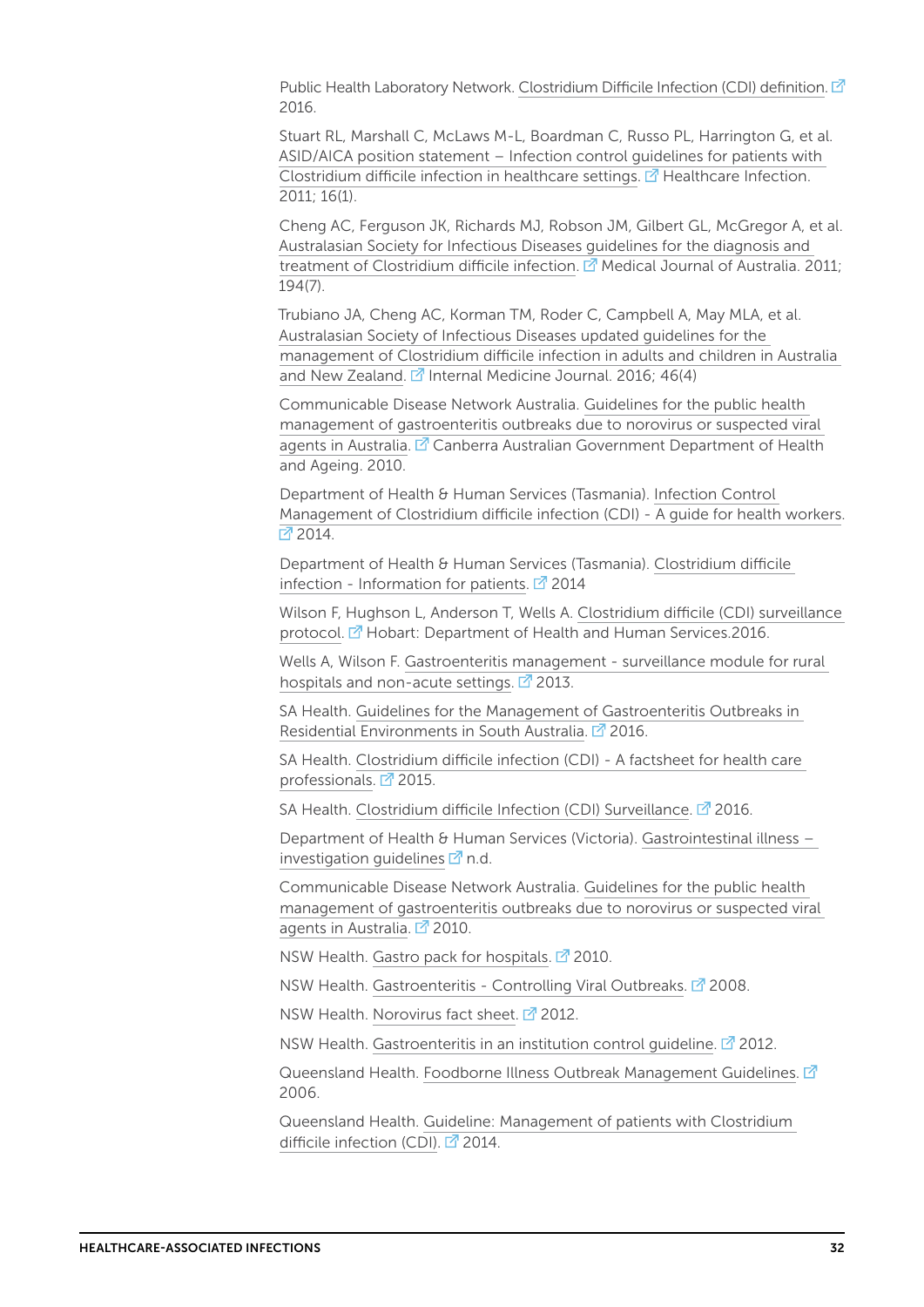#### *International:*

Cohen SH, Gerding DN, Johnson S, Kelly CP, Loo VG, McDonald LC, et al. [Clinical Practice Guidelines for Clostridium difficile Infection in Adults: 2010](http://www.jstor.org/stable/10.1086/651706)  [Update by the Society for Healthcare Epidemiology of America \(SHEA\) and the](http://www.jstor.org/stable/10.1086/651706)  [Infectious Diseases Society of America \(IDSA\)](http://www.jstor.org/stable/10.1086/651706).  $\mathbb{Z}$  Infection Control and Hospital Epidemiology. 2010; 31(5).

Dubberke ER, Carling P, Carrico R, Donskey CJ, Loo VG, McDonald LC, et al. [Strategies to Prevent Clostridium difficile Infections in Acute Care Hospitals:](http://www.jstor.org/stable/pdf/10.1086/676023.pdf?refreqid=excelsior%3A5b53b0a51f3abd50ca63e7409379278f)  [2014 Update](http://www.jstor.org/stable/pdf/10.1086/676023.pdf?refreqid=excelsior%3A5b53b0a51f3abd50ca63e7409379278f). <sup>7</sup> Infection Control & Hospital Epidemiology. 2014; 35(S2).

Dubberke ER, Gerding DN. [Rationale for Hand Hygiene Recommendations](https://www.shea-online.org/images/patients/CDI-hand-hygiene-Update.pdf)  [after Caring for a Patient with Clostridium difficile Infection](https://www.shea-online.org/images/patients/CDI-hand-hygiene-Update.pdf).  $\mathbb Z$  The Society for Healthcare Epidemiology in America; 2011.

Agency for Healthcare Research and Quality. [Toolkit for Reduction of](http://www.ahrq.gov/professionals/quality-patient-safety/patient-safety-resources/resources/cdifftoolkit/index.html)  [Clostridium difficile Infections Through Antimicrobial Stewardship.](http://www.ahrq.gov/professionals/quality-patient-safety/patient-safety-resources/resources/cdifftoolkit/index.html) <sup>7</sup> Rockville. November 2014.

Butler M, Olson A, Drekonja D, Shaukat A, Schwehr N, Shippee N, et al. [Early](https://www.ncbi.nlm.nih.gov/books/NBK361173/pdf/Bookshelf_NBK361173.pdf)  [Diagnosis, Prevention, and Treatment of Clostridium difficile: Update](https://www.ncbi.nlm.nih.gov/books/NBK361173/pdf/Bookshelf_NBK361173.pdf).  $\Box$ Rockville, (US) Agency for Healthcare Research and Quality; 2016.

National Institute for Health and Care Excellence. [Clostridium difficile infection:](https://www.nice.org.uk/advice/esmpb1/chapter/Key-points-from-the-evidence)  [risk with broad-spectrum antibiotics: Evidence summary](https://www.nice.org.uk/advice/esmpb1/chapter/Key-points-from-the-evidence)  $\mathbb{Z}^7$  [ESMPB1] 2015.

Public Health England. [Gastrointestinal infections: guidance, data and](https://www.gov.uk/government/collections/gastrointestinal-infections-guidance-data-and-analysis)  [analysis](https://www.gov.uk/government/collections/gastrointestinal-infections-guidance-data-and-analysis).  $\boxed{7}$  2014, Update 2017.

Public Health England. [Guidance: Preventing person-to-person gastrointestinal](https://www.gov.uk/government/publications/preventing-person-to-person-gastrointestinal-infections)  [infections](https://www.gov.uk/government/publications/preventing-person-to-person-gastrointestinal-infections).  $\mathbb{Z}$  2014.

Department of Health (UK). [Clostridium difficile infection: How to deal with the](https://www.his.org.uk/files/6213/7088/0745/1_Clostridium_difficile_infection_how_to_deal_with_the_problem_HPA.DH_guidance_Jan_2009.pdf)  [problem](https://www.his.org.uk/files/6213/7088/0745/1_Clostridium_difficile_infection_how_to_deal_with_the_problem_HPA.DH_guidance_Jan_2009.pdf).  $\mathbb{Z}$  2008.

Health Protection Scotland. [Preventing the transmission of Clostridium difficile](http://www.hps.scot.nhs.uk/haiic/ic/resourcedetail.aspx?id=664)  [infection.](http://www.hps.scot.nhs.uk/haiic/ic/resourcedetail.aspx?id=664) $2015$ .

Health Protection Scotland. [Scottish Surveillance of Healthcare Associated](http://www.hps.scot.nhs.uk/haiic/sshaip/clostridiumdifficile.aspx?subjectid=79)  [Infection Programme.](http://www.hps.scot.nhs.uk/haiic/sshaip/clostridiumdifficile.aspx?subjectid=79)  $\mathbb{Z}^7$  Clostridium difficile Infection.

Health Protection Scotland. [General information to prepare for and manage](http://www.hps.scot.nhs.uk/haiic/ic/resourcedetail.aspx?id=165)  [norovirus in care settings](http://www.hps.scot.nhs.uk/haiic/ic/resourcedetail.aspx?id=165).  $\sqrt{2}$  2016.

Guerrant RL, Van Gilder T, Steiner TS, Thielman NM, Slutsker L, Tauxe RV, et al. [Practice Guidelines for the Management of Infectious Diarrhea.](https://academic.oup.com/cid/article-pdf/32/3/331/13132906/32-3-331.pdf)  $\vec{P}$  2001; 331-50.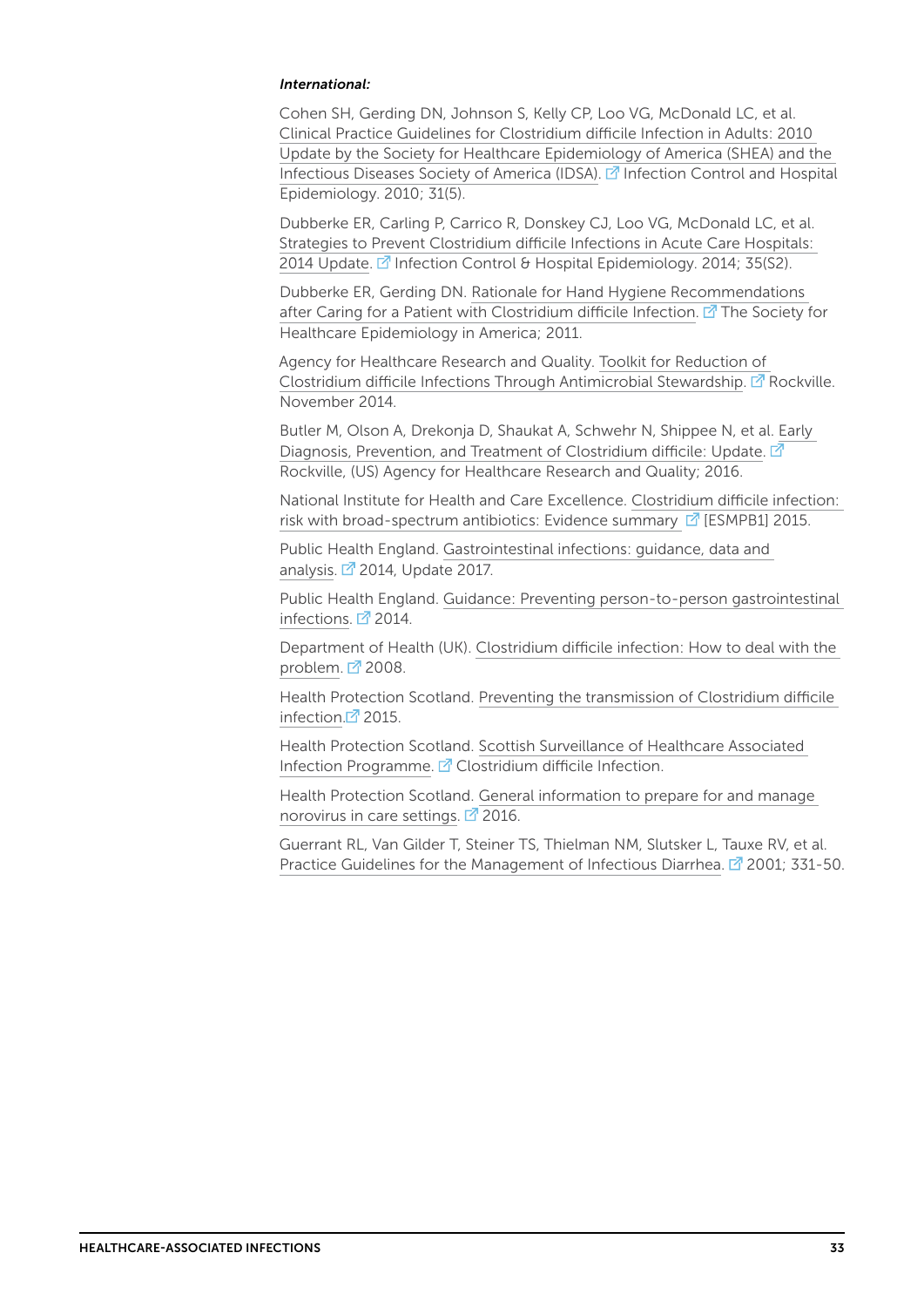### References

- <span id="page-33-0"></span>Australian Commission on Safety and Quality in Health Care. National Safety and Quality Health Service Standards (second edition). Sydney 2017. Available from: [https://www.safetyandquality.gov.au/atlas/](https://www.safetyandquality.gov.au/atlas/atlas-2017/) [atlas-2017/.](https://www.safetyandquality.gov.au/atlas/atlas-2017/)
- <span id="page-33-1"></span>2. Independent Hospital Pricing Authority (AU). Activity Based Funding Admitted Patient Care 2015-16, acute admitted episodes, excluding same day.
- <span id="page-33-2"></span>3. Emerson CB, Eyzaguirre LM, Albrecht JS, Comer AC, Harris AD, and Furuno JP. Healthcare-Associated Infection and Hospital Readmission. Infection control and hospital epidemiology: the official journal of the Society of Hospital Epidemiologists of America. 2012;33(6):539-44.
- <span id="page-33-3"></span>4. Agodi A, Auxilia F, Barchitta M, Brusaferro S, D'Alessandro D, Grillo OC, et al. Trends, risk factors and outcomes of healthcare-associated infections within the Italian network SPIN-UTI. Journal of Hospital Infection. 2013;84(1):52-8.
- <span id="page-33-4"></span>5. Independent Hospital Pricing Authority (AU). National Hospital Cost Data Collection 2015-16, acute admitted episodes, excluding same day.
- <span id="page-33-5"></span>6. National Health & Medical Research Council Australian Commission on Safety and Quality in Health Care. Australian Guidelines for the Prevention and Control of Infection in Healthcare. Canberra: Commonwealth of Australia; 2010. Available from: [https://www.nhmrc.gov.au/guidelines-publications/](https://www.nhmrc.gov.au/guidelines-publications/cd33) [cd33](https://www.nhmrc.gov.au/guidelines-publications/cd33).
- <span id="page-33-6"></span>7. Australian Commission on Safety and Quality in Health Care. Recommendations for the control of carbapenemase-producing Enterobacteriaceae (CPE). A guide for acute care health facilities. Sydney: ACSQHC; 2017. Available from: [https://www.safetyandquality.gov.au/wp-content/uploads/2017/05/](https://www.safetyandquality.gov.au/wp-content/uploads/2017/05/Recommendations-for-the-control-of-Carbapenemase-producing-Enterobacteriaceae.pdf) [Recommendations-for-the-control-of-Carbapenemase-producing-Enterobacteriaceae.pdf](https://www.safetyandquality.gov.au/wp-content/uploads/2017/05/Recommendations-for-the-control-of-Carbapenemase-producing-Enterobacteriaceae.pdf).
- <span id="page-33-7"></span>8. Cortes-Penfield NW Trautner BW Jump RLP. Urinary Tract Infection and Asymptomatic Bacteriuria in Older Adults. Infect Dis Clin North Am. 2017;31(4):673-88.
- <span id="page-33-8"></span>9. Lo E, Nicolle LE, Coffin SE, Gould C, Maragakis L, Meddings J, et al. Strategies to prevent catheterassociated urinary tract infections in acute care hospitals: 2014 update. Infection Control and Hospital Epidemiology. 2014;35:464-479.
- <span id="page-33-9"></span>10. Apisarnthanarak A, Rutjanawech S, Wichansawakun S, Ratanabunjerdkul H, Patthranitima P, Thongphubeth K, et al. Initial inappropriate urinary catheters use in a tertiary-care center: Incidence, risk factors, and outcomes. American Journal of Infection Control. 2007;35(9):594-9.
- <span id="page-33-10"></span>11. Lee JH, Kim SW, Yoon BI, Ha U-S, Sohn DW, and Cho Y-H. Factors that affect nosocomial catheterassociated urinary tract infection in Intensive Care Units: 2-Year Experience at a single center. Korean Journal of Urology. 2013;54(1):59-65. .
- <span id="page-33-11"></span>12. NSW Health. Adult Urethral Catheterisation for Acute Care Settings. Sydney: NSW Health; 2015 [GL2015\_016]; 23]. Available from: [http://www1.health.nsw.gov.au/pds/ActivePDSDocuments/](http://www1.health.nsw.gov.au/pds/ActivePDSDocuments/GL2015_016.pdf) [GL2015\\_016.pdf.](http://www1.health.nsw.gov.au/pds/ActivePDSDocuments/GL2015_016.pdf)
- <span id="page-33-12"></span>13. Meddings J RM, Macy M, Saint S,. Systematic review and meta-analysis: reminder systems to reduce catheter-associated urinary tract infections and urinary catheter use in hospitalized patients. Clin Infect Dis. 2010;51(5):550-60.
- <span id="page-33-13"></span>14. Meddings J RM, Krein SL, Fakih MG, Olmsted RN, Saint S,. Reducing unnecessary urinary catheter use and other strategies to prevent catheter-associated urinary tract infection: an integrative review. BMJ Quality & Safety. 2014;23(4):277-289. .
- <span id="page-33-14"></span>15. Chenoweth CE, Gould CV, and Saint S. Diagnosis, management, and prevention of catheter-associated urinary tract infections Infectious Disease Clinics of North America. 2014;March 28(1):105-19.
- <span id="page-33-15"></span>16. Clinical Excellence Commission. Catheter Associated Urinary Tract Infection (CAUTI). Available from: <http://www.cec.health.nsw.gov.au/patient-safety-programs/adult-patient-safety/cauti-prevention>.
- <span id="page-33-16"></span>17. Australian Commission on Safety and Quality in Health Care. Approaches to Surgical Site Infection Surveillance: For acute care settings in Australia. Sydney: ACSQHC; 2017. Available from: [https://](http://www.cec.health.nsw.gov.au/patient-safety-programs/adult-patient-safety/cauti-prevention) [www.safetyandquality.gov.au/wp-content/uploads/2017/07/Approaches-to-Surgical-Site-Infection-](http://www.cec.health.nsw.gov.au/patient-safety-programs/adult-patient-safety/cauti-prevention)[Surveillance.pdf.](http://www.cec.health.nsw.gov.au/patient-safety-programs/adult-patient-safety/cauti-prevention)
- <span id="page-33-18"></span>18. Cheadle WG. Risk factors for surgical site infection Surg Infect (Larchmt). 2006;7 Suppl 1:S7-11.
- <span id="page-33-17"></span>19. Spelman DW. Hospital-acquired infections. Medical Journal of Australia. 2002;176(6):286-91.
- <span id="page-33-19"></span>20. Liu Z, Dumville JC, Norman G, Westby MJ, Blazeby J, McFarlane E, et al. Intraoperative interventions for preventing surgical site infection: an overview of Cochrane Reviews.: Feb 6;2:CD012653. ; 2018; Available from:<https://www.ncbi.nlm.nih.gov/pubmed/29406579>.
- <span id="page-33-20"></span>21. Anderson DJ, Podgorny K, Berríos-Torres SI, Bratzler DW, Dellinger EP, Greene L, et al. Strategies to Prevent Surgical Site Infections in Acute Care Hospitals: 2014 Update. Infection Control and Hospital Epidemiology. 2014; 35(6), 605-627 [Available from: [https://www.ncbi.nlm.nih.gov/pmc/articles/](https://www.ncbi.nlm.nih.gov/pmc/articles/PMC4267723/) [PMC4267723/](https://www.ncbi.nlm.nih.gov/pmc/articles/PMC4267723/).
- <span id="page-33-21"></span>22. Rotstein C, Evans G, Born A, Grossman R, Light RB, Magder S, et al. Clinical practice guidelines for hospital-acquired pneumonia and ventilator-associated pneumonia in adults. The Canadian Journal of Infectious Diseases & Medical Microbiology. 2008;19 (1), 19-53.